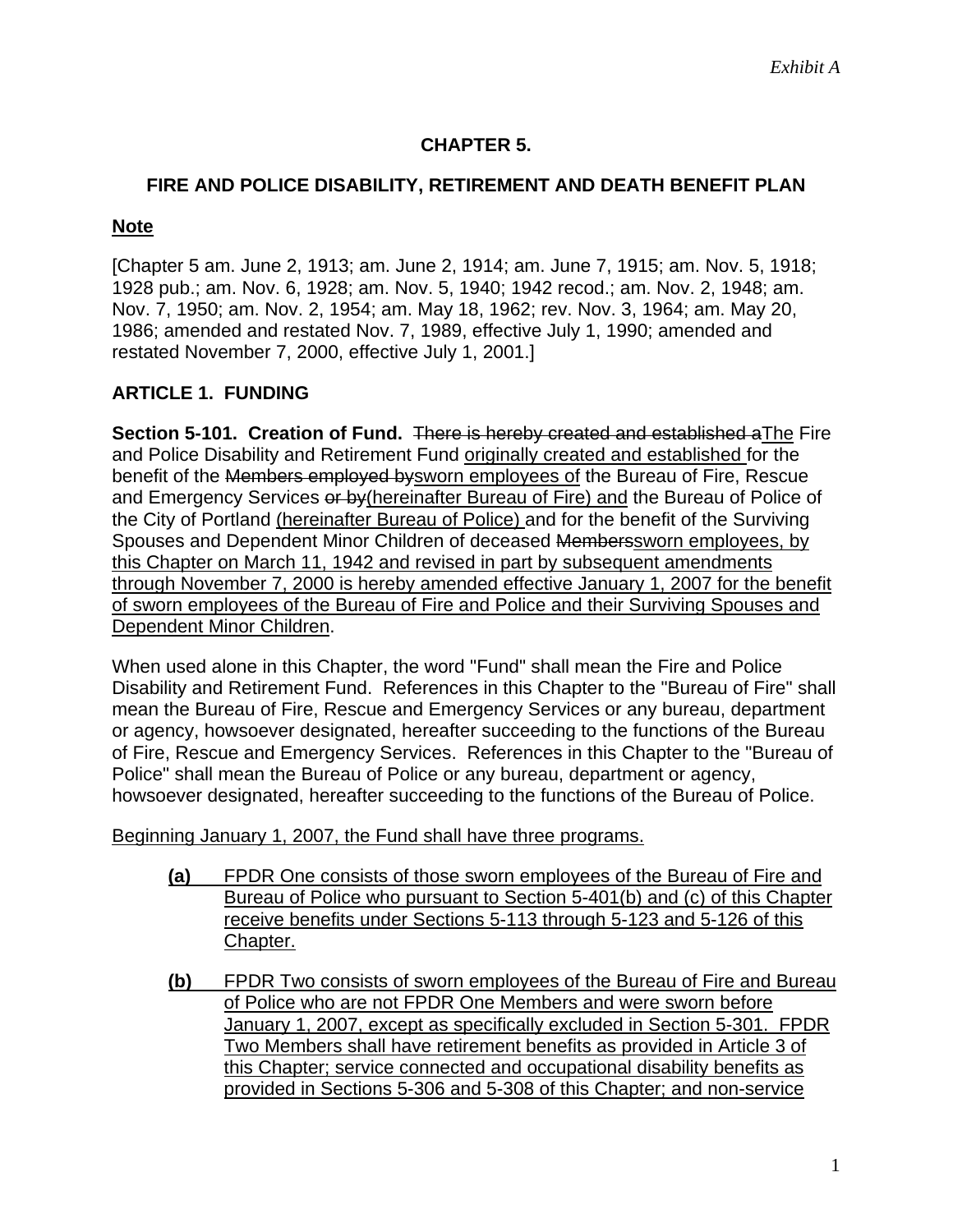connected disability benefits as provided in Sections 5-307 and 5-309 of this Chapter.

- **(c)** FPDR Three consists of sworn employees of the Bureau of Fire and Bureau of Police first sworn on or after January 1, 2007. Notwithstanding any other provision of this Chapter, FPDR Three Members shall have the following benefits: FPDR Three Members shall be enrolled in the Public Employees Retirement System of the State of Oregon (PERS) and shall have benefits as provided by PERS or any successor state program; service connected and occupational disability benefits as provided in Sections 5-306 and 5-308 of this Chapter; and non-service connected disability benefits as provided in Sections 5-307 and 5-309 of this Chapter. Employee contributions, employer contributions, payroll taxes, benefit payments and other costs of the retirement and disability plan provided to FPDR Three Members shall be paid from the Fund. Such costs shall be requirements levied under Section 5-103.
- **(d)** Unless otherwise specified, the term Member in Articles 1, 2, 3, and 4 refers to members of FPDR One, FPDR Two and FPDR Three.

**Section 5-102. Sources of Fund.** The Fund shall consist of the following:

- **(a)** Existing Fund. All moneys, property and investments held in the Fire and Police Disability and Retirement Fund under the provisions of the Charter of the City of Portland, as in effect prior to the amendments enactedeffective in 1989,January 1, 2007, and all moneys hereafter earned by or paid into the Fund in accordance with Sections 5-103 and 7- 107. 110(5).
- **(b)** Member Contributions. Compulsory contribution to the Fund from each FPDR One Member who, as a result of Section 5-401, is subject to the provisions of Sections 5-113 through 5-123 and 5-126 of this Chapter, set out in Article 5, amounting to seven percent of such Member's then current salary but not to exceed seven percent of the then current salary of a First Class Fire Fighter, or whatever name said position shall hereafter bear, for Members employed in the Bureau of Fire, and not to exceed seven percent of the then current salary of a First Class Police Officer, or whatever name said position shall hereafter bear, for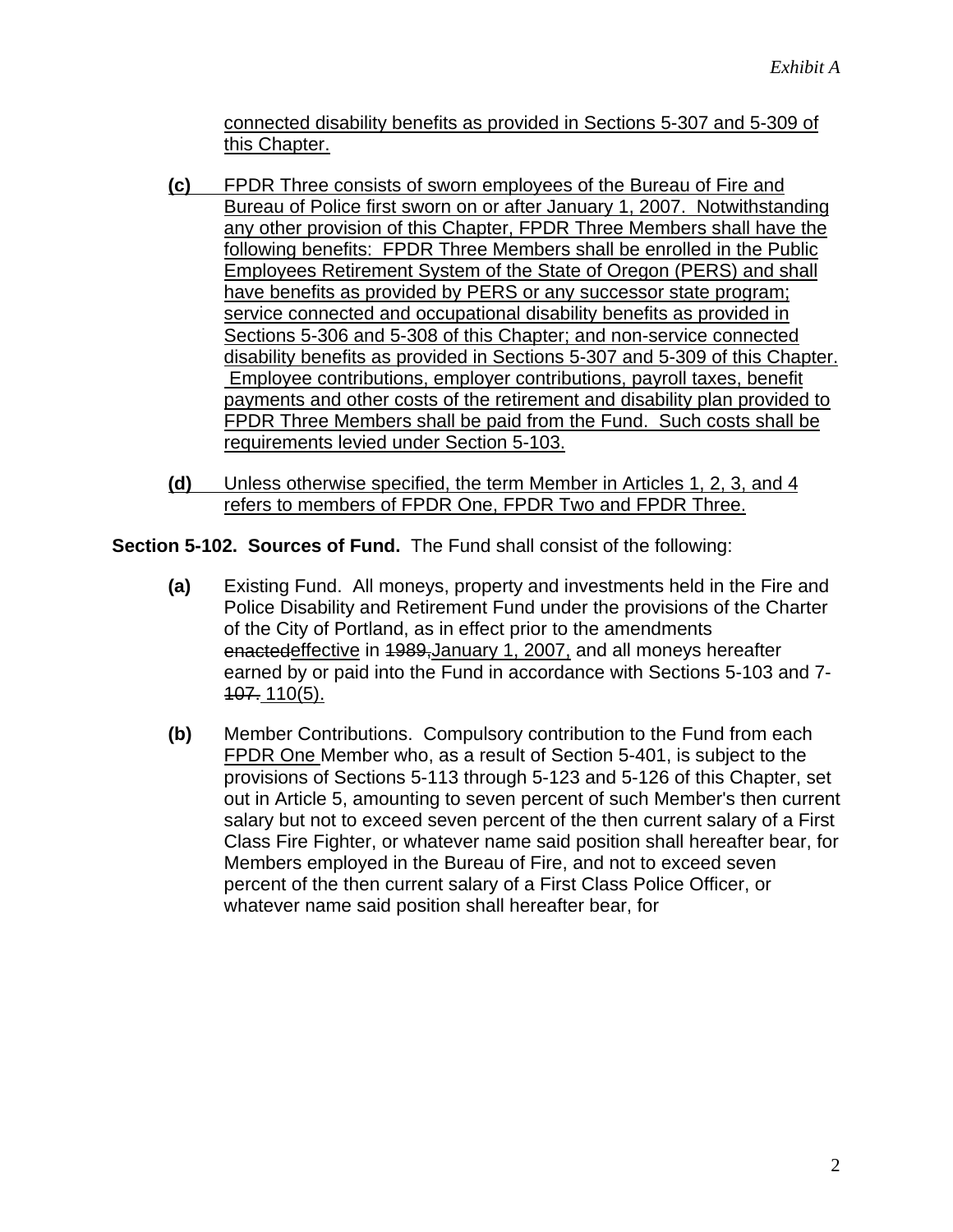Members employed in the Bureau of Police and the contribution required by the Supplementary Retirement Program described in Subsectionsubsection 5-401(d) from Members described in that Subsectionsubsection.

**(c)** Extraordinary Amounts. All bequests, fees, gifts or other emoluments paid or given on account of any extraordinary service of any Member

(except when specifically allowed to be retained by such Member by the Council.)

**(d)** Other Moneys. All other moneys herein made available and all other moneys which may be hereafter made available by law, including loans from the General Fund and advances from the Reserve Fund created in this Article.

### **Section 5-103. Levy by Council.**

- **(a)** Statement by Board. The Board of Trustees created in Article 2 shall annually, on or before the date set for such purpose by the Council, prepare and transmit to the Council a statement containing the following items:
	- **1.** The amount of money required for the next succeeding fiscal year to pay and discharge all requirements of the Fund for such succeeding fiscal year except, including employee contributions, employer contributions, payroll taxes, benefit payments, repayment of authorized loans and advances-, and other costs, for such succeeding fiscal year.
	- **2.** The estimated revenue to the Fund during the next succeeding fiscal year from all sources except the levy in this Section provided plus the estimated balance in the Fund at the beginning of said year.
	- **3.** A statement of all payments made and estimated to be made from the Fund during the current fiscal year.
	- **4.** The total amount paid into and estimated to be paid into the Fund from all sources except loans from the General Fund and advances from the Reserve Fund created by Section 5-104 of this Article, during the current fiscal year plus the balance in the Fund at the beginning of said year.
	- **5.** A statement setting forth in dollars and cents the total amount of money required by the Fund to discharge its requirements, including employee contributions, employer contributions, payroll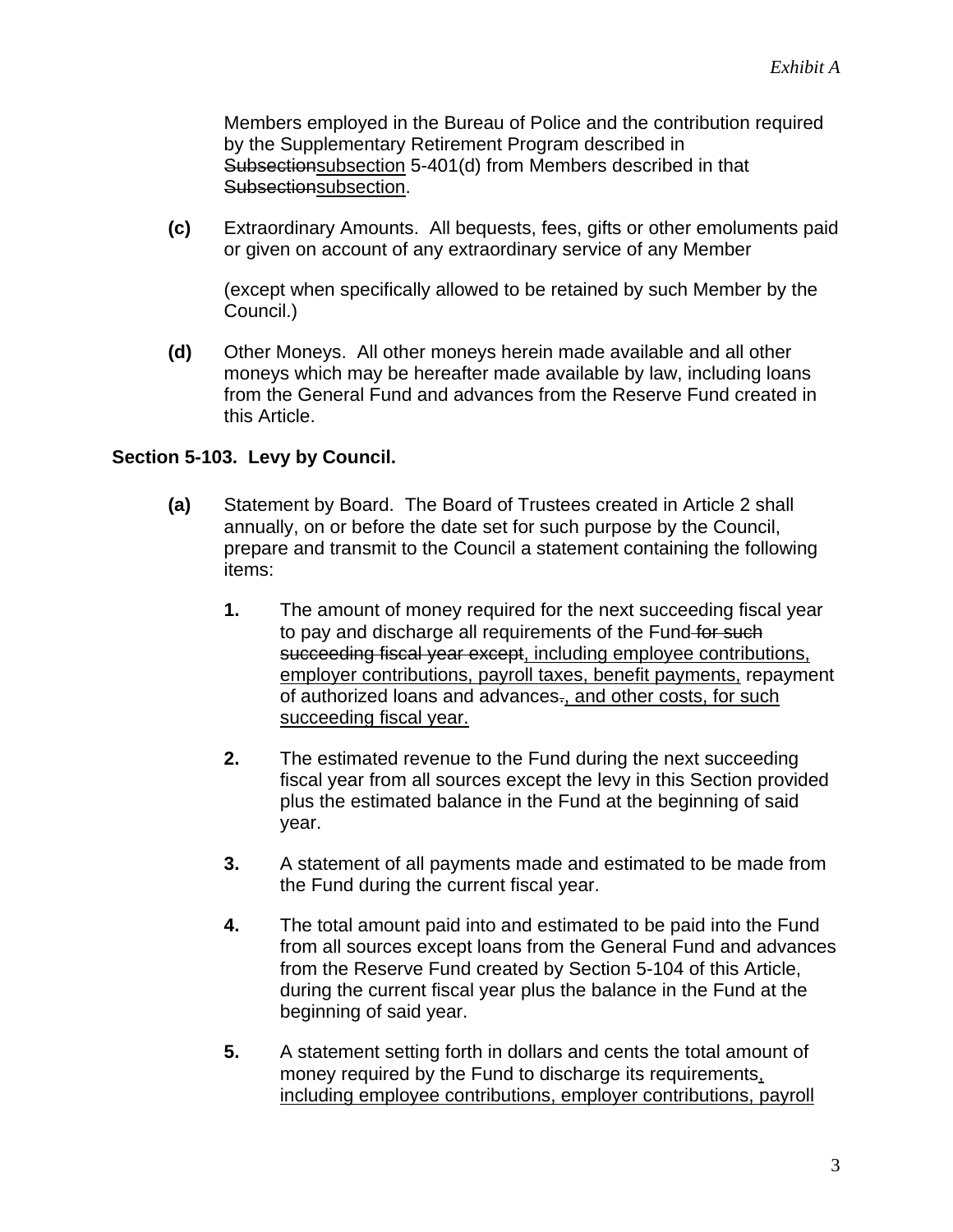taxes, benefit payments, and other costs for the next succeeding fiscal year and the current fiscal year. This amount of money shall be computed by adding the amount that item 1 exceeds item 2, if any, to the amount that item 3 exceeds item 4, if any.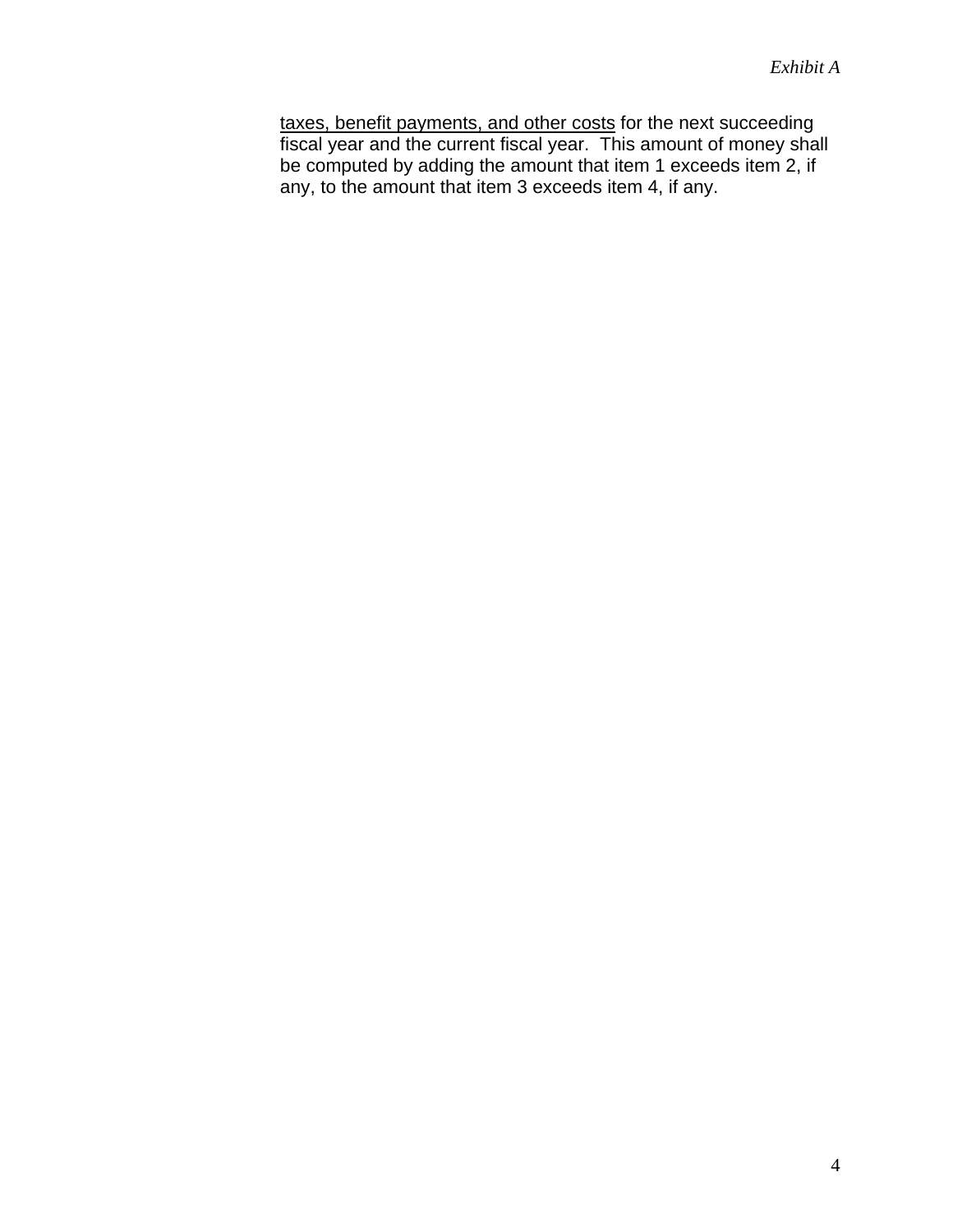**(b)** Levy. The Council shall levy each year, at the same time and in the same manner that other taxes are levied, a tax upon all taxable property within

the City of Portland not exempt from taxation, not to exceed two and onehalf (2-1/2) mills on each dollar valuation plus that amount provided under Chapter 7-110(5), sufficient to produce and provide a sum equal to said required amounts so prepared and transmitted by the Board.

- **(c)** Minimum Levy. Said levy shall in no event be less than one (1) mill on said dollar valuation, unless the Reserve Fund created in the following Section will as a result of said minimum levy exceed seven hundred- fifty thousand dollars (\$750,000) in which event said levy shall only be sufficient to provide the amount required and to maintain said Reserve Fund at seven hundred-fifty thousand dollars (\$750,000).
- **(d)** Status and Use of Levy. The additional tax herein provided for hereby is specifically authorized and shall not be computed as a part of the revenue raised by taxation which is subject to the tax limitation of Section 11, Article XI of the Constitution of the State of Oregon, and said tax levy hereby authorized shall be in addition to all other taxes which may be levied according to law. The proceeds of said tax levy to the extent of the amount required by the Fund shall be paid into the Fund. Any balance shall be paid into the Reserve Fund created in Section 5-104.

**Section 5-104. Reserve Fund.** There is hereby created and established a Reserve Fund which shall consist of all moneys paid into it as provided in Section 5-103. Advances may be made by the Board of Trustees hereinafter created from said Reserve Fund to the Fire and Police Disability and Retirement Fund in cases where said Fund is depleted to the extent that it cannot meet its current obligations. The City Treasurer shall have the same powers of investment of the Reserve Fund that such officer has with the Fire and Police Disability and Retirement Fund. If the balance in the Reserve Fund exceeds \$750,000, the excess shall be transferred to the Fire and Police Disability and Retirement Fund.

**Section 5-105. Salary Deductions.** It shall be the duty of the City officer responsible for accounting, in making out regular salary warrants or checks, to deduct and withhold from the salary of each Member described in Subsectionsubsection 5-102(b) the amount provided during all the time such Member may be in the employ of the Bureau of Fire or the Bureau of Police. It shall be the duty of the City officer responsible for accounting to draw a warrant or check for the total amount so withheld, payable to the Fund at the times regular salaries are paid.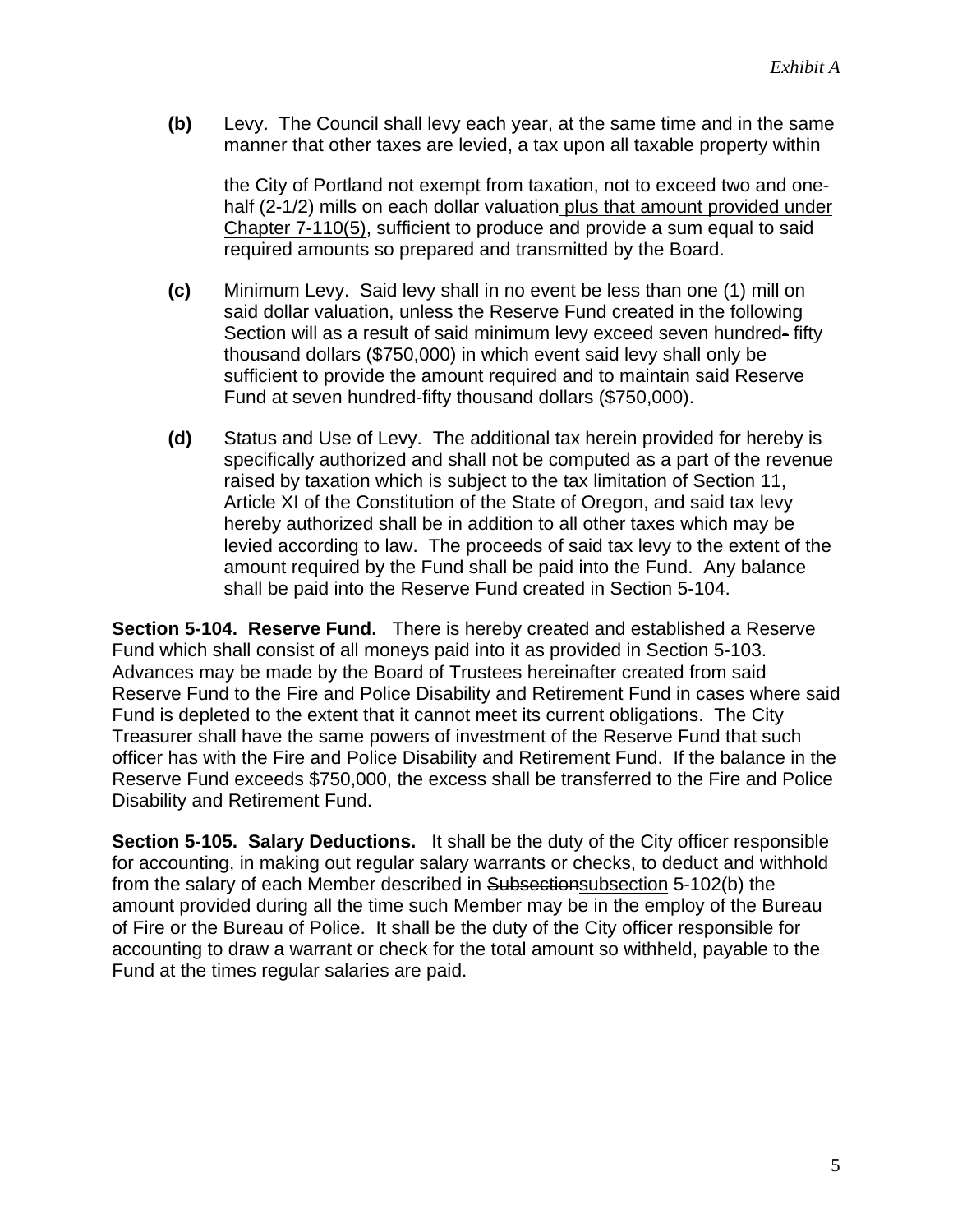**Section 5-106. Investments.** The assets of the Fund shall be deposited with the City Treasurer. The City Treasurer shall invest the Fund and the Reserve Fund in such investments as are lawful for the investment of public funds of cities in the State of Oregon.

### **ARTICLE 2. ADMINISTRATION**

#### **Section 5-201. BOARD OF TRUSTEES.Board of Trustees.**

**(a)** Composition. This Chapter shall be administered by a Board of Trustees, which also shall supervise and control the Fire and Police Disability and Retirement Fund and the Reserve Fund. The terms of the existing elevenmember Board shall terminate on December 31, 2006, but members shall remain in office until the new Board is sworn in. Beginning January 1, 2007, the Board of Trustees shall be composed of elevenfive members who shall be the following: The Mayor or the Mayor's designee approved by the City Council (who shall act as Chairperson); the City Treasurer (who shall act as Treasurer); the City Auditor (who shall act as Secretary); one position to be shared by the Chief Engineer of the Bureau of Fire (Chief of the Bureau of Fire) and the Chief of Police on a rotating basis as established by rule; two Active Members serving in the Bureau of Fire, to be elected to the Board by all Active Members in the Bureau of Fire; two Active Members serving in the Bureau of Police, to be elected to the Board by all Active Members in the Bureau of Police and threeone Active Member serving in the Bureau of Fire, to be elected to the Board by the Active Members in the Bureau of Fire; one Active Member serving in the Bureau of Police, to be elected to the Board by the Active Members in the Bureau of Police, and two citizens of the City of Portland who are not active or past members of the Fire and Police Disability and Retirement Fund and have not been employed as a City of Portland firefighter or police officer. One citizen who shall not be a member of any public pension fundshall have relevant experience in pension or disability matters and shall be nominated by the Mayor and appointed by the Council, one citizen shall be appointed by the elected Board members of the Bureau of Police and the Bureau of Fire, and one citizen shall be appointed by a majority of the members of the Board. In the absence of the Mayor, the City Treasurer and/or City Auditor, the following persons shall be entitled to be substituted on the Board of Trustees to all intents and purposes as if the named officer were present: Whoever is empowered to act in such officer's absence in the respective office; or whoever is designated from such office to serve regularly on the Board in such officer's place; or any Council member designated by the Mayor to serve for the Mayor. In the absence of the Mayor, whoever is empowered to serve for the Mayor shall serve as Chairperson Pro Temporeapproved by the City Council. Neither the Mayor nor the Mayor's designee nor either of the citizen members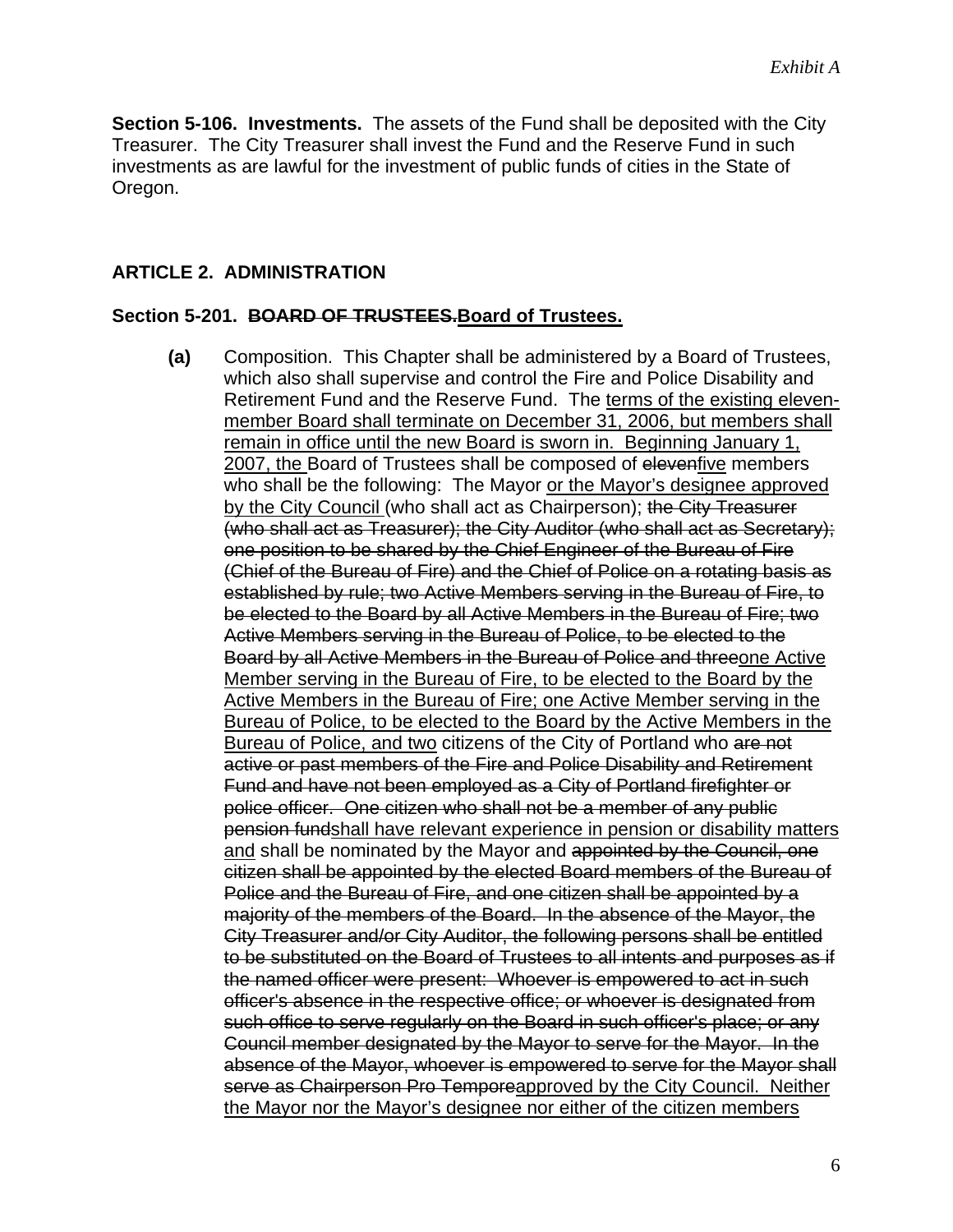shall be an active or past Member or a beneficiary of the Fund or have been employed by the City of Portland Bureau of Fire or Bureau of Police. Notwithstanding the change in Board memberships, the Board of the Fund shall continue in existence without interruption. All members of the Board shall receive orientation to the Board and serve without compensation. References in this Chapter to the "Board" shall mean the Board of Trustees created by this Section. The Chairperson shall designate another member of the Board who shall act as Chairperson in the event of the Chairperson's absence. At least three members of the Board must be present in order to constitute a quorum. An affirmative vote of at least three members of the board shall constitute an action of the Board. The Board shall keep a record of all of its proceedings and shall hold regular meetings at a time to be set by the Board.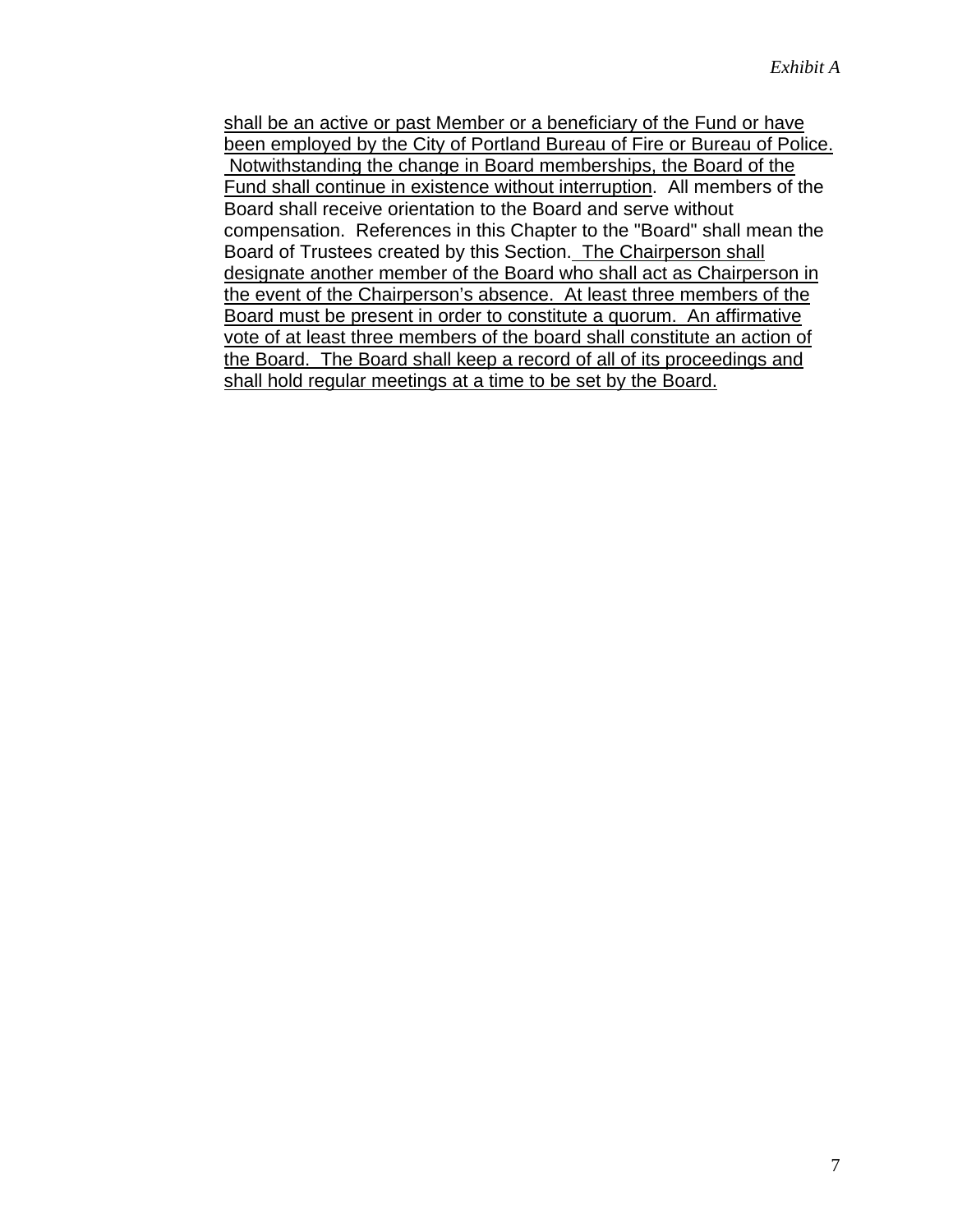**(b)** Election of Board Members. Elections of the Board members representing the Members of the Bureau of Fire and Bureau of Police shall be under the supervision of the City Auditor and shall be held annually in the month of JuneDecember, at which election one Active Member from the Bureau of Fire and one Active Member from the Bureau of Police shall be elected to the Board for three- year terms to succeed the members whose terms expire the month following the time of said election. Members so elected in JuneDecember shall take office the following July. January. Similar elections for unexpired terms shall be held to fill other vacancies within thirty days after they occur. Elections shall be held in a manner prescribed by the rules and regulations adopted by the Board, which must be in writing and filed with the SecretaryAdministrator of the Board. Fund. A Board member

 who ceases to be an Active Member may complete the remainder of the Board member's term. The Board shall keep a record of all of its proceedings and hold regular meetings each month, at a time to be set by the Board. Seven members shall constitute a quorum at any and all meetings of the Board and the affirmative vote of a majority of a quorum shall constitute an action of the Board.

- **(c)** Appointment of Board Members. The appointments of the threetwo citizen members shall be as follows: one for the Council's appointment, an initial one year term and every three years thereafter; for the elected Board members of the Bureau of Fire and Police appointment, and the other for an initial two year term and every three years thereafter; for the Board's appointment, an initial three year term and every three years thereafter. . The appointments shall be made in the month of June, at which time citizenJanuary.
- **(d)** New Board members shall be appointed to succeed the member whose term expires in the month following the time of said election. Members appointed in June shall take office the following July. Appointmentsor elected for terms to begin January 1, 2007 or as soon thereafter as they are elected or approved by the City Council. Appointments or elections for unexpired terms shall be made to fill vacancies within thirty days after they occur. The Board may set rules for attendance and any member may be removed by the Board for failure to abide by the attendance rules of the Board.
- **(d)** Rehabilitation Subcommittee. The Board shall have a Rehabilitation Subcommittee consisting of five Board members: the Mayor, or the person serving on the Board in place of the Mayor; the City Treasurer, or the person serving on the Board in place of the City Treasurer; one of the Members elected from the Bureau of Fire; and one of the Members elected from the Bureau of Police and one citizen member. The elected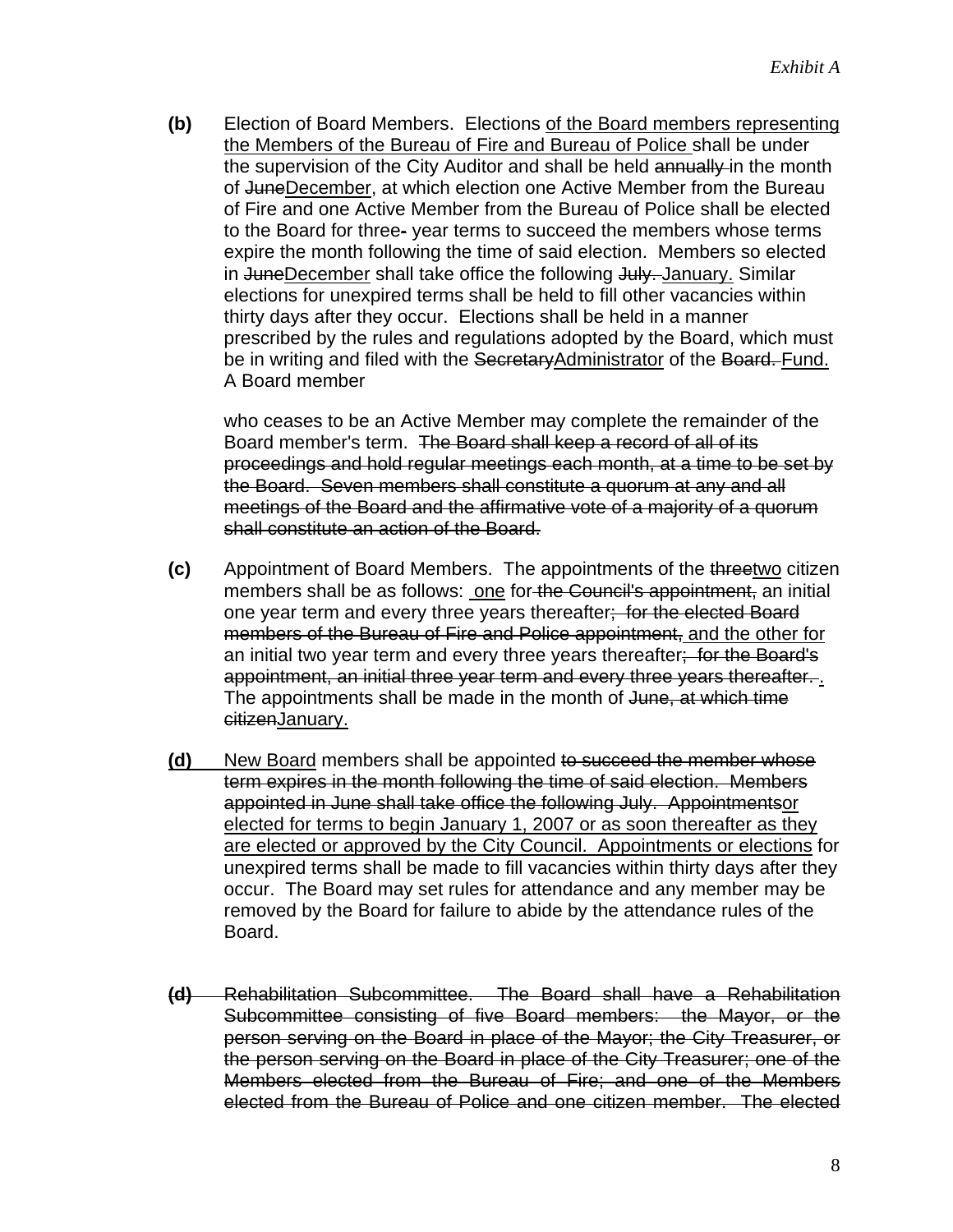and citizen members shall be chosen by the Board. The Rehabilitation Subcommittee shall oversee the vocational rehabilitation of disabled Members and determine whether such Members are capable of other employment. The Rehabilitation Subcommittee may, by a majority vote of its members, exercise the authority of the Board to suspend or reduce benefits under Paragraph 5-306(c)5 or Subsection 5- 307(b). Any Member adversely affected by a decision of the Rehabilitation Subcommittee to reduce or suspend benefits has the right of appeal to the full Board.

- **(e)** Indemnity. The members of the Board and the Fund Administrator appointed under Subsectionsubsection 5-202(bf) shall be indemnified by the Fund from any claim or liability, including the cost of legal defense by counsel approved by the City Attorney, that arises from any action or inaction in connection with their functions under this Chapter subject to the following:
	- **1.** Coverage shall be limited to actions taken in good faith that the person reasonably believed were not opposed to the best interest of the Fund.
	- **2.** Coverage shall be reduced by the extent of any insurance coverage.

### **Section 5-202. Powers of Board and Fund Administration.**

**(a)** As to Benefits. The Board shall not decide applications for disability benefits provided by this Chapter. The Board shall have the power to prescribe rules and regulations for administration of this Chapter and to enforceprovide for enforcement of the same by forfeiture of any benefit payment or by denial of any claim, if such rules and regulations are not followed. The Board is authorized to suspend or reduce The rules may provide for suspension or reduction of any disability benefit if the Member does not cooperate in treatment of the disability or in vocational rehabilitation or does not pursue other employment. The Board is hereby authorized and empowered to designate The rules may provide for the designation of one or more licensed physicians or psychologists to act at any time with the physicians appointed by the City Personnel Director in the mental and physical examinations of applicants for membership in the Bureau of Fire or Bureau of Police. The Board is further authorized and empowered to The rules may require applicants for benefits from the Fund and persons receiving benefits from the Fund to submit to and undergo mental and physical examinations by one or more licensed physicians or psychologists designated by the BoardFund Administrator for that purpose. The Board is hereby authorized and empowered to administer oaths, subpoena and examine witnesses, and to require the production and examination of papers and documents for the purpose of rulemaking.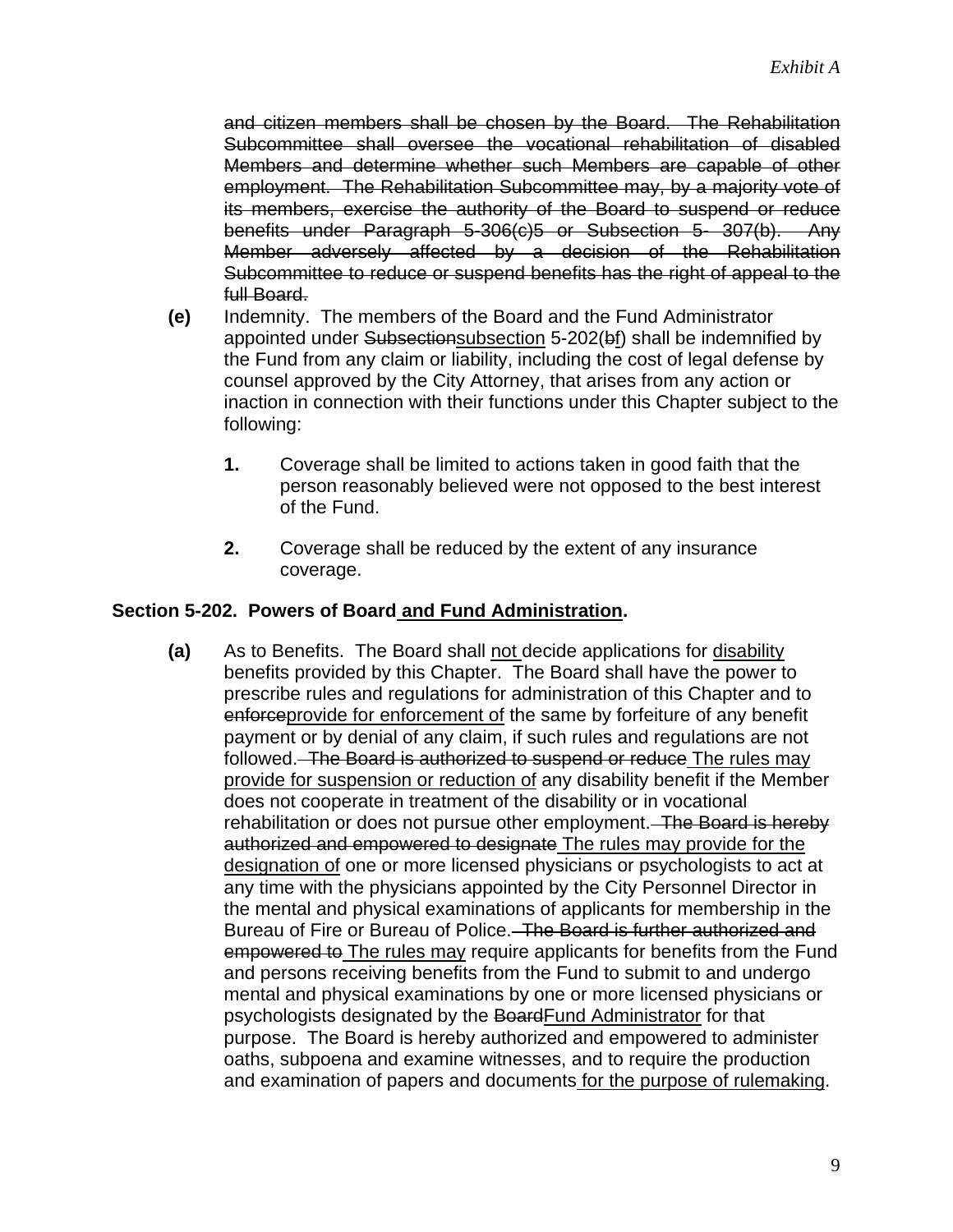- **(b)** The Board may appointshall retain one or more independent hearings officers and maywho shall be members of the Oregon State Bar, have relevant disability training and experience, and who shall not be a Member or beneficiary of a Member. The Board shall establish rules of evidence and procedure for the conduct of hearings. The Board may
- **(c)** The Board shall establish an independent panel to consider appeals from the hearings officer's decisions. One panel member shall be appointed for an initial one year term and then every three years thereafter; the second panel member shall be appointed for an initial two year term and every three years thereafter and the third panel member shall be appointed for an initial three year term and every three years thereafter. Panel members shall be members of the Oregon State Bar, shall have relevant disability training and experience, and shall not be a Member or beneficiary of a Member. Panel members may be removed by the Board for cause.
- **(d)** The Board shall pay from the Fund the expenses of vocational rehabilitation of disabled Members established in a vocational rehabilitation plan approved by the Fund Administrator to reduce disability benefits. The Board may, but shall have no obligation to pay for such expenses. No member of the Board shall act on the member's own claim.has no obligation to, pay other financial incentives that demonstrate a reduction in disability costs.
- **(b)** Generally. **(e)** The Board may pay its administrative expenses from the Fund and may borrow from the General Fund. The Board may purchase bonds or insurance covering any act or failure to act.
- **(f)** The BoardFund shall appoint a Fund Administrator, who shall be selected and may be discharged by joint action of the Board and the City Auditor. The Boardhave a Fund Administrator. The Fund Administrator shall be appointed by the Mayor, approved by the Board and confirmed by the City Council. The Fund Administrator shall be a qualified disability expert. The Fund Administrator shall have the position of a bureau director and shall report to the Mayor and the Board. The Mayor may remove the Fund Administrator, for any reason, after seeking the advice of the Board. The Board and the Fund Administrator may appoint other agents or advisers to assist itthe Board or Fund Administrator, including actuaries and attorneys.

### **Section 5-203. Review.**

**(a)** Medical Determinations. Any Member, or Surviving Spouse or Dependent Minor Child of a Member, adversely affected by a determination of the Board based upon the findings of its physicians or psychologists may request review of any question of the physical or mental condition of the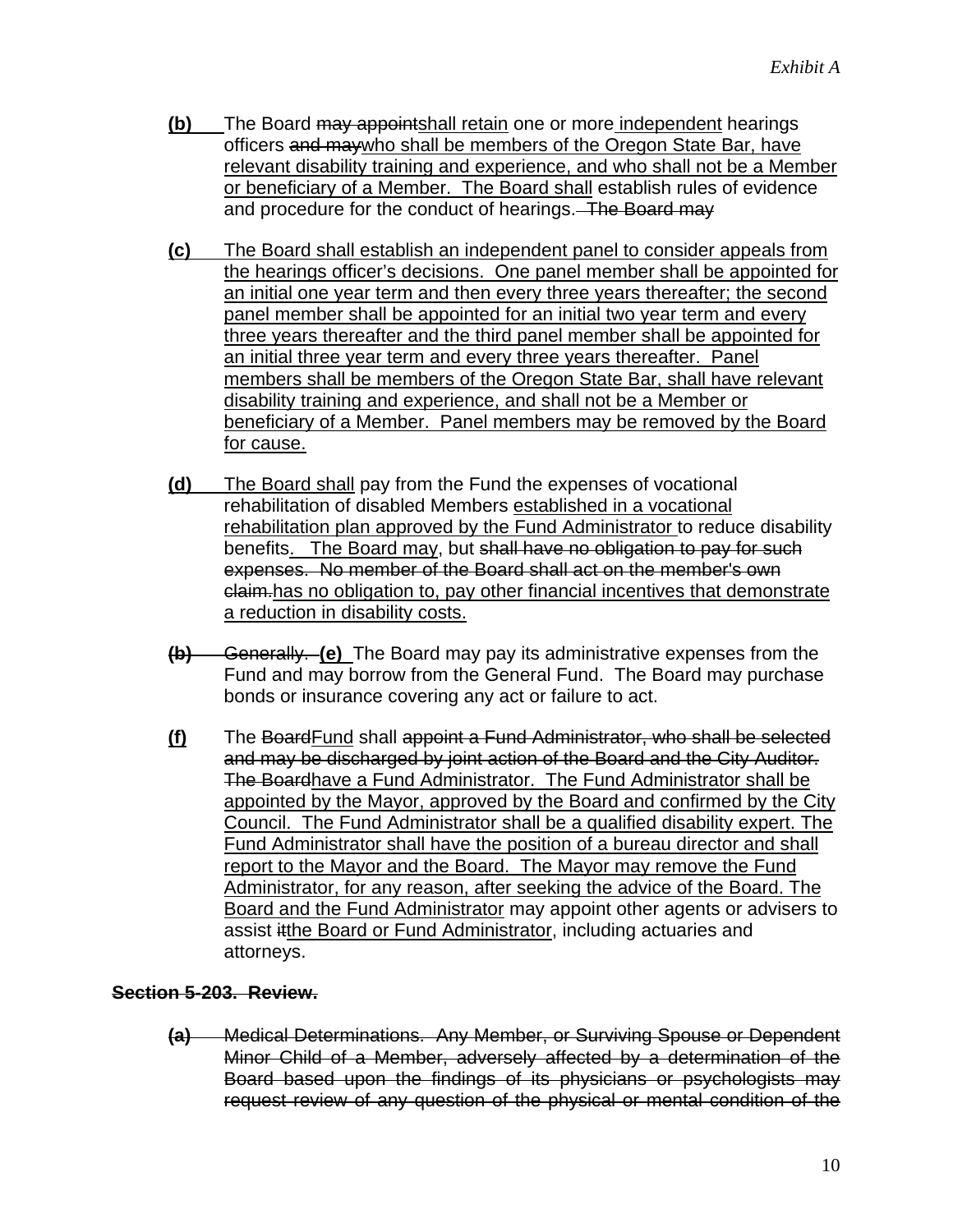Member by a three- person medical panel by filing with the Secretary of the Board a written request for such review within 30 days after such determination by the Board. The Board shall then refer the matter to a panel of three licensed medical doctors or psychologists, one of whom shall be selected by the Board, another by the person making the request, and the third by the first two selectees. If the first two selectees cannot agree on a third member of the panel, such third member shall be selected under rules of the Board. The Board shall base its determination upon review on the findings of the majority of such panel as to the mental or physical condition of the Member. The Board shall not be required to follow the findings of the majority of the panel as to the cause of the Member's physical or mental condition if there is substantial evidence to support the Board's decision.

- **(b)** Court Review. Any review by the courts from any decision of the Board of Trustees must be taken within 60 days after said decision has been made.
- **(g)** The Fund Administrator with the approval of the City Council shall have authority to settle and discharge all or part of its future obligations to any Member, spouse or beneficiary of a Member for disability benefits as to any and all claims or entitlements to disability benefits as part of a settlement.
- **(h)** Disability Claims Processing.
	- **1.** Restoring injured workers physically and economically to a selfsufficient status in an expeditious manner and to the greatest extent practicable is an important aspect of any disability system.
	- **2.** All claims by FPDR Two and FPDR Three Members for service connected and occupational disability benefits under Sections 5- 306 and 5-308, for nonservice connected disability benefits under Sections 5-307 and 5-309, benefits on service connected or occupational death before retirement under Section 5-308 and benefits for non service connected death before retirement under Section 5-309 shall be adjusted, administered and decided by the Fund Administrator. The decision of the Fund Administrator shall be made in accordance with this Charter and the rules and regulations adopted by the Board.
	- **3.** A FPDR Two or FPDR Three Member or a Surviving Spouse or Dependent Minor Child adversely affected by a determination of the Fund Administrator may appeal that decision to a hearings officer within 60 days of the date of the decision of the Fund Administrator. The hearings officer shall conduct an evidentiary hearing under the rules of procedure and evidence established by the Board. The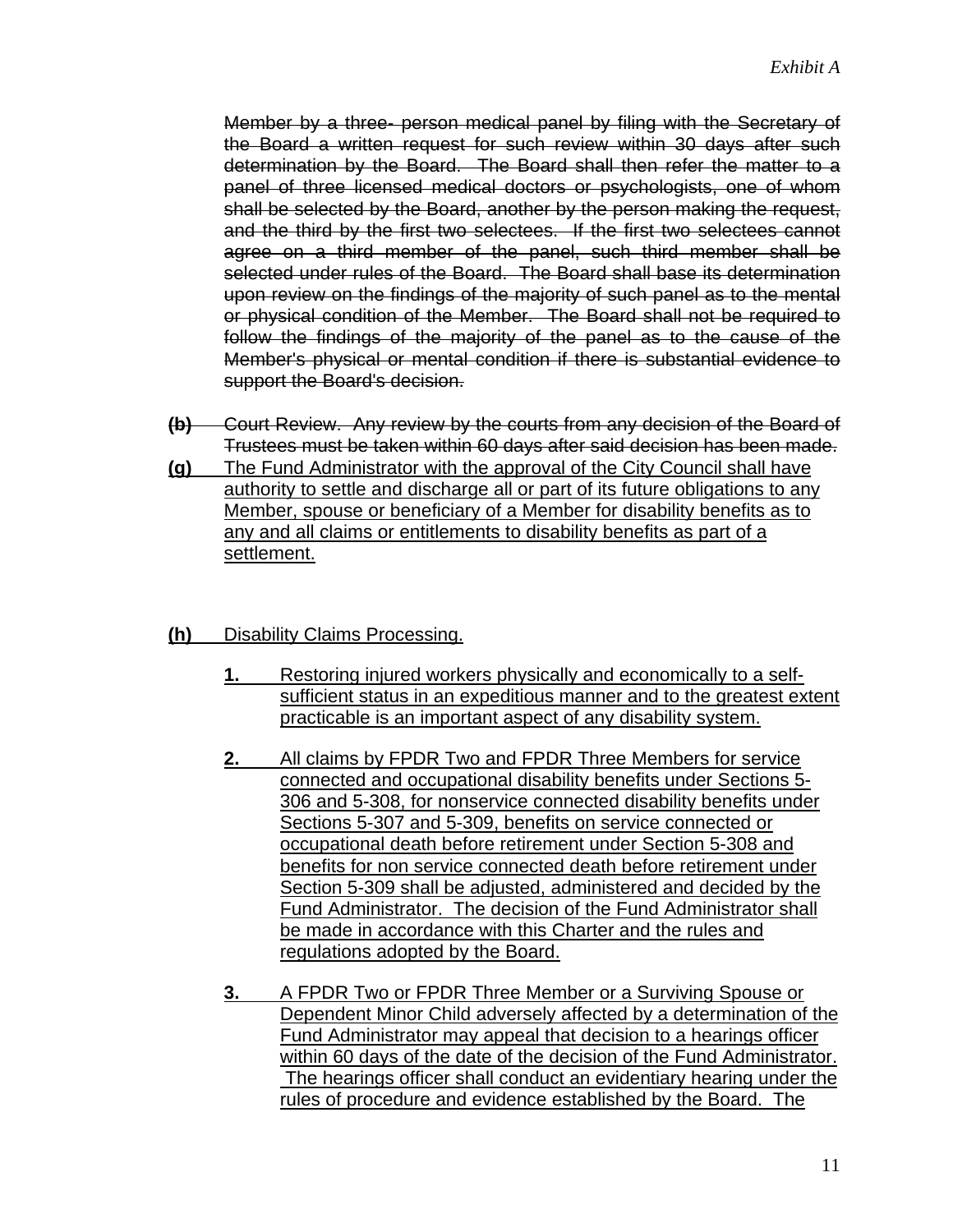hearings officer shall have the power to administer oaths, subpoena and examine witnesses, and require the production and examination of papers and documents. The decision of the hearings officer shall be in writing and shall be issued within 30 days after the close of the evidentiary record. The decision shall be based on the evidence presented at the hearing.

- **4.** The decision of the hearings officer shall be final unless an appeal to the independent panel is filed by the Member, Surviving Spouse, Dependent Minor Child or the Fund Administrator with the Fund within 30 days of the hearings officer's decision. The decision of the independent panel shall be de novo on the record and shall be the final decision of the Fund and may be appealed to the circuit court as provided by state law.
- **(i)** Subrogation.
	- **1.** By filing a claim for disability benefits the Member or the beneficiary of a Member agrees to be bound by the subrogation provisions of this Chapter.
	- **2.** If injury, death or medical condition of a Member is due to the negligent, intentional or wrongful action of a third party or product manufactured by a third party, the Member or beneficiary of the Member shall bring a cause of action or other claim against that third party or assign the cause of action or claim to the Fund. As used in this Chapter, "third party" includes any provider of medical care or vocational assistance to the Member and does not include any City employee acting in the course and scope of his or her employment.
	- **3.** In the event a Member or the beneficiary of a Member collects damages from a third person for injury, death or medical condition inflicted on such Member for which benefits are paid or payable by the Fund, the Member or beneficiary shall pay to the Fund the money so collected or the total amount paid to such Member for any benefits paid or payable by the Fund that are authorized to be recovered by any law or this Chapter. The amount so collected by the injured Member shall be distributed as provided in the Oregon Workers' Compensation statutes governing similar damage recoveries.
	- **4.** The Fund shall have a lien on any recovery equal to the value of all benefits paid or payable by the Fund, including but not limited to, disability payments, vocational rehabilitation expenses paid on behalf of a Member, and medical expenses for the injury or medical condition. The Fund lien shall include the present value of the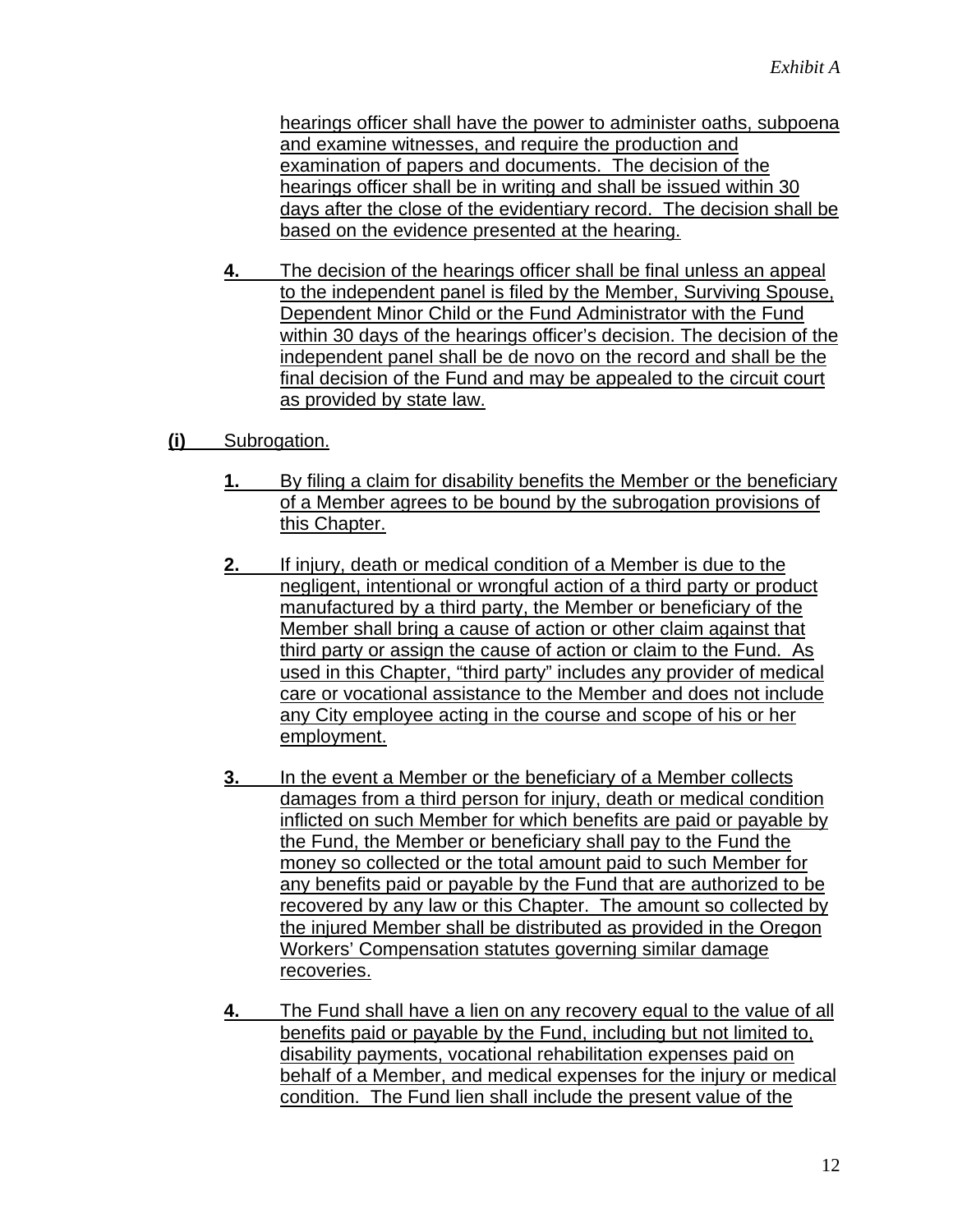Fund's reasonably expected future benefit payments.

- **5.** No compromise or settlement of a cause of action or claim described in this subsection (i) by a Member or the beneficiary of a Member shall be valid without the approval of the Fund Administrator. In the event the Member, beneficiary or third party fails to obtain the approval of the Fund Administrator for the compromise or settlement, the Fund Administrator retains the right to pursue any causes of action against the third party.
- **6.** The Fund Administrator shall have the right to offset disability payments in the amount that is the lesser of the Fund's unsatisfied lien or the amount recovered by the Member or beneficiary of the Member from the third party.
- **7.** The Fund Administrator shall have the authority to suspend, offset or reduce benefits if a Member or the beneficiary of a Member does not pursue or assign to the Fund the Member's or beneficiary's cause of action against a third party who causes the injury, death or medical condition of a Member for which the Fund pays or is obligated to pay benefits, or does not pay a Fund lien on recoveries from such third parties. Benefits so suspended or reduced shall not be payable to the Member or beneficiary at any time unless the Fund lien has been satisfied.
- **8.** The Board's right to bring a cause of action against a third party in the name of the Member or Member's beneficiaries shall be separate and independent of any other cause of action the City or Board may have.

**Section 5-204. Section 5-203. Custodian and Disbursing Officer.** The funds created in Sections 5-101 and 5-104 shall be in the care and custody of the City Treasurer, and shall be paid out by the Treasurer on warrants or checks signed by the Chairperson (Mayor) and countersigned by the Secretary of the Board (Auditor)Fund Administrator and not otherwise; provided, however, that no warrants or checks shall be drawn upon either of said funds except by order of the Board, which order shall be duly entered upon the record of the proceedings of the Board.

**Section 5-205.204. Books and Accounts.** The books and accounts of the BoardFund, shall, at all times, be subject to the inspection of any person interested, and shall be audited annually at the expense of the Fund by a licensed public accountant or firm of accountants approved by the Board. Upon the expiration of the term of office of the Auditor, all books and accounts of the Board shall be surrendered and delivered to the Auditor's successor, together with all records and documents. City. The City Auditor may audit the activities of the Fund. All securities, moneys and properties of the Fund which have come into the possession of the Treasurer shall be delivered at the expiration of the Treasurer's term to the Treasurer's successor.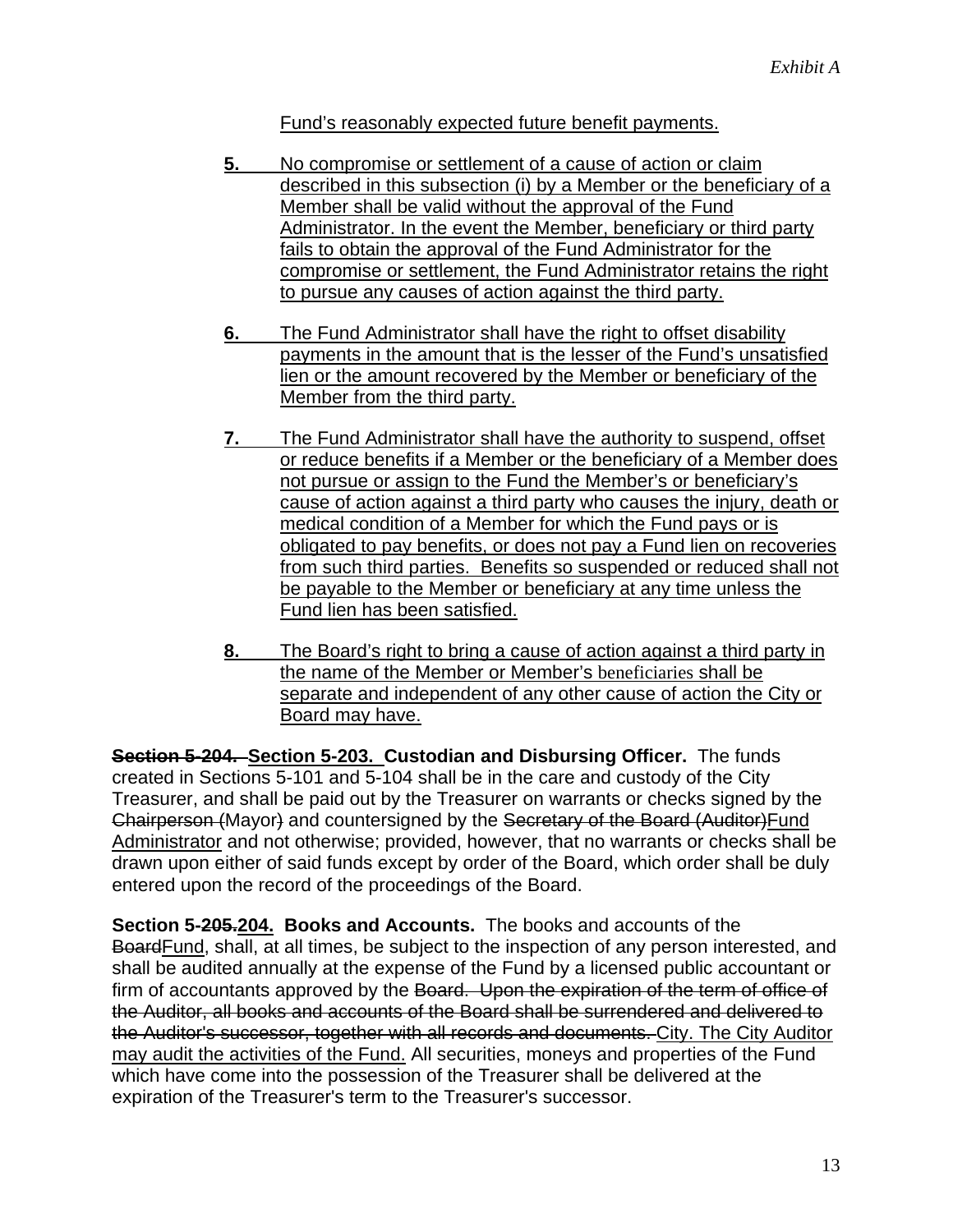**Section 5-205. Claims Recordkeeping and Assessment of the Fund.** The Fund shall keep disability claims records in a manner comparable to the City's Workers' Compensation records. The Board shall retain an outside independent expert in disability management to conduct an initial audit to create benchmarks for comparison of the Fund going forward. The initial audit shall be conducted not later than nine (9) months after January 1, 2007. Twelve (12) months after the initial baseline audit, a subsequent audit shall be conducted.

**Section 5-206. Legal Adviser.** It shall be the duty of the City Attorney to give advice to the Board of Trustees and Fund Administrator in all matters pertaining to their duties and the management of either of the Fund or the Reserve Fund whenever required by the Board or the Fund Administrator, and the City Attorney shall represent and defend the Board as itsand the Fund Administrator as their attorney in all suits or actions at law or in equity that may be brought against itthem, and institute all suits and actions in itstheir behalf that may be required or determined upon by said Board or Fund Administrator; provided that the foregoing shall not prevent the Board or Fund Administrator from retaining other legal counsel to advise or represent itthem as provided in Section 5-202(b).202.

**Section 5-207. Monthly Payments.** All benefits and allowances payable out of the Fund and hereinafter provided for and allowed by the Board shall be paid monthly out of the Fund by warrants or checks as herein provided, except where a different schedule of payment is provided in Article 3.

**Section 5-208. Applications.** All applications under this Chapter except applications for FPDR Three retirement benefits or other benefits provided by PERS shall be made within such time and in such form as may be fixed by the rules and regulations of the Board. Applications for FPDR Three retirement benefits or other benefits provided by PERS shall be made within such time and in such form as may be fixed by PERS statutes, rules and regulations.

# **ARTICLE 3. CURRENTFPDR TWO AND THREE BENEFITS**

### **Section 5-301. Member, Surviving Spouse, Dependent Minor Child.**

- **(a)** Member. Retirement, termination and disability benefits shall be paid to Members in accordance with this Chapter. Members shall consist of those persons who are permanently appointed as sworn employees in the Bureau of Police or Fire, except as follows:
	- **1.** Persons other than FPDR Three Members who participate in the Public EmployeEmployee Retirement System of the State of Oregon, or will so participate after a waiting period, shall not be Members.
	- **2.** The chief of the Bureau of Police or of the Bureau of Fire shall be a Member unless the terms of employment of such chief provide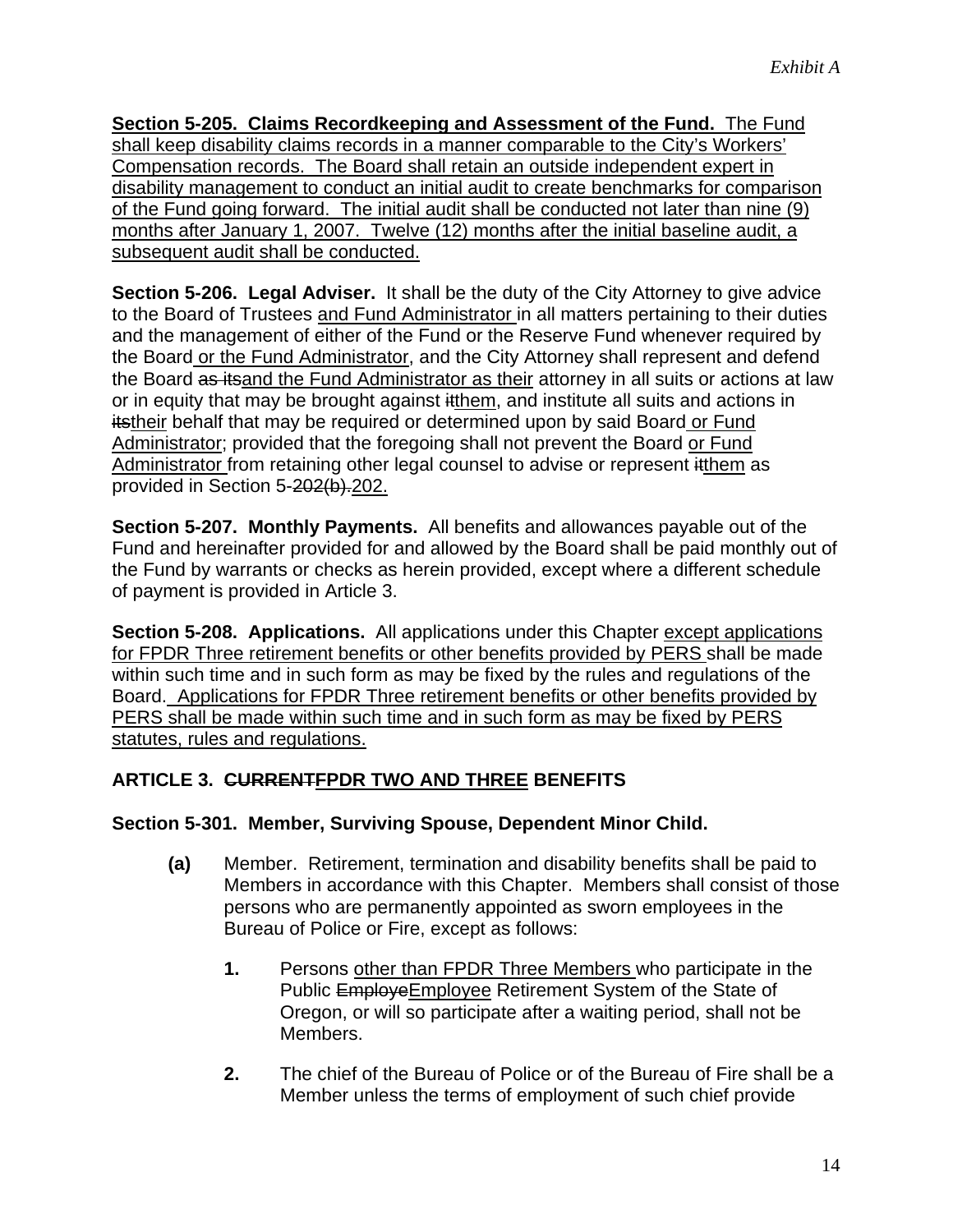otherwise.

- **(b)** Active Member. An Active Member is a person who is actively employed as a Member in the Bureau of Fire or Police and does not include a Member receiving disability or retirement benefits under this Chapter.
- **(c)** Surviving Spouse. Death benefits shall be paid to the Surviving Spouse of a deceased FPDR Two or FPDR Three Member in accordance with this Chapter. The Surviving Spouse is a person to whom the Member was legally married throughout the 12-month period preceding death and from whom the Member was not judicially separated or divorced by interlocutory or final court decree at the time of death. Death benefits paid to a Surviving Spouse of a FPDR Three member shall be adjusted in accordance with the offset provisions in this Chapter.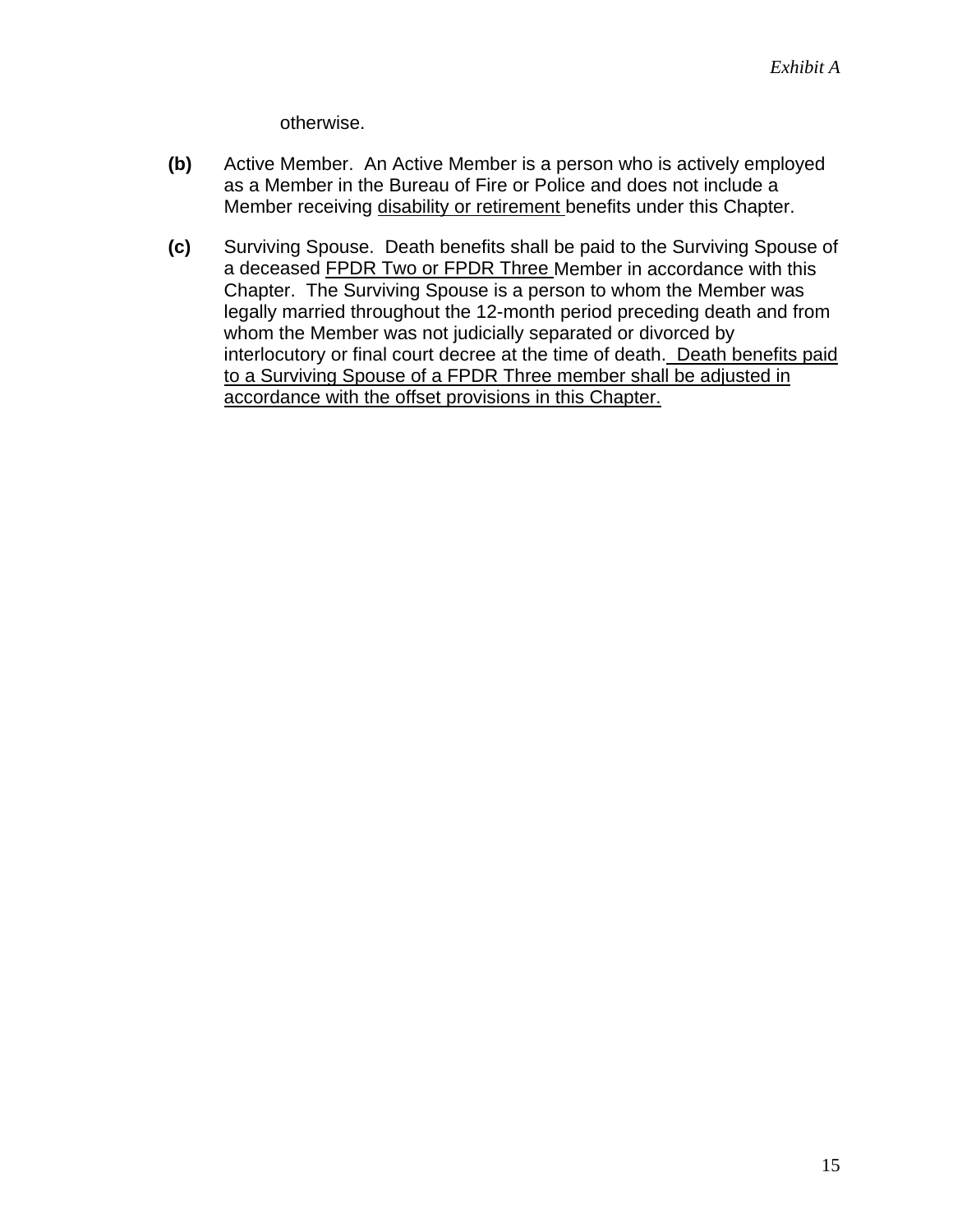**(d)** Dependent Minor Child. Death benefits shall be paid to a Dependent Minor Child of a deceased FPDR Two and FPDR Three Member in accordance with this Chapter. A Dependent Minor Child is a child, natural or adopted, of a FPDR Two or FPDR Three Member who is substantially supported by the FPDR Two or FPDR Three Member, the FPDR Two or FPDR Three Member's Surviving Spouse or the FPDR Two or FPDR Three Member's estate and is under 18 years of age and unmarried. Death benefits paid to a Dependent Minor Child of a deceased FPDR

Three member shall be adjusted in accordance with the offset provisions in this Chapter.

**(e)** More Than One Status. No person shall receive more than one survivor benefit under this Chapter at the same time, despite qualifying under both of Subsectionssubsections (c) and (d), or qualifying under Subsectionsubsection (c) or (d) with respect to more than one Member. A person so qualifying shall receive in any month the greatest of the benefits payable for that month.

### **Section 5-302. Years of Service.**

- **(a)** Generally. A FPDR Two Member shall be credited with Years of Service for periods of service as an Active Member. One Year of Service shall be credited for each completed 12 months in such periods and 1/12th of a Year of Service shall be credited for each additional completed month. A FPDR Two Member shall not be credited with more than 30 Years of Service.
- **(b)** Military Service. A FPDR Two Member who leaves active duty in the Bureau of Fire or Police to enter the military service of the United States and returns to active duty in one of those Bureaus with reemployment rights protected by federal law shall be credited with Years of Service on the same basis as though the military service had been service described in Subsectionsubsection (a), if the FPDR Two Member pays the FPDR Two Member contributions, as determined under rules established by the Board, for any period of such service preceding July 1, 1990.
- **(c)** Disability Service. A FPDR Two Member receiving disability benefits under Section 5-306 or 5-307 shall be credited with Years of Service for the period such benefits are received. The amount credited for each year shall be a fractional Year of Service equal to the FPDR Two Member's disability benefits received during the year divided by 75 percent of the Base Pay for the year for the position held by the FPDR Two Member at disability.

#### **Section 5-303. Base Pay and Final Pay.**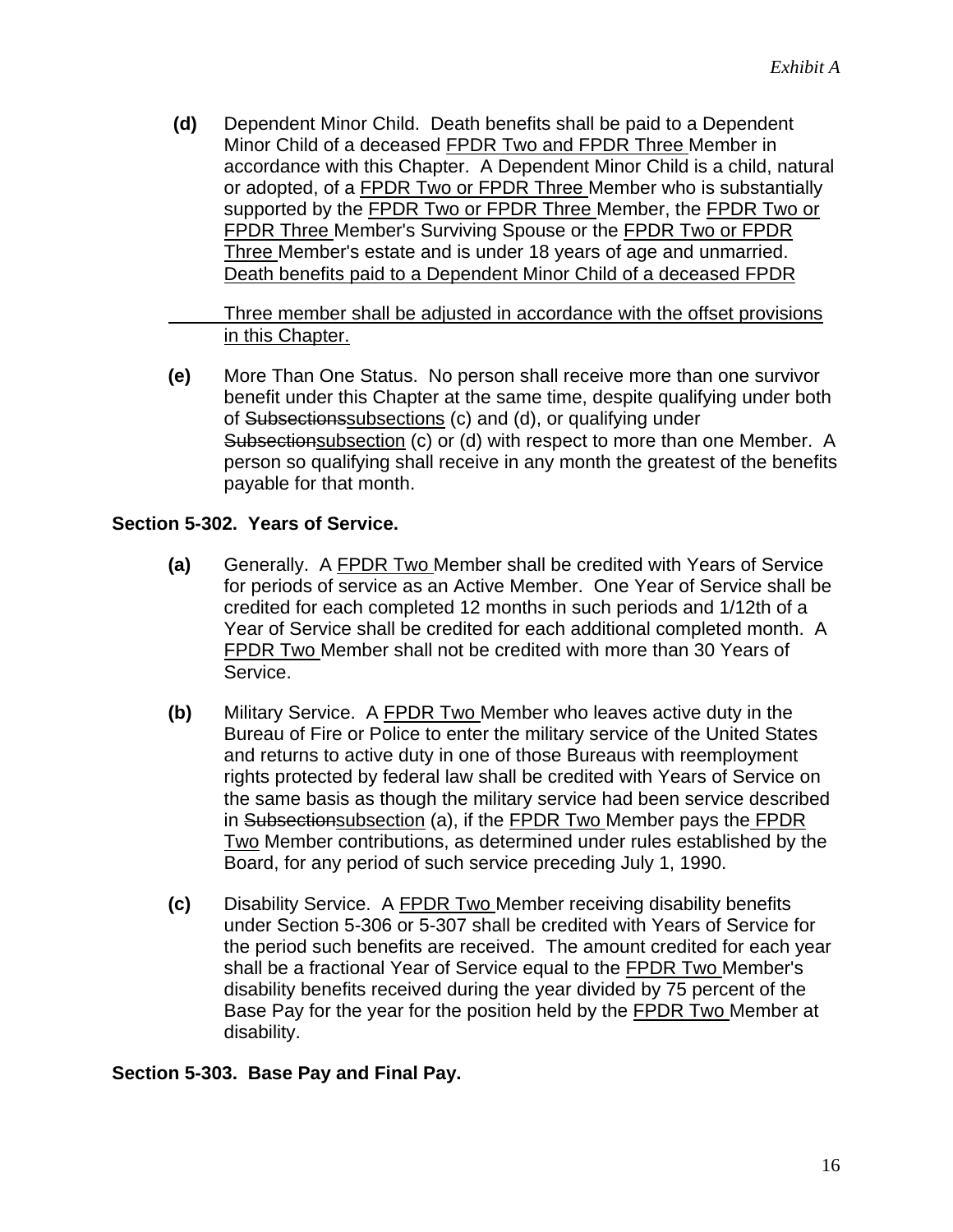**(a)** Base Pay. As used in this Chapter, Base Pay means the base pay of the FPDR Two or FPDR Three Member's position in the Bureau of Fire or Police, including premium pay but excluding overtime and payments for unused vacation or sick leave.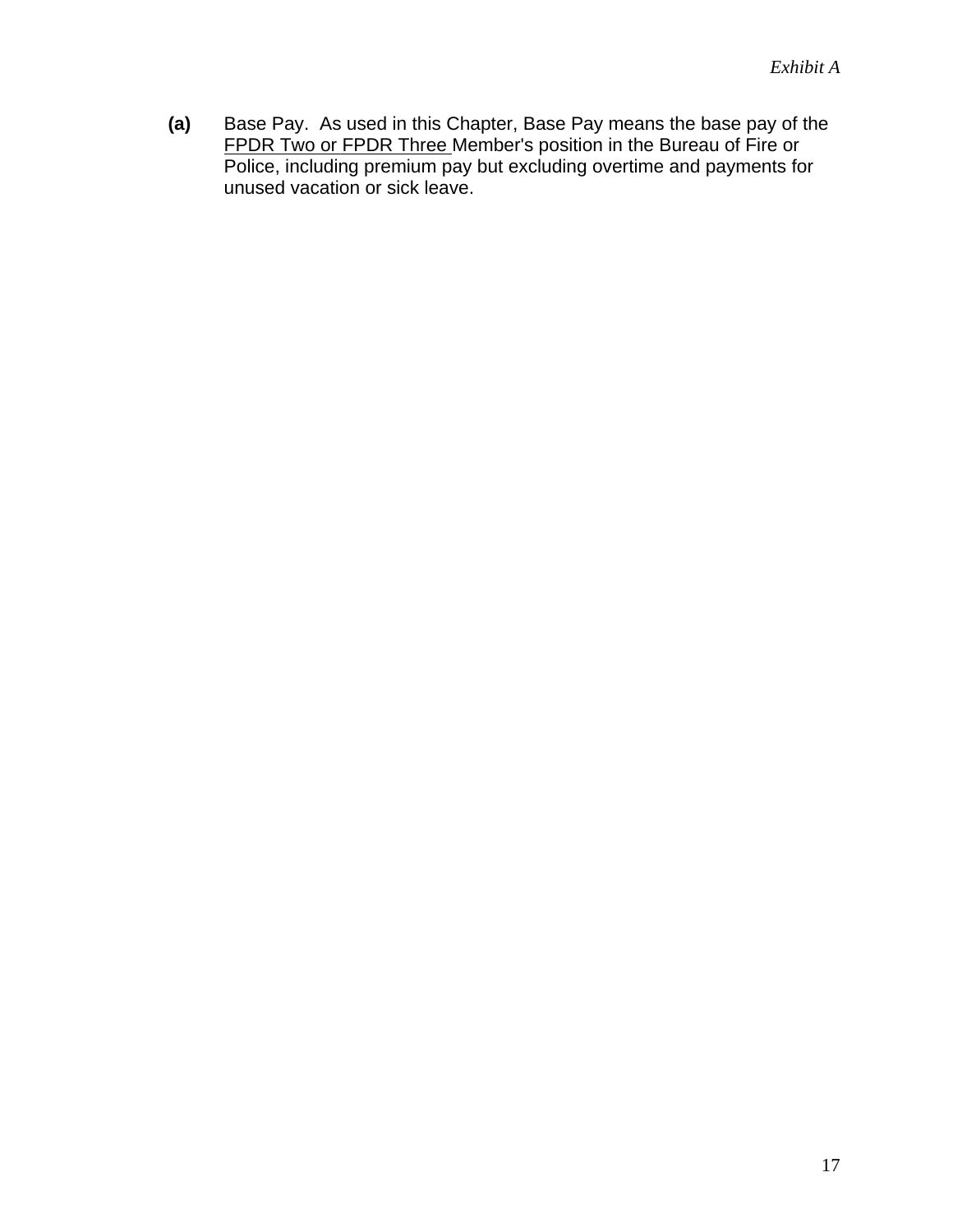**(b)** Final Pay. As used in this Chapter, Final Pay means the highest Base Pay received by the FPDR Two Member during any of the three consecutive 12-month periods preceding the month in which the FPDR Two Member retires, dies, becomes disabled, or otherwise terminates employment with the Bureau of Fire or Police.

#### **Section 5-304. Retirement Benefits.**

- **(a)** Eligibility. A FPDR Two Member shall be eligible to receive a retirement benefit upon termination of employment with the Bureau of Fire or Police on or after attaining age 50 if the FPDR Two Member has 25 or more Years of Service or on or after attaining age 55. A FPDR Two Member receiving disability benefits under Section 5-306 or 5-307 shall be eligible to receive a retirement benefit at Disability Retirement Age, which shall be the earlier of the date the **FPDR Two** Member earns 30 Years of Service under Section 5-302 or the date the **FPDR Two Member attains social** security retirement age. For purposes of this Subsectionsubsection, social security retirement age means the retirement age provided in Section 216(l)(1) of the Social Security Act.
- **(b)** Amount of Benefit. The retirement benefit shall be 2.2 percent of the FPDR Two Member's Final Pay times the FPDR Two Member's Years of Service. The amount shall not exceed the maximum benefit permissible under Section 415 of the Internal Revenue Code of 1986 or any successor provision, and regulations issued thereunder, as they may be amended from time to time. The provisions of such Section 415 or its successor, and such regulations, are incorporated by this reference.
- **(c)** Form of Benefit. One-twelfth of the retirement benefit shall be payable monthly for the life of the FPDR Two Member, commencing with the month following retirement. The benefit shall be adjusted as provided in Section 5-312.

#### **Section 5-305. Termination Benefits.**

**(d)** FPDR Three retirement benefits shall be provided as set out in the Oregon Public Employees Retirement System, as amended, and funded in accordance with this Chapter. The Fund shall pay the employee contribution required by the Public Employee Retirement System statutes. A FPDR Three Member shall also be credited with a contribution of three percent (3%) of salary, as defined in the PERS statute and accompanying rule and regulations, to the Individual Account Plan, or successor defined contribution plan established under the Public Employees Retirement System. If the City of Portland is required by law, or the Members elect to enter the federal Social Security system, the three percent (3%) of salary contribution to the Individual Account Plan, or successor defined contribution plan under the Public Employees Retirement System in this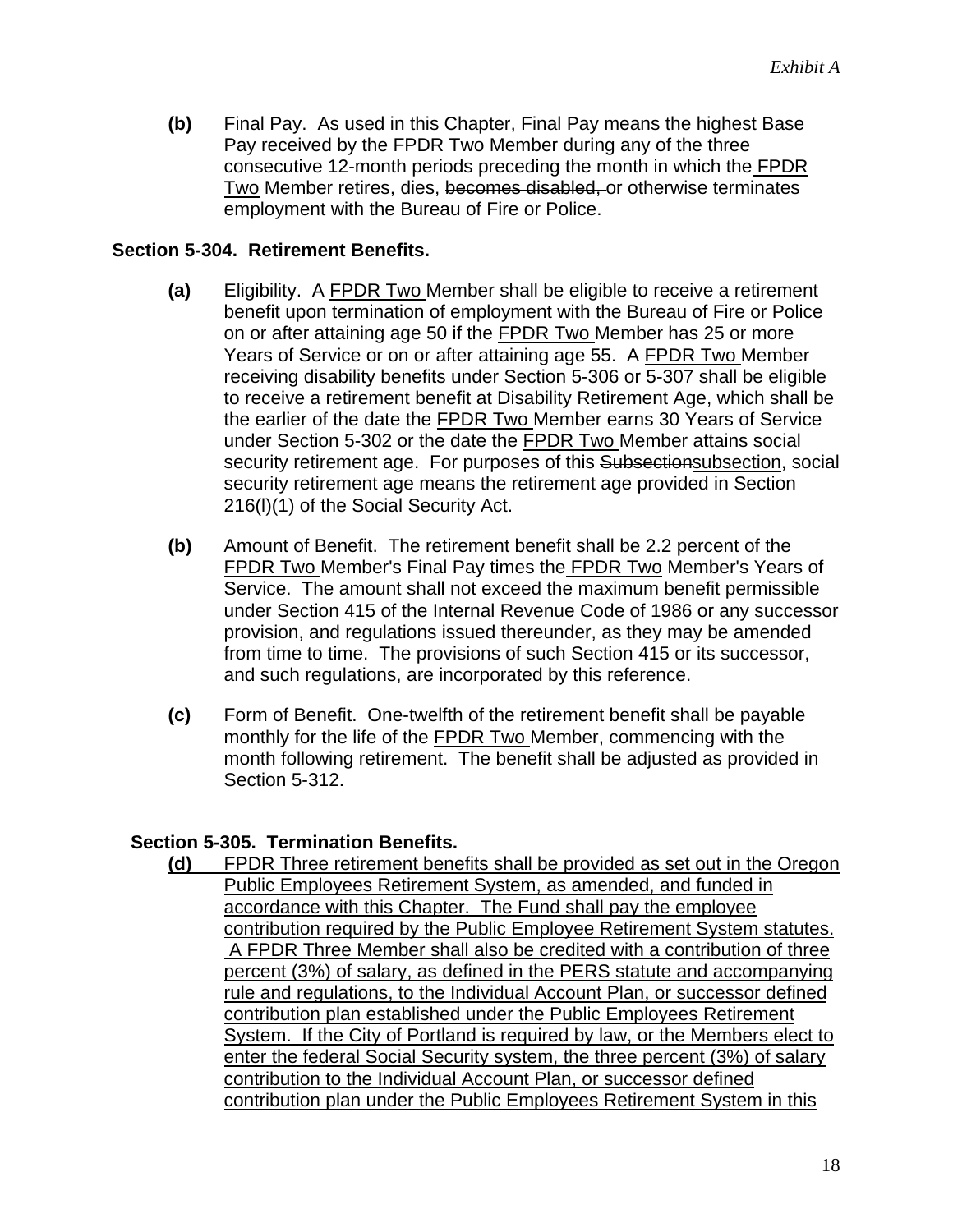#### subsection shall cease as to those affected Members.

#### **Section 5-305. Retirement Benefits Upon Termination.**

- **(a)** Eligibility. A FPDR Two Member whose employment with the Bureau of Fire or Police terminates after completing five Years of Service shall be eligible to receive the benefit on vested termination. A FPDR Two Member whose employment with the Bureau of Fire or Police terminates after completing one-half Year of Service and before completing five Years of Service shall be paid the benefit on unvested termination. For purposes of determining eligibility to receive termination benefits, Years of Service include periods of service recognized by the Public EmployeEmployee Retirement System of the State of Oregon for accrual of benefits or as a waiting period before such accrual begins. A FPDR Two Member who fails to return to work upon recovery from disability shall be treated as terminating employment on the date of recovery.
- **(b)** Amount of Benefit on Vested Termination. The benefit on vested termination shall be the FPDR Two Member's retirement benefit accrued under Section 5-304 to the date of the FPDR Two Member's termination of employment with the Bureau of Fire or Police based on Final Pay at such termination. If the FPDR Two Member is employed after termination in service recognized by the Public Employee Retirement System of the State of Oregon for accrual of benefits or as a waiting period before such accrual begins, the benefit on vested termination shall be increased in the same proportion as any increases during the period of such service in the rate of Base Pay for the FPDR Two Member's position in the Bureau of Fire or Police held at termination.
- **(c)** Form of Benefit on Vested Termination. The benefit on vested termination shall be payable monthly for the life of the FPDR Two Member commencing on Earliest Retirement Date which shall be the date the FPDR Two Member would have been eligible to receive a retirement benefit under Section 5-304 assuming continued service as an Active Member. The benefit shall be adjusted as provided in Section 5-312.
- **(d)** Amount and Form of Benefit on Unvested Termination. The benefit on unvested termination shall be a lump sum, payable at termination, equal to the sum of the following:
	- **1.** The FPDR Two Member's contributions to the Fund prior to July 1, 1990, if any.
	- **2.** Seven percent of the FPDR Two Member's Base Pay received after June 30, 1990, disregarding Base Pay received during the first six months after becoming a Member.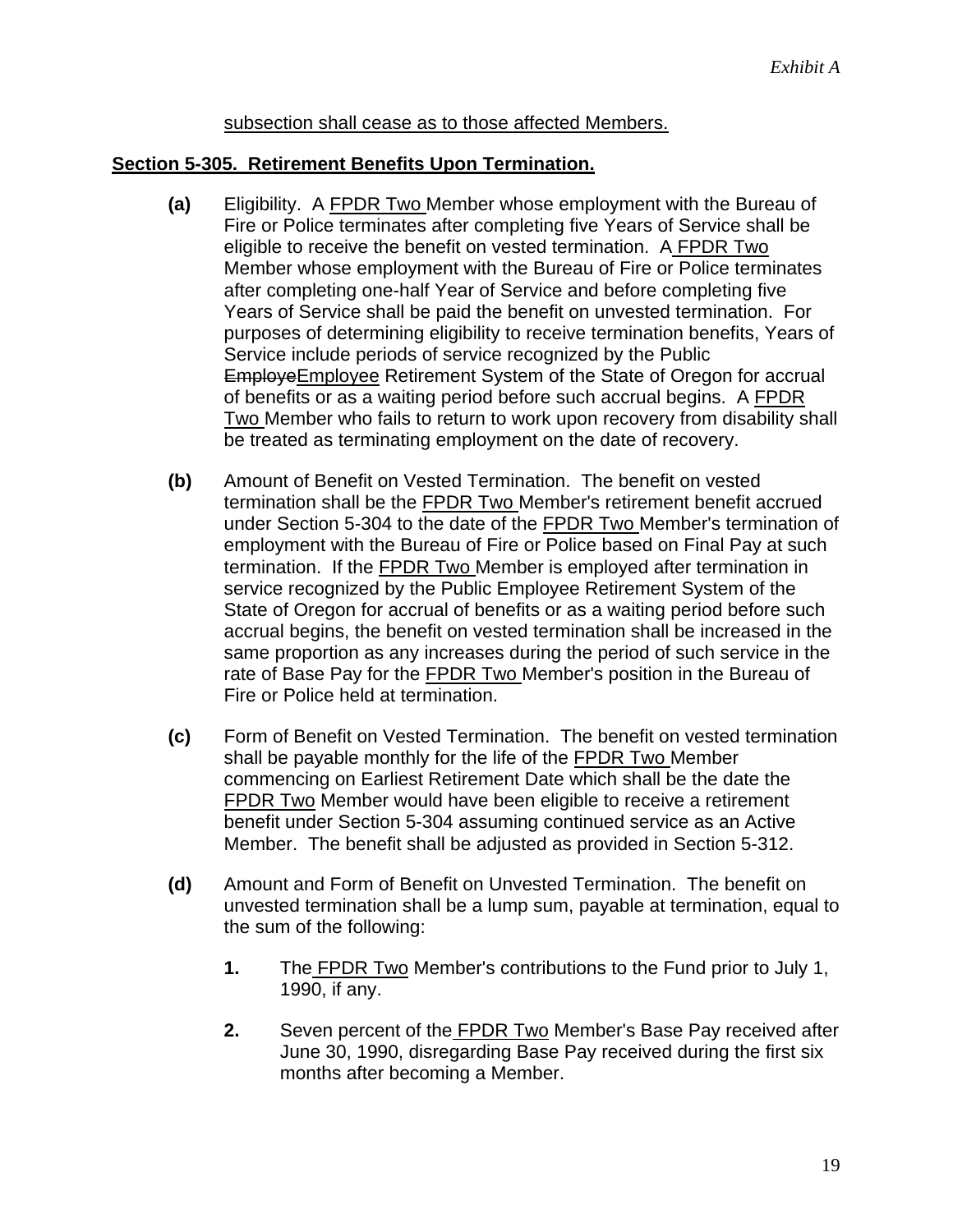- **(e)** Reappointment. A FPDR Two Member who has received the benefit on unvested termination and is later reappointed as an Active Member may repay to the Fund the amount received within 60 days after such reappointment and have Years of Service before the earlier termination restored. If the Member does not make such repayment, Years of Service before the earlier termination shall be disregarded in any later calculation of benefits under this Chapter.the Member shall be a FPDR Three Member.
- **(f)** Transfer from PERS. A Member who is appointed an Active Member after July 1, 1990 immediately after leaving service as a police officer or fire fighter under the Public Employee Retirement System of the State of Oregon and receives a payment of employee contributions from such System, including contributions picked up by the employer, may pay to the Fund the amount received within 60 days after such appointment. A Member who makes such repayment shall receive Years of Service credit for the service as a police officer or a fire fighter with such System to which the employee contributions relate.

#### **Section 5-306. Service-Connected and Occupational Disability Benefits.**

- **(a)** Eligibility for Service-Connected Disability Benefit. An Active Member shall be eligible for the service-connected disability benefit when unable to perform the Member's required duties because of an injury or illness arising out of and in the course of the Member's employment in the Bureau of Police or Fire. The BoardFund Administrator shall determine the existence of a disability and whether it arises out of and in the course of such employment. A Member shall not be eligible for the serviceconnected disability benefit based on an injury suffered in assaults or combats which are not connected to the job assignment and which amount to a deviation from customary duties or incurred while engaging in, or as the result of engaging in, any recreational or social activities solely for the Member's personal pleasure.
- **(b)** A Member shall not be eligible for the service-connected disability benefit on the basis of a condition of stress or mental disorder unless:
	- **1.** The employment conditions producing the stress or mental disorder exist in a real and objective sense;
	- **2.** The employment conditions producing the stress or mental disorder are conditions other than conditions generally inherent in police or fire employment or reasonable disciplinary, corrective, or job performance evaluation actions by the employer, or cessation of employment;
	- **3.** There is a diagnosis of a mental or emotional disorder which is generally recognized in the medical or psychological community;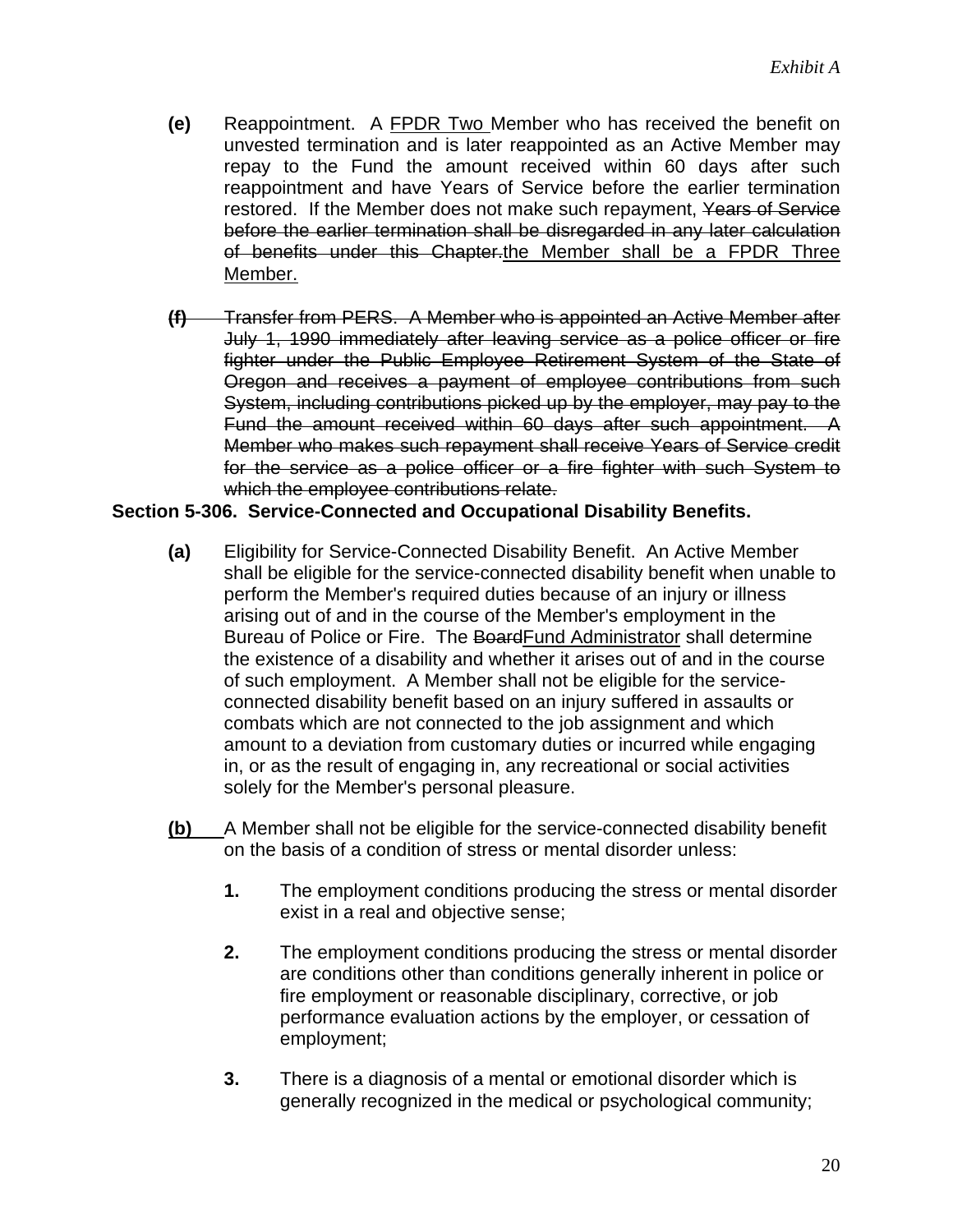- **4.** There is clear and convincing evidence that the stress or mental disorder arose out of and in the course of employment as an Active Member; and
- **5.** The Member's employment conditions are the primary cause of the stress or mental disorder.
- **(bc)** Eligibility for Occupational Disability Benefit. An Active Member shall be eligible for the occupational disability benefit when unable to perform the Member's required duties because of heart disease, hernia of abdominal cavity or diaphragm, AIDS, AIDS-related complex, tuberculosis, hepatitis B, or pneumonia (except terminal pneumonia). A Member shall not be eligible for an occupational disability benefit because of heart disease unless the Member has five or more Years of Service when the disability arises. The BoardFund Administrator shall deny an occupational disability benefit if itthe Fund Administrator determines, by a preponderance of the evidence, that the disability was not contracted as a result of service as a police officer or fire fighter. No Member shall be eligible to receive a benefit for an occupational disability incurred while receiving benefits under Section 5-307, unless such occupational disability is incurred within two years after such Member had commenced and continued to receive benefits under Section 5-307, or unless such occupational disability is a recurrence of an occupational disability which became disabling and was compensated for under this Section.
- **(cd)** Amount of Benefits. During the period the Member continues to be eligible under Subsectionsubsection (a), (b) or ( $\overline{bc}$ ) benefits shall be paid as follows:
	- **1.** During the first year from the date of disability, the Member shall be paid 75 percent of the Member's rate of Base Pay in effect at disability, reduced by 50 percent of any wages earned in other employment during the period the benefit is payable.
	- **2.** The Member shall continue to be paid the benefit described in Paragraph 1 after one year from the date of disability until the earliest date on which the Member is both medically stationary and capable of Substantial Gainful Activity. If not medically stationary sooner, the Member shall be treated as medically stationary for purposes of this Section on the fourth anniversary of the date of disability, regardless of the Member's condition. The Member is capable of Substantial Gainful Activity if qualified, physically and by education and experience, to pursue employment with earnings equal to or exceeding one-third of the Member's rate of Base Pay at disability.
	- **3.** After the date described in Paragraph 2, the Member shall be paid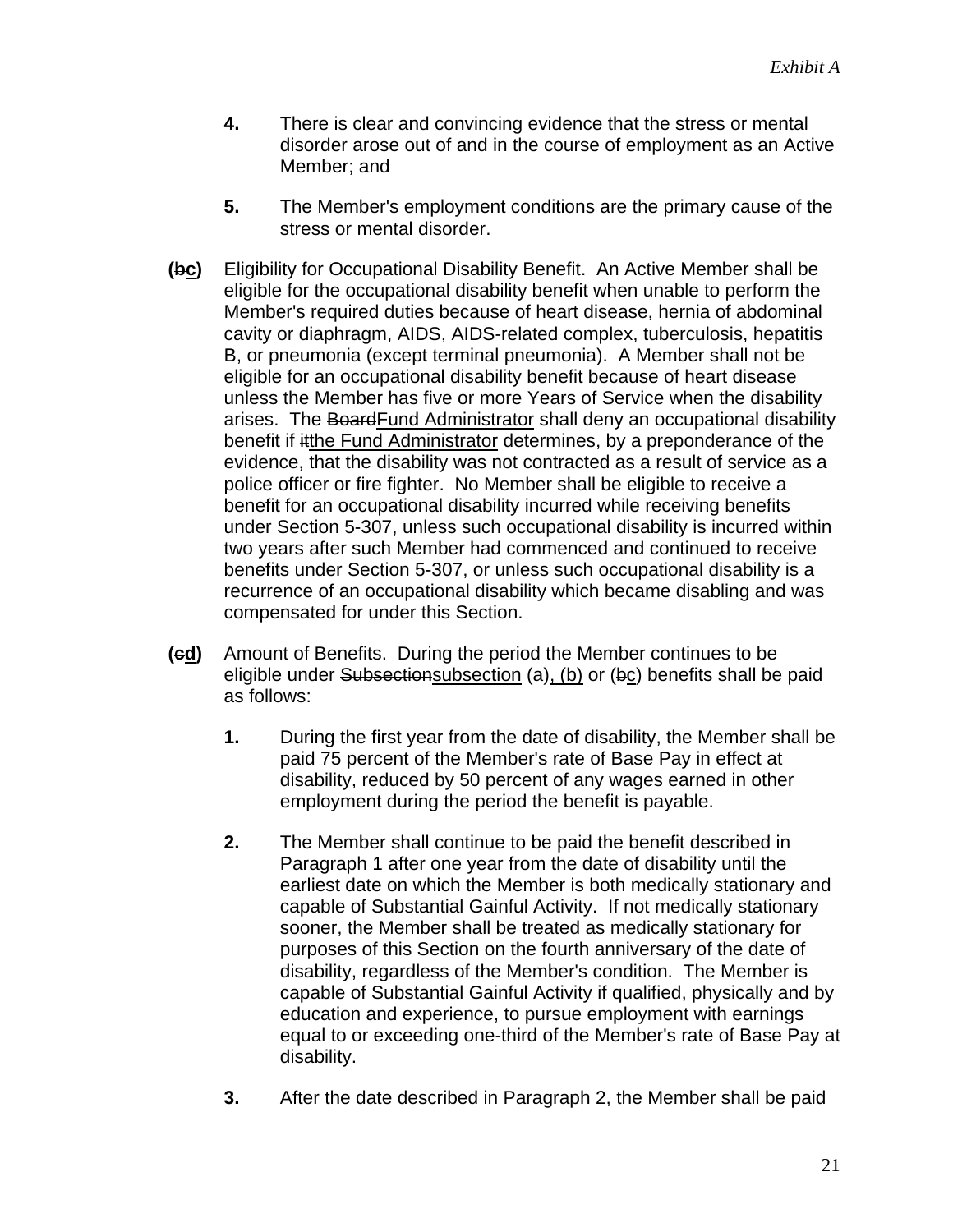50 percent of the Member's rate of Base Pay at disability, reduced by 25 percent of any wages earned in other employment during the same period.

- **4.** The minimum benefit shall be 25 percent of the Member's rate of Base Pay, regardless of the amount of wages earned in other employment.
- **5.** The BoardFund Administrator may suspend or reduce the benefit if the Member does not cooperate in treatment of the disability or in vocational rehabilitation or does not pursue other employment.
- **6.** Notwithstanding any other provision of the Chapter or the City Charter, a disabled Member receiving or eligible to receive Service-Connected and Occupational Disability Benefits under Section 5- 306, or Non-Service Connected Disability Benefits under Section 5- 307, shall not receive any such benefit for periods of time during which the member is incarcerated subsequent to and for the conviction of a crime. One-half of such benefit, however, shall be payable to the Member's spouse, if not incarcerated, or Member's minor children, during such periods of incarceration.
- **(de)** Form of Benefits. The service-connected and occupational disability benefits shall be paid bi-weekly during the first year from the date of disability and paid monthly thereafter. The benefits shall be adjusted to reflect changes in the rate of Base Pay of the position held by the Member at disability. The benefits shall cease when the Member reaches Disability Retirement Age under Subsection 5-304(a).
- **(f)** Service-connected or occupational disability benefits to a FPDR Two Member shall cease at Disability Retirement Age under subsection 5- 304(a) unless the Fund Administrator determines that the serviceconnected or occupational disability is temporary. If the serviceconnected or occupational disability is determined by the Fund Administrator to be temporary, a FPDR Two Member shall be eligible to receive disability benefits for a period of two (2) years from the date of such disability or the Disability Retirement Age, whichever is later. At the end of such period, the disabled Member shall be entitled to receive only a retirement benefit. Service-connected or occupational disability benefits to a FPDR Three Member shall cease at Normal Retirement Age under PERS unless the Fund Administrator determines that service-connected or occupational disability is temporary. If the service-connected or occupational disability is determined by the Fund Administrator to be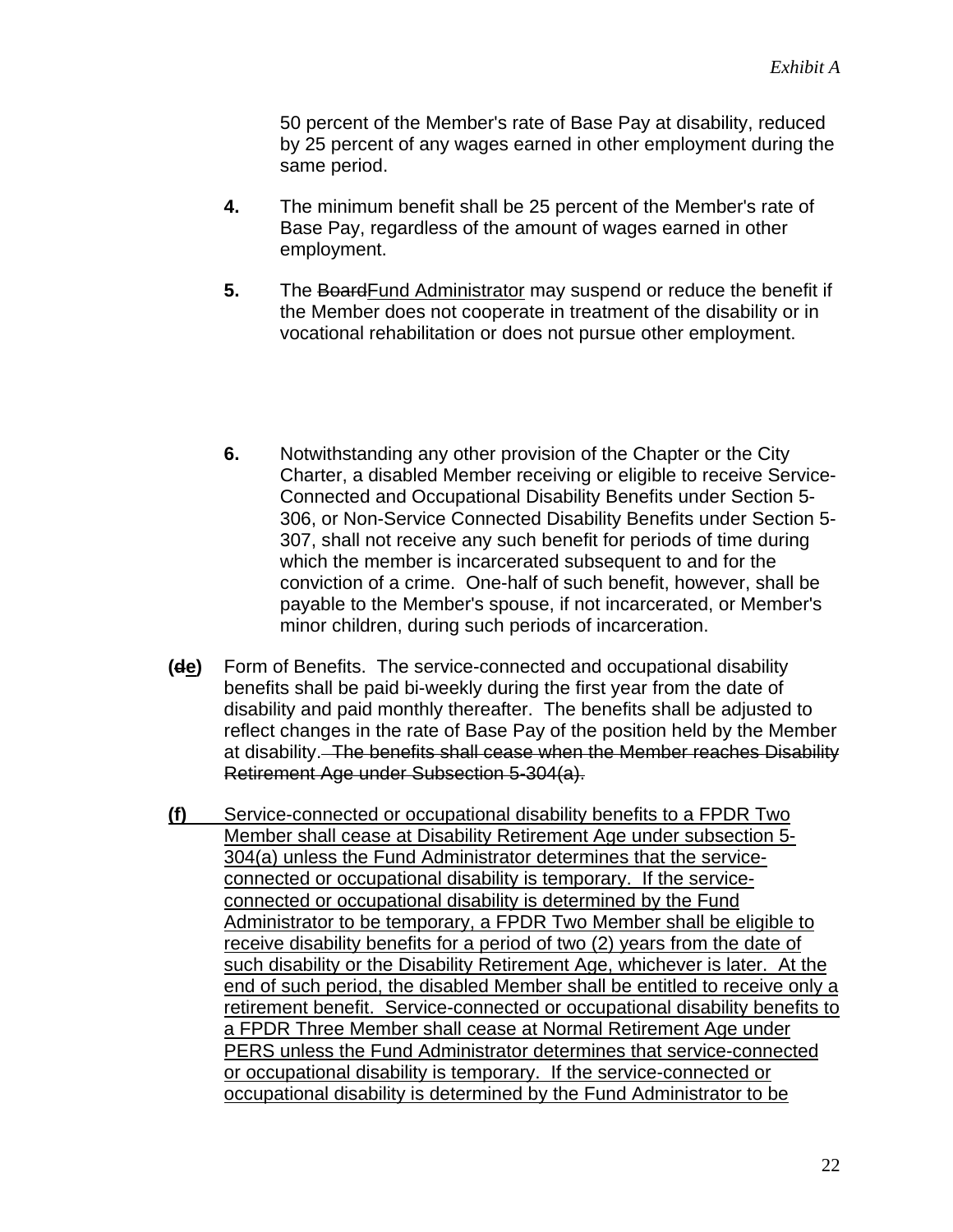temporary, a FPDR Three Member shall be eligible to receive disability benefits for a period of two (2) years from the date of such disability or the Normal Retirement Age, whichever is later.

- **(e)(g)** Medical and Hospital Expenses. In addition to the benefits described above, a Member with a service-connected or occupational injury or illness shall be reimbursed from the Fund for reasonable medical and hospital expenses arising from the injury or illness, as determined by the Board. Fund Administrator. Such reimbursement shall be allowed for expenses incurred while serving as an Active Member, while the FPDR Two Member's disability benefits under this Section continue and, if the FPDR Two Member continues to receive such benefits until Disability Retirement Age, while retirement benefits under Section 5-304 continue to the Member. The Board -304 continue to the FPDR Two Member. A FPDR Three Member shall receive a reimbursement for such reasonable medical and hospital expenses while serving as an Active Member, while the FPDR Three Member's disability benefits under this Section continue and, if the FPDR Three Member continues to receive such benefits until Normal Retirement Age under PERS while retirement benefits continue under PERS to the FPDR Three Member. The Fund Administrator may limit reimbursement to particular medical and hospital service providers with which it has made fee arrangements and may join in the purchase of services and administration of claims for other employees of the City of Portland.
- **(fh)** Waiver of Other Remedies. By applying for and accepting serviceconnected or occupational disability benefits, a Member waives any right to recover any other compensation or damages from the City of Portland as a result of such disability.
- **(i)** Offset. The monthly amount of service-connected or occupational disability benefits under this Charter shall be reduced by any monthly disability benefit payment made by PERS up to the amount provided in subsection (d) of this Section. The Fund Administrator shall reduce any service-connected or occupational disability benefit payable under this Chapter in the amount determined to be necessary by the Fund Administrator to meet the limitation imposed by this subsection.

#### **Section 5-307 . Nonservice-Connected Disability Benefits.**

**(a)** Eligibility. An Active Member shall be eligible for the nonserviceconnected disability benefit if the Member has 10 or more Years of Service and is unable to perform the Member's required duties because of an injury or illness that does not qualify as service-connected or occupational under Subsectionsubsection 5-306(a), (b) or (bc). No Member shall receive benefits under this Section as a result of the following: willful injuries; injuries sustained while, or illness contracted as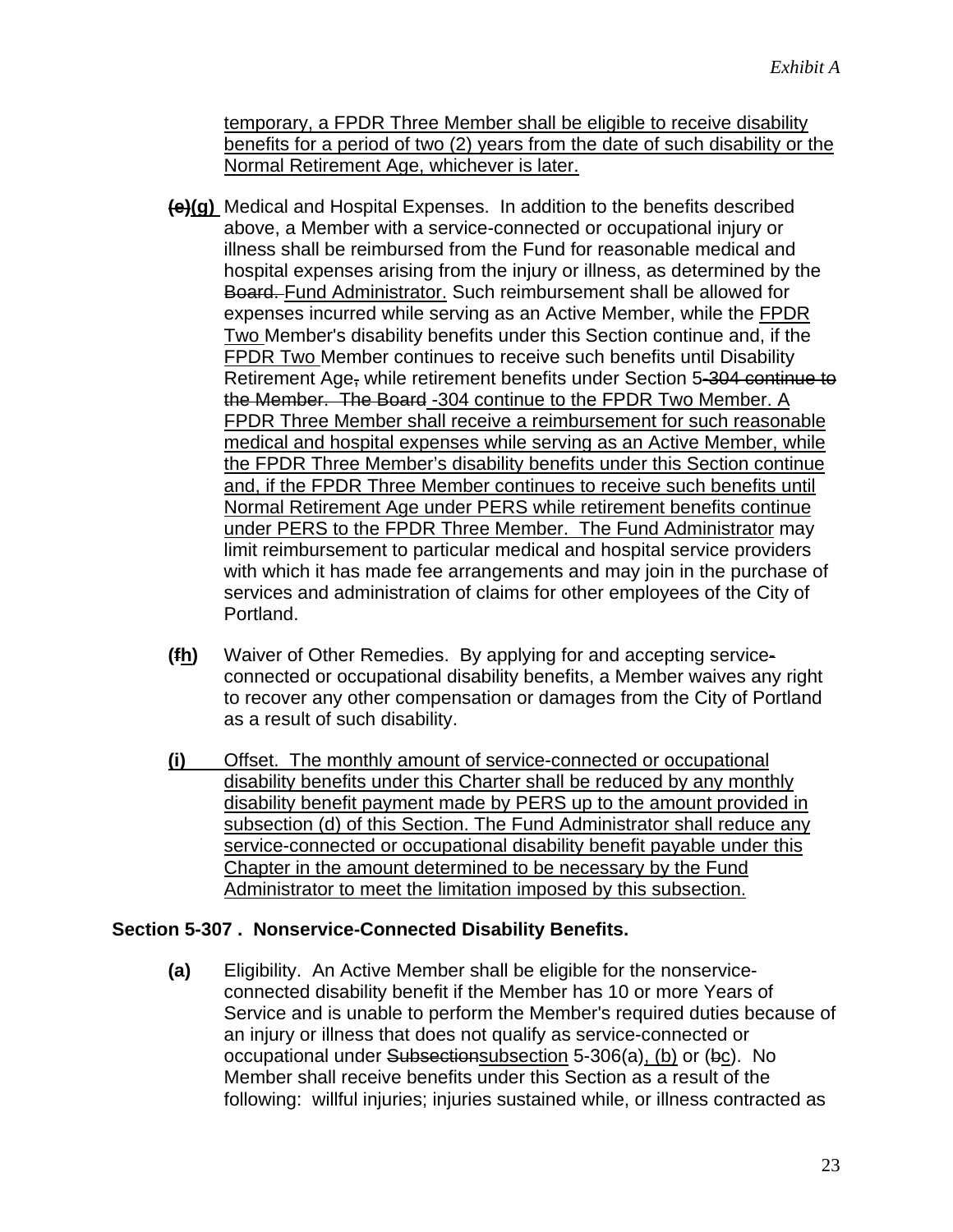a result of, willfully doing an unlawful act; or weakness, illness or disability resulting directly or indirectly from the habitual excessive use of or addiction to use of alcoholic beverages or illegal drugs.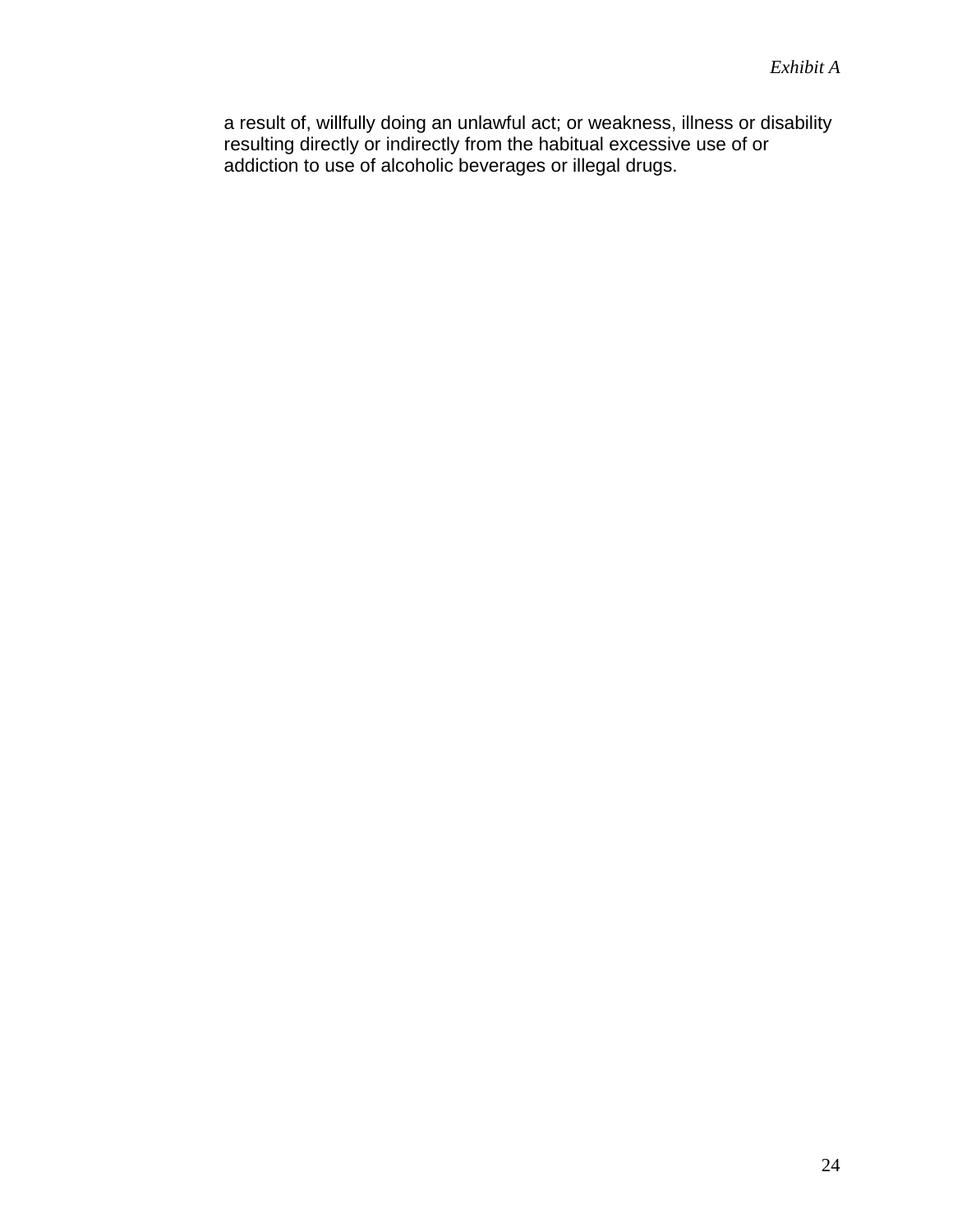- **(b)** Amount of Benefit. The benefit shall be 50 percent of the Member's Base Pay at disability, reduced by 50 percent of any wages the Member earns in other employment during the period the benefit is payable. The Board may reduce or terminate the benefit if the Member does not cooperate in treatment of the disability or in vocational rehabilitation or does not pursue other employment.
- **(c)** Form of Benefit. The nonservice-connected disability benefit shall be payable monthly from the date of disability. The amount shall be adjusted to reflect changes in the rate of Base Pay of the position held by the Member at disability. The benefit shall cease when the Member reaches Disability Retirement Age under Subsectionsubsection 5-304(a).
- **(d)** Nonservice-connected disability benefits to a FPDR Two Member shall cease at Disability Retirement Age under subsection 5-304(a) unless the Fund Administrator determines that the nonservice-connected disability is temporary. If the nonservice-connected disability is determined by the Fund Administrator to be temporary, a FPDR Two Member shall be eligible to receive disability benefits for a period of two (2) years from the date of such disability or the Disability Retirement Age, whichever is later. At the end of such period, the disabled FPDR Two Member shall be entitled to receive only a retirement benefit. Nonservice-connected disability benefits to a FPDR Three Member shall cease at Normal Retirement Age under PERS unless the Fund Administrator determines that nonservice-connected disability is temporary. If the nonserviceconnected disability is determined by the Fund Administrator to be temporary, a FPDR Three Member shall be eligible to receive disability benefits for a period of two (2) years from the date of such disability or the Normal Retirement Age, whichever is later.
- **(d)** Offset. The monthly amount of nonservice-connected disability benefits under this Charter shall be reduced by any monthly disability benefit payment made by PERS up to the amount provided in subsection (b) of this section. The Fund Administrator shall reduce any nonserviceconnected disability benefit payable under this Chapter in the amount determined to be necessary by the Fund Administrator to meet the limitation imposed by this subsection.

### **Section 5-308. Benefits on Service-Connected or Occupational Death Before Retirement.**

**(a)** Eligibility. A Surviving Spouse of a Member who dies before retirement as a result of an illness or injury that qualifies as service-connected or occupational under Subsectionsubsection 5-306(a), (b) or (bc) shall be eligible to receive a death benefit. A Dependent Minor Child of such a Member shall be eligible to receive the benefit if the Member has no Surviving Spouse. If the Member has more than one Dependent Minor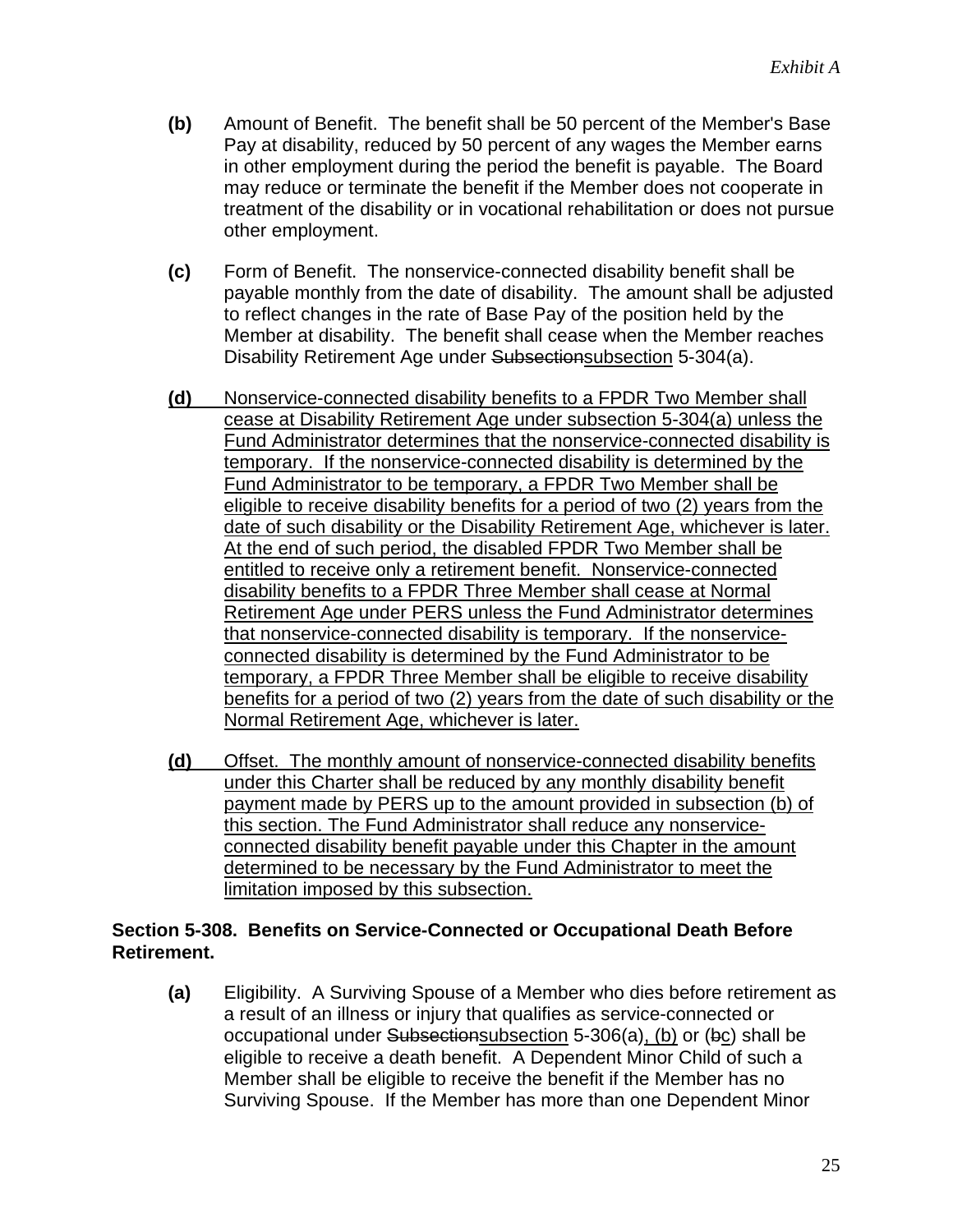Child, the benefit shall be divided equally among them. If the Member has a Surviving Spouse and one or more Dependent Minor Children of a former marriage, one-half the benefit shall be paid to the Surviving Spouse. The other half shall be paid to the Dependent Minor Children until the last ceases to be minor and then paid to the Surviving Spouse.

- **(b)** Amount of Benefit. The benefit on service-connected or occupational death before retirement shall be 75 percent of the Member's rate of Base Pay at death until the earliest date on which the Member would have been eligible for retirement benefits under Section 5-304 if the Member had survived and continued in service as an Active Member. After such date, the benefit shall be 50 percent of the Member's Final Pay-, as adjusted as provided in Section 5-312.
- **(c)** Form of Benefit. A Surviving Spouse shall be paid the benefit monthly starting with the month following the Member's death and continuing for the spouse's life. A Dependent Minor Child shall be paid the benefit until ceasing to be a minor. The benefit shall be adjusted as provided in Section 5-312.
- **(d)** Offset. The monthly amount of service-connected or occupational death benefits under this Charter shall be reduced by any monthly death benefit payment made by PERS up to the amount provided in subsection (b) of this section. The Fund Administrator shall reduce any service-connected or occupational death benefit payable under this Chapter in the amount determined to be necessary by the Fund Administrator to meet the limitation imposed by this subsection.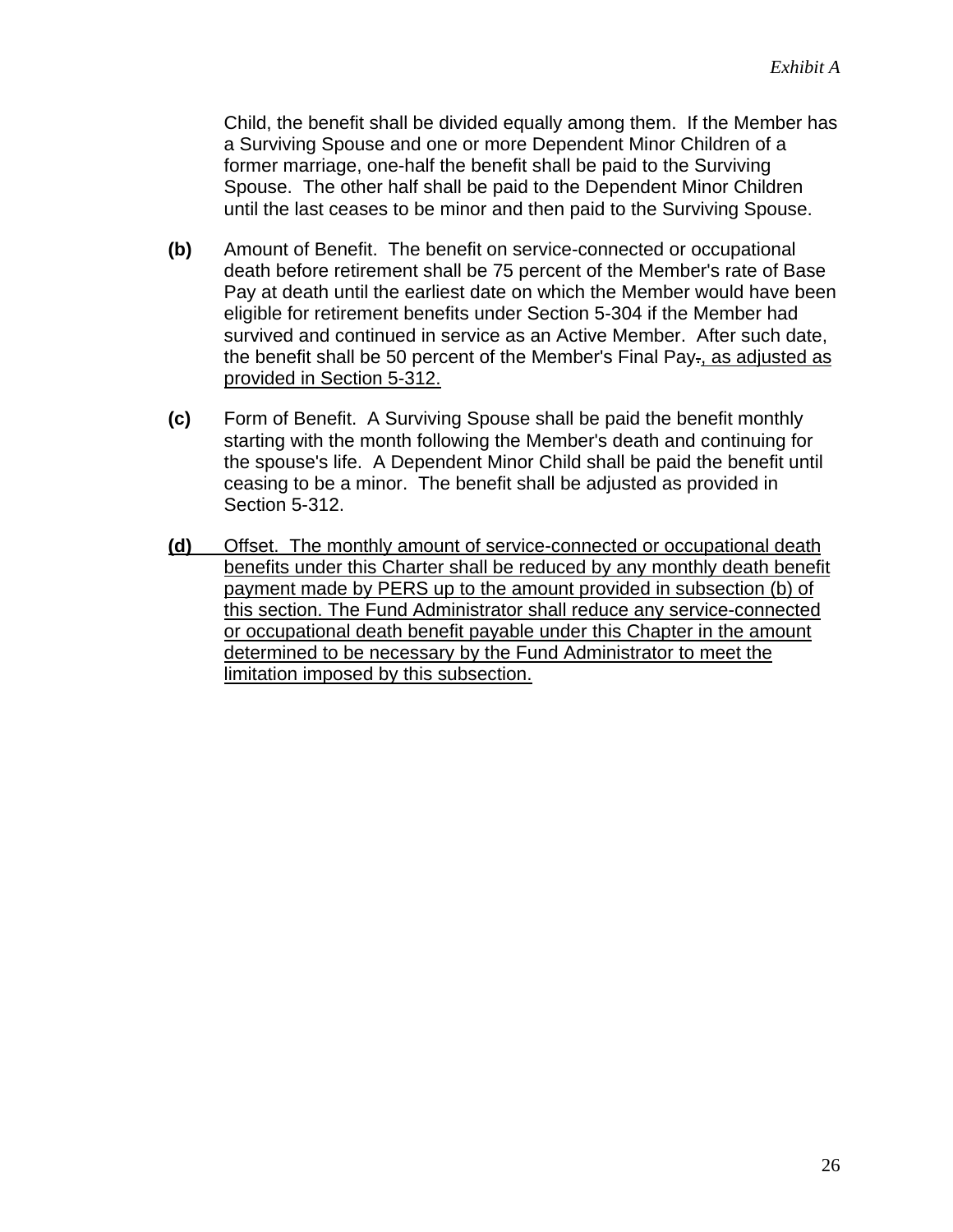### **Section 5-309. Benefits on Nonservice-Connected Death Before Retirement.**

- **(a)** Eligibility. A Surviving Spouse of a Member who has one or more Years of Service and dies before retirement not as a result of a cause described in Subsectionsubsection 5-308(a), shall be eligible to receive a death benefit. A Dependent Minor Child of such a Member shall be eligible to receive the benefit if the Member has no Surviving Spouse or if the spouse is under age 55. If the Member has more than one Dependent Minor Child, the benefit shall be divided equally among them. If the Member has a Surviving Spouse and one or more Dependent Minor Children of a former marriage, one-half the benefit shall be paid to the Surviving Spouse. The other half shall be paid to the Dependent Minor Children until the last ceases to be minor and then paid to the Surviving Spouse.
- **(b)** Amount on Death Before 10 Years of Service. If the Member had less than 10 Years of Service, the benefit on nonservice-connected death before retirement shall be a lump sum equal to the amount of the Member's contributions as provided in Paragraph 5-305(d)1, less any benefits paid to the Member under this Chapter.
- **(c)** Amount on Death After 10 Years of Service. If the Member had 10 or more Years of Service, the benefit on nonservice-connected death before retirement shall be an annuity equal to 50 percent of the Member's accrued retirement benefit under Section 5-304, based on 2.6 percent of the Member's Final Pay instead of 2.2 percent.
- **(d)** Form of Benefit. A benefit payable under Subsectionsubsection (b) shall be paid in a lump sum. A benefit payable under Subsectionsubsection (c) to a Surviving Spouse shall be paid monthly commencing with the month after the Member's death if the spouse is age 55 or over and otherwise with the month after the spouse attains age 55 and shall continue for the spouse's life. A benefit payable under Subsectionsubsection (c) to a Dependent Minor Child shall be paid monthly commencing with the month after the Member's death and shall continue until the child ceases to be a minor. A benefit payable under Subsectionsubsection (c) shall be adjusted as provided in Section 5-312.
- **(e)** Offset. The monthly amount of nonservice connected death benefits under this Charter shall be reduced by any monthly death benefit payment made by PERS up to the amount provided in subsection (b) and (c) of this section. The Fund Administrator shall reduce any nonservice connected death benefit payable under this Chapter in the amount determined to be necessary by the Fund Administrator to meet the limitation imposed by this subsection.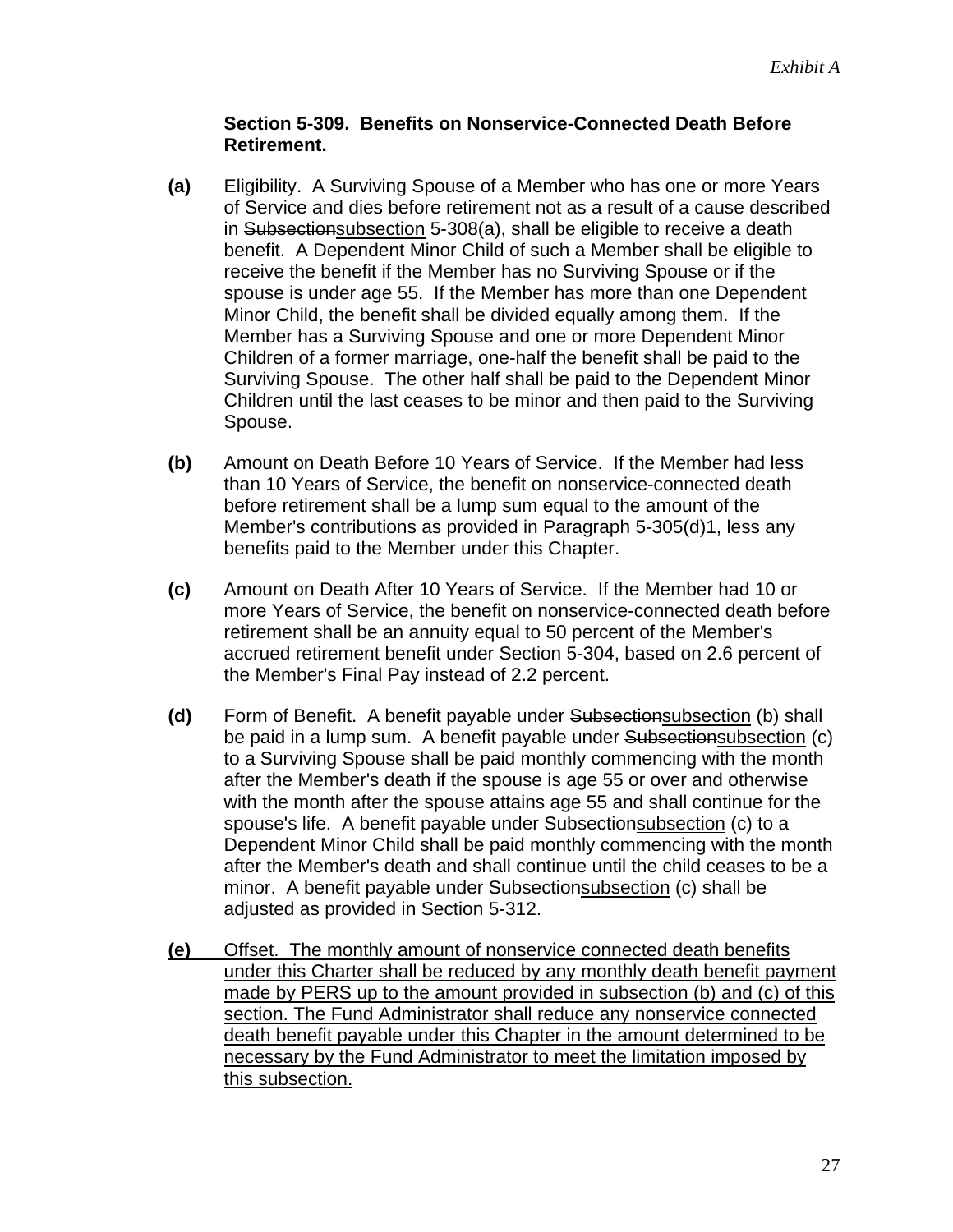#### **Section 5-310. Benefits on Death After Retirement.**

- **(a)** Eligibility. The Surviving Spouse of a FPDR Two Member who dies after retirement shall be eligible to receive a death benefit, except as provided in Subsectionsubsection (b). The Dependent Minor Child of the FPDR Two Member shall be eligible to receive the benefit if the Member has no Surviving Spouse. If the Member has more than one Dependent Minor Child, the benefit shall be divided equally among them. If the FPDR Two Member has a Surviving Spouse and one or more Dependent Minor Children of a former marriage, one-half the benefit shall be paid to the Surviving Spouse. The other half shall be paid to the Dependent Minor Children until the last ceases to be a minor and then paid to the Surviving Spouse. Eligibility for death benefits after retirement shall be based on status as a Surviving Spouse or Dependent Minor Child at the date of the FPDR Two Member's death and without regard to a person's status at the time of the FPDR Two Member's retirement.
- **(b)** Certain Disabled Members. If the FPDR Two Member retired after a nonservice-connected disability and had less than 10 Years of Service, including service recognized by the Public EmployeEmployee Retirement System of the State of Oregon for accrual of benefits or as a waiting period before such accrual begins, no death benefit shall be paid.
- **(c)** Amount of Benefit. The benefit on death after retirement shall be 100 percent of the Member's retirement benefit. A FPDR Two Member may make an irrevocable election at the time of retirement under rules established by the Board to be covered by a reduced death benefit and receive a retirement benefit under Section 5-304 based on a larger percentage of Final Pay as follows:
	- **1.** With a death benefit equal to 100 percent of the FPDR Two Member's retirement benefit, the FPDR Two Member's retirement benefit shall be based on 2.2 percent of Final Pay.
	- **2.** With a death benefit equal to 75 percent of the FPDR Two Member's retirement benefit, the FPDR Two Member's retirement benefit shall be based on 2.4 percent of Final Pay.
	- **3.** With a death benefit equal to 50 percent of the FPDR Two Member's retirement benefit, the FPDR Two Member's retirement benefit shall be based on 2.6 percent of Final Pay.
	- **4.** With a death benefit equal to 25 percent of the FPDR Two 0Member's retirement benefit, the FPDR Two Member's retirement benefit shall be based on 2.8 percent of Final Pay.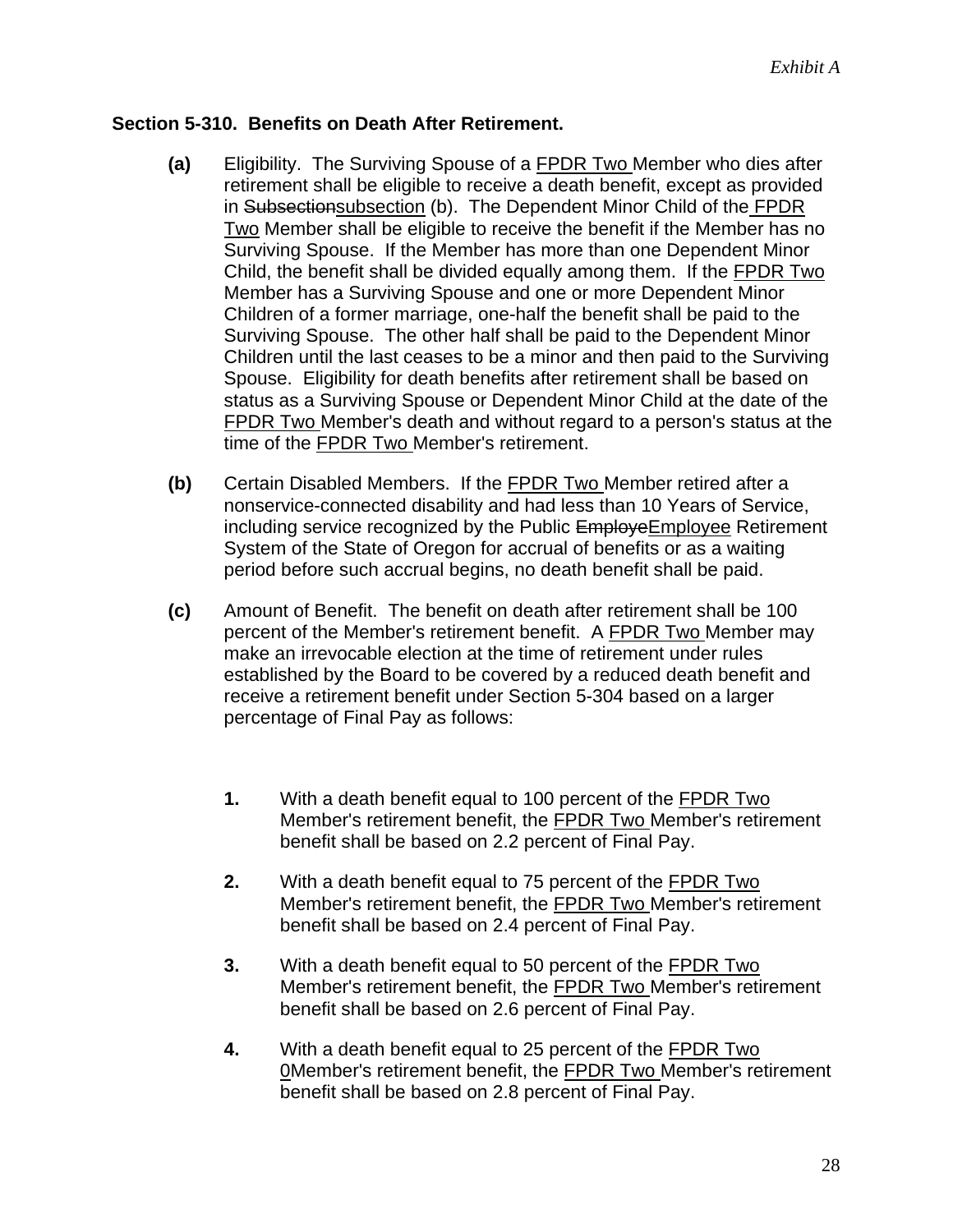**(d)** No Spouse or Children. If a FPDR Two Member has no Surviving Spouse or Dependent Minor Child at death, no death benefit shall be paid except for the benefit based on return of FPDR Two Member contributions provided in Section 5-311, if any. In no event shall a FPDR Two Member receive a retirement benefit based on more than 2.8 percent of Final Pay regardless of not having a Surviving Spouse or Dependent Minor Child.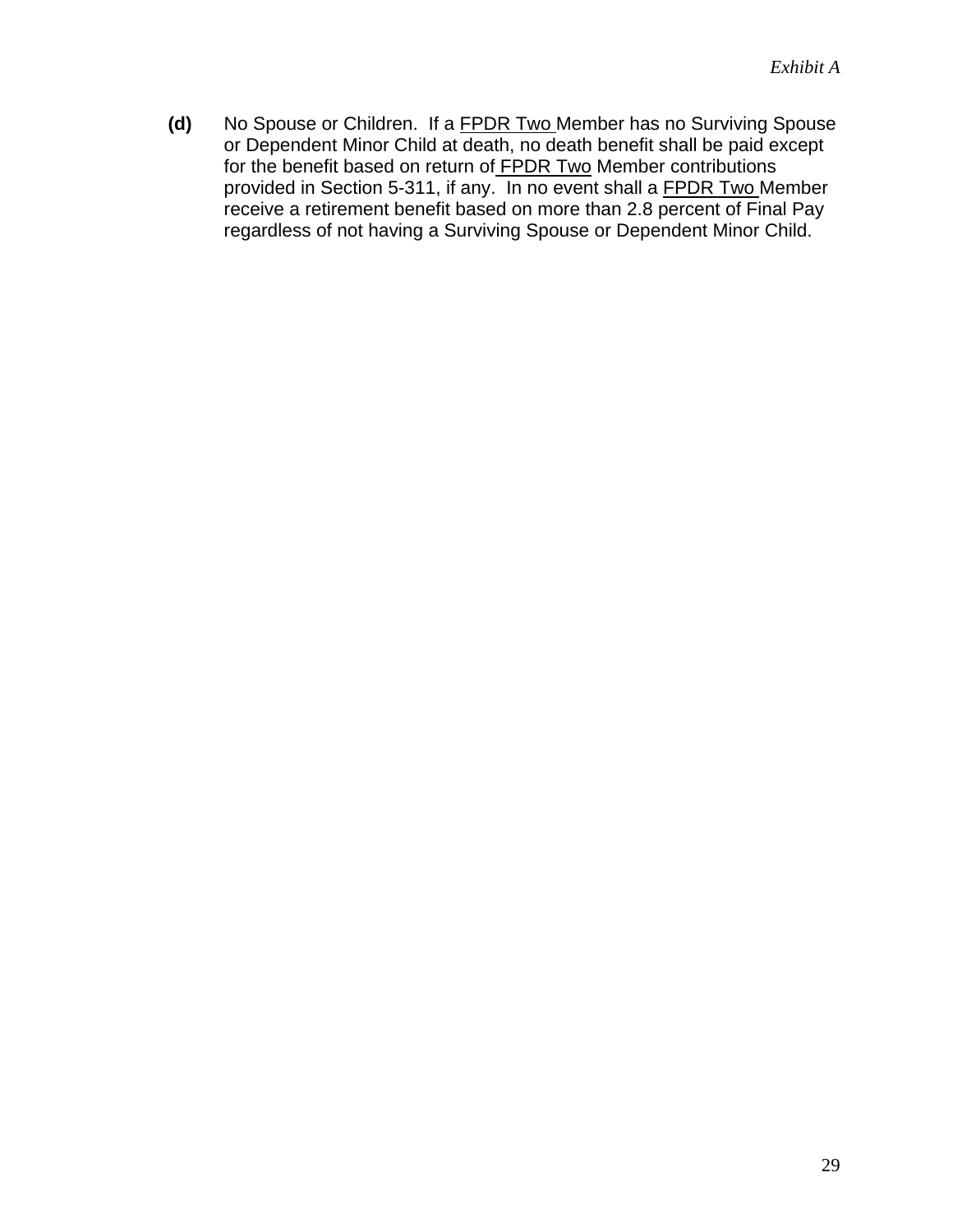**(e)** Form of Benefit. The benefit shall be paid monthly commencing with the month after death and shall continue until the later of the death of the Surviving Spouse or the date the last Dependent Minor Child ceases to be a minor. The benefit shall be adjusted as provided in Section 5-312.

**Section 5-311. Return of Member Contributions.** If a FPDR Two Member's contributions under Paragraph 5-305(d)1 exceed the total of all benefits paid under this Chapter to the FPDR Two Member and to the FPDR Two Member's Surviving Spouse and Dependent Minor Children at the time the last of such benefits ceases to be paid, the excess shall be paid as an additional benefit. The additional benefit shall be paid in a lump sum to the person who was formerly a Dependent Minor Child of the FPDR Two Member receiving benefits under this Chapter or, if there areis more than one such personsperson, divided equally among them. If there are no such persons, the additional benefit shall be paid to the estate of the FPDR Two Member's Surviving Spouse. If there was no Surviving Spouse, the additional benefit shall be paid to the FPDR Two Member's estate.

**Section 5-312. Benefit Adjustments.** Benefits payable under this Chapter shall be adjusted, where so indicated in the Section of this Article in which each benefit is described, in accordance with this Section after payment commences. The Board shall determine the amount and timing of such adjustments in its discretion, except the

percentage rate of change shall not exceed the percentage rate applied to retirement benefits payable to police and fire employees by the Public EmployeEmployee Retirement System of the State of Oregon.

### **Section 5-313. Limits on Time and Form of Payment.**

- **(a)** Payment to FPDR Two Members. Payment of benefits to a FPDR Two Member shall comply with the following restrictions:
	- **1.** Payment shall begin no later than the April 1 following the calendar year in which the FPDR Two Member attains age 70 1/2 or retires, whichever is later.
	- **2.** Payment shall be made over a period no longer than the lives or joint life expectancy of the **FPDR Two Member and any designated** beneficiary.
	- **3.** The benefit form shall be limited so that the benefit payable after death is incidental to the plan's primary purpose of providing retirement benefits.
- **(b)** Payment to Beneficiaries. Payment of death benefits shall begin no later than one year after the FPDR Two Member's death and shall be made over a period no longer than the beneficiary's life or life expectancy.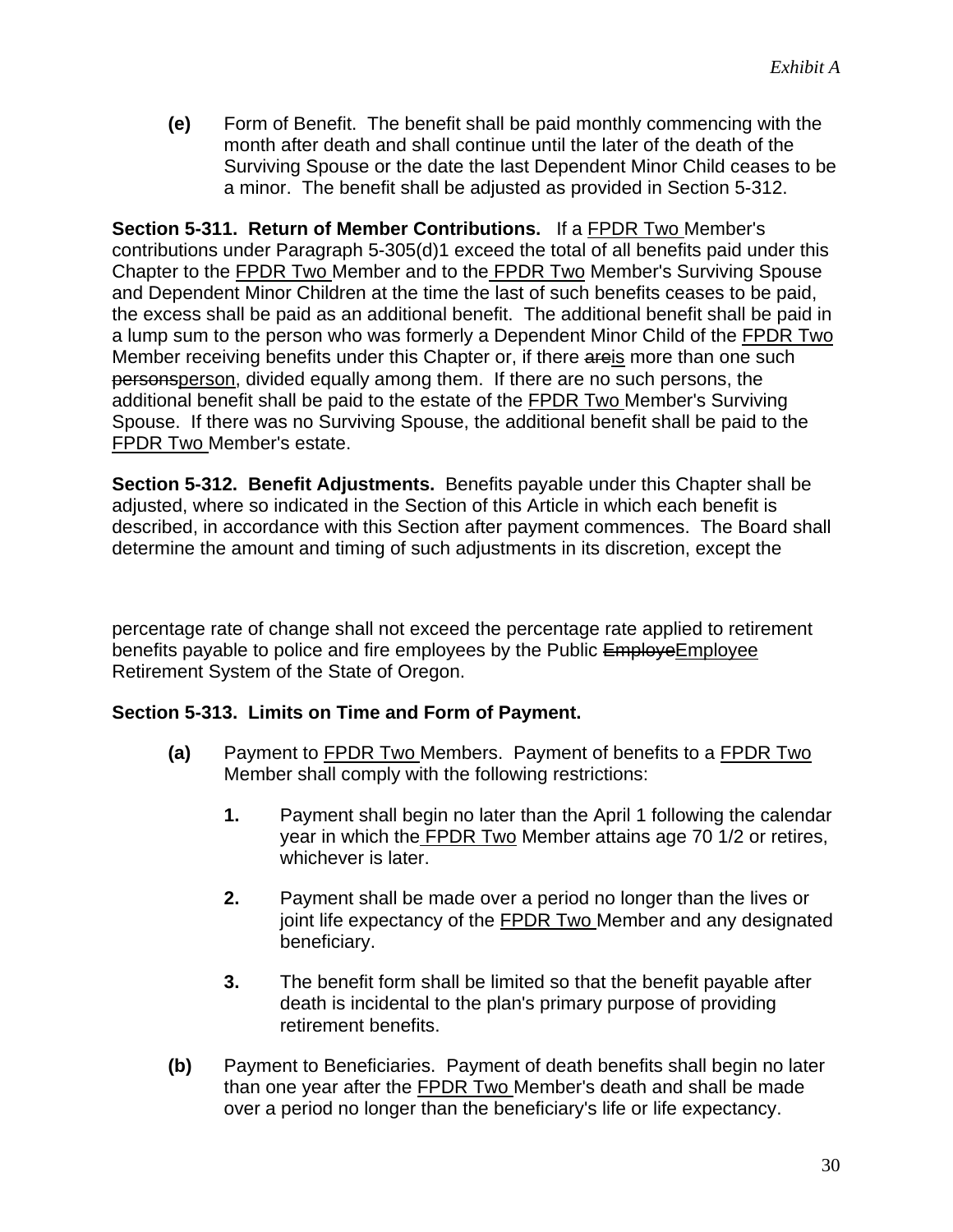*Exhibit A*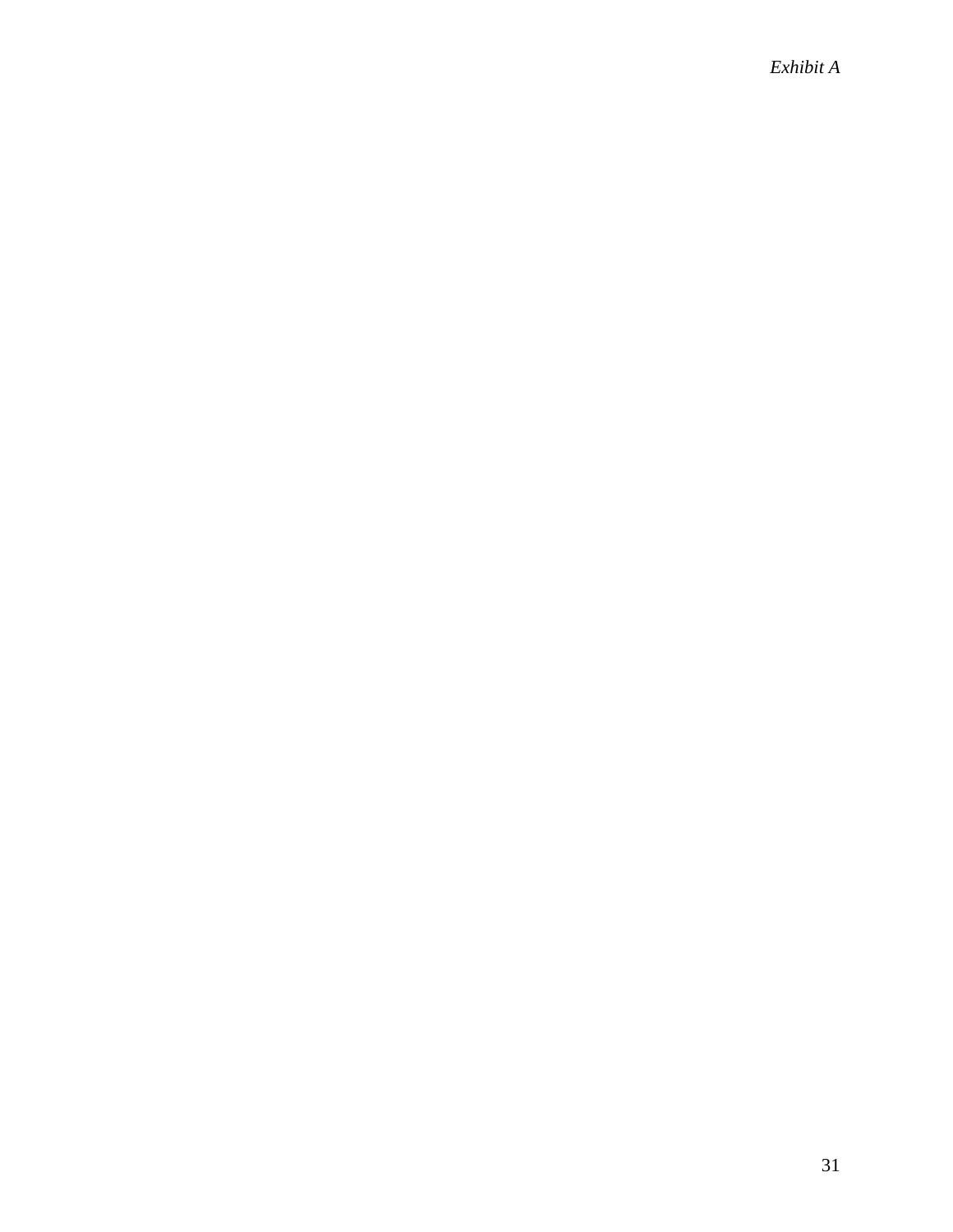**(c)** Applicable Regulations. The restrictions of this Section shall be complied with by payments in accordance with Treasury Regulation Sections  $1.401(a)(9)-1$  and  $1.401(a)(9)-2$ , or any successor provisions, as they may be amended from time to time. This Section shall override any inconsistent distribution options provided in this Chapter.

**Section 5-314. Funeral Benefit.** A funeral benefit shall be paid on death of any Active Member or Member actively receiving disability or retirement benefits. The funeral benefit shall be one-half of the monthly salary at the date of death payable to the civil service classification of fire fighter if the Member was employed in the Bureau of Fire, or of police officer if the Member was employed in the Bureau of Police. If such classifications cease to exist, the benefit shall be based on the salary of comparable successor positions. The funeral benefit shall be paid to the Member's Surviving Spouse or, if there is no Surviving Spouse, to the Member's estate.

### **ARTICLE 4. MISCELLANEOUS.**

#### **Section 5-401. Amendment of Chapter.**

- **(a)** Effective Date. Chapter 5 shall be amended and restated as set forth in Articles 1 through 3 above and this Article 4,herein, effective JulyJanuary 1, 1990. 2007. These amended provisions shall apply to all persons who become Members, and to the surviving spouses and Dependent Minor Children of such Members, after the effective date they are enacted. These amended provisions also shall apply to all other Members, and to the surviving spouses and Dependent Minor Children of such Members, except as provided in Subsections (b) and (c)..
- **(b)** Persons Receiving FPDR One Benefits. The benefit rights of Members, Surviving Spouses and Dependent Minor Children actively receiving pensions or benefits on January 1, 1990 shall be controlled by Sections 5- 113 through 5-123 and 5-126, set out in Article 5 of this Chapter, and by the Supplementary Retirement Program described in Subsectionsubsection (d), instead of by Article 3, except as follows:
	- **1.** Death benefits payable to a spouse shall continue to be paid regardless of whether the spouse remarries.
	- **2.** The Surviving Spouse of a Member who dies after June 30, 1990 and after retirement and who has been married to the Member continuously for the 12-month period prior to death shall receive the death benefit provided by Section 5-118 regardless of not having 5 continuous years of marriage before retirement.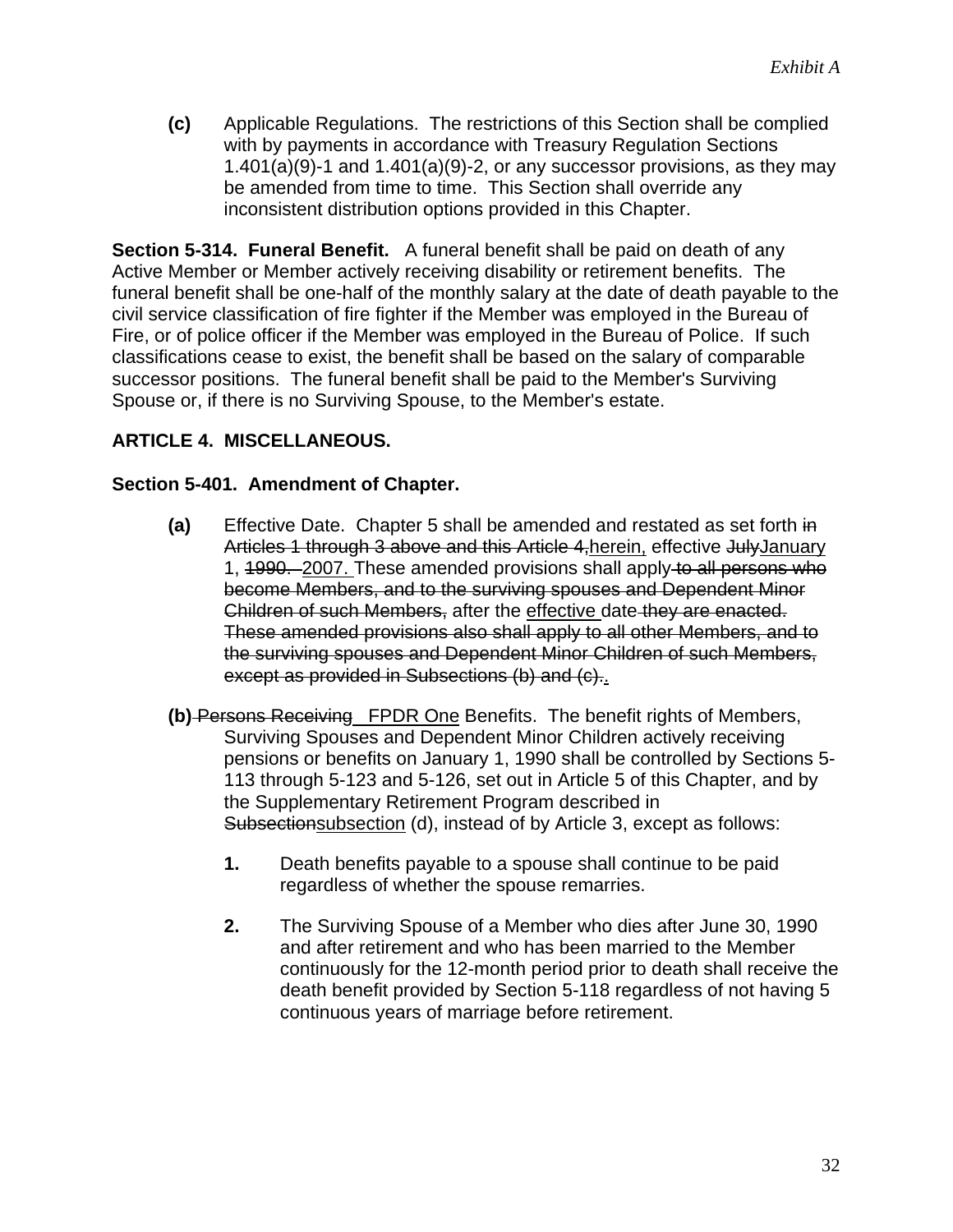- **3.** The Surviving Spouse of a Member who had a nonserviceconnected disability, retired and then dies after June 30, 1990 shall receive the death benefit provided by Section 5-118 if the Member had 10 or more Years of Service.
- **4**. The Board may permit a Member receiving disability benefits on January 1, 1990 to make the election described in Subsectionsubsection (c) at the same time as other Members if the Member's disability is expected to be of less than one year in duration.
- **5.** A Member receiving disability benefits on January 1, 1990 who was not permitted an election under Paragraph 4, who subsequently returns to service as an Active Member in the Bureau of Fire or Police capable of performing full duty without limitation and who earns two more Years of Service under Subsectionsubsection 5- 302(a) shall be given the opportunity, upon completing such two Years of Service, to make the election described in Subsectionsubsection (c). Upon making such election, the Member shall receive a refund of the Member contributions paid during such two Years of Service.
- **(c)** Election. The provisions of Article 3 shall apply to persons who became Members before the date of enactment and who are not described in Subsectionsubsection (b) only if such Members makemade an irrevocable election to have them apply. The election shall be made on forms and under procedures established by the Board. Benefits for a Member who makesmade the election, and for the Surviving Spouse and Dependent Minor Children of such a Member, shall be determined under Article 3 and not Article 5. Benefits for a Member who doesdid not make the election, and for the Surviving Spouse and Dependent Minor Children of such a Member, shall be determined under Article 5, as modified by Subsectionsubsection (b), and by the Supplementary Retirement Program described in Subsectionsubsection (d), and not under Article 3. A Member who retires retired between January 1, 1990 and June 30, 1990 shall choosechose at retirement the level of death benefit after retirement under Section 5-310, which shall applyapplied starting July 1, 1990 unless the Member doesdid not make the election described in this Subsectionsubsection. A Member who makesmade the election and startsstarted receiving retirement or disability benefits between January 1, 1990 and June 30, 1990 shall start receiving receive benefits determined under Article 3 effective July 1, 1990.
- **(d)** Supplementary Retirement Program. The benefits provided by the Supplementary Retirement Program created by Ordinance No. 136977, and amended by Ordinance No. 152182, of the City of Portland shall be paid from the Fund pursuant to this Chapter effective July 1, 1990 to: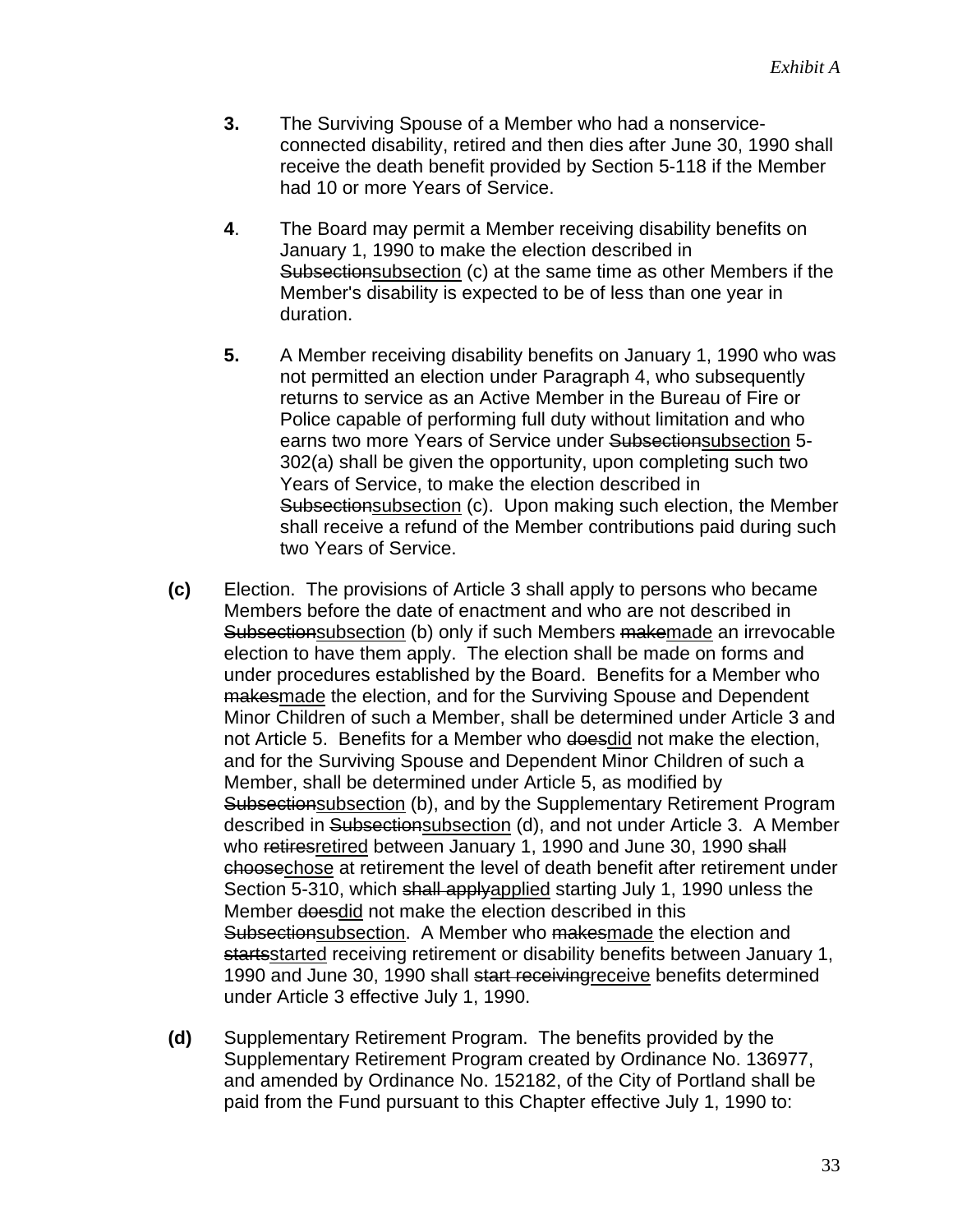- **1.** Persons described in Subsection (b); and
- **1.** FPDR One Members;
- **2.** Members described in Subsectionsubsection (c) who dodid not make the election provided therein, and the Surviving Spouses and Dependent Minor Children of such Members.
- **(e)** Repeal of Prior Sections. Except for the continued applicability of Sections 5-113 through 5-123 and 5-126 as provided in Subsections (b) and (c), the provisions of this Chapter as previously in effect are repealed and superseded **by a continuity** continuity and superseded **continuity** continuity of Rules and Regulations. The rules and regulations adopted prior to January 1, 2007 shall remain in effect until changed by the Board.
- **(f)** Continuity of Board. Notwithstanding anything expressed or implied in the amendments to this Chapter enacted in 1989, the members of the Board duly elected and serving as such immediately prior to the effective date of such amendments shall continue after the effective date of such amendments to serve as members of the Board for the remainder of the term for which they were elected.
- **(g) (f)** Notwithstanding any other provision of law or this Chapter, Chapter 5 shall be amended and restated as set forth above in Articles 2 and 3 and this Article 4, herein, effective JulyJanuary 1, 2001, 2007, and said amendments shall apply to all matters existing or arising on or after JulyJanuary 1, 20012007, regardless of the date of injury or the date the matter is presented, and this. This amendment is intended to be fully retroactive so as to apply to all Members whenever sworn, except that the amendments shall not apply to any matter which has received Board approval on or before the date these amendments are approved by the voters. and shall not be applied or operate in such a manner as to reduce FPDR One or FPDR Two benefits provided.

**Section 5-402. Tax Qualification.** The benefits provided by this Chapter are intended to constitute a tax qualified pension plan that satisfies the requirements of Section 401(a) of the Internal Revenue Code of 1986, or any successor provision, as it may be amended from time to time.

#### **Section 5-403. Changes by Council.**

**(a)** Mandated Benefits. If the City of Portland is required by law to extend to the Members additional benefits not described by this Chapter, the Council may provide for such benefits by ordinance and such additional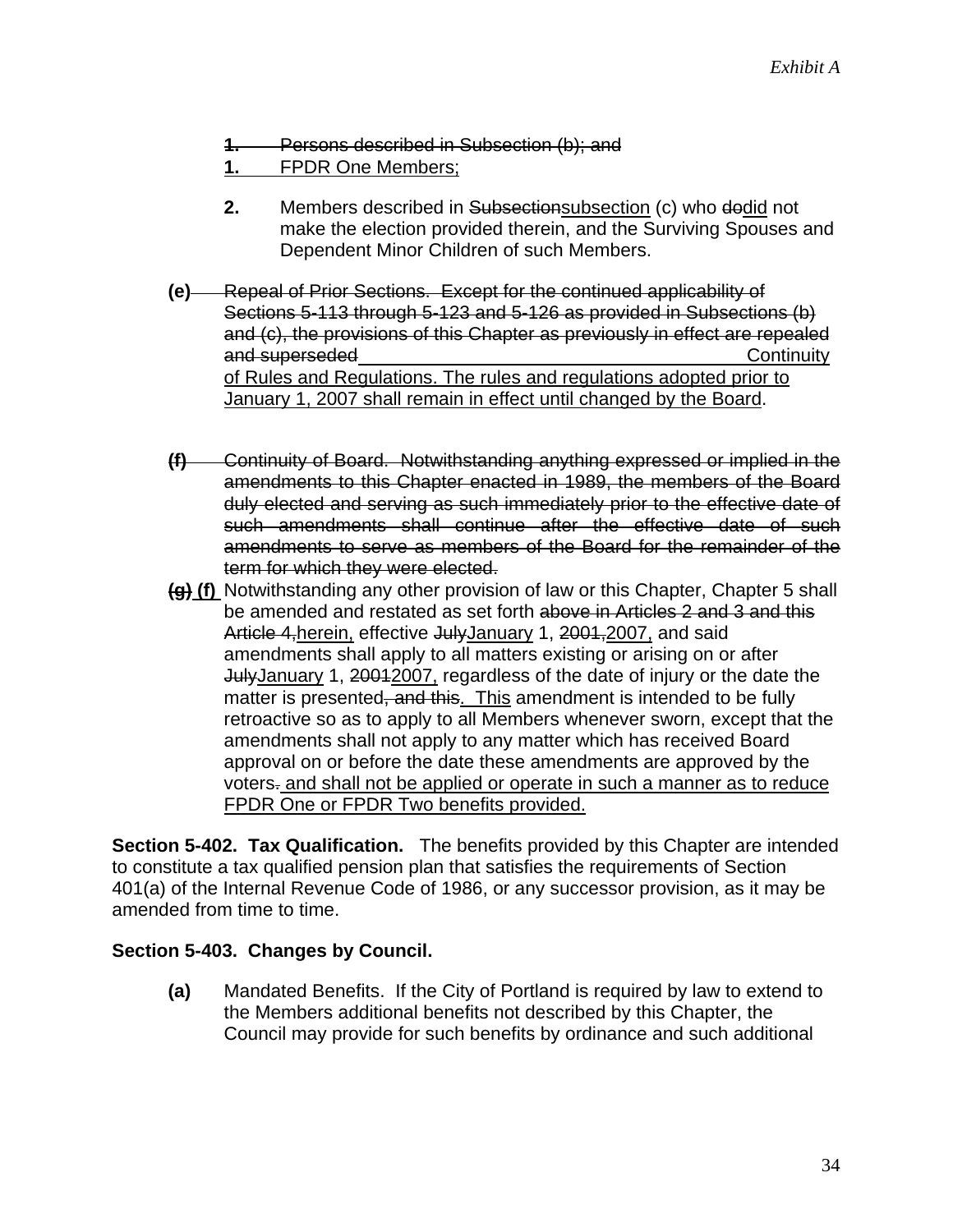benefits shall be paid from the Fund. Such ordinance may include reductions in corresponding benefits described in this Chapter, which shall override inconsistent provisions of this Chapter.

- **(b)** PERS, Social Security and Workers' Compensation. If the City of Portland is required by law to cover all, or substantially all, of its police officers and fire fighters under one or more of the programs described in Paragraph 1, 2 or 3 below, or if the Council acts voluntarily to do so and such action is ratified by the affirmative vote of a majority of the Active Members, the corresponding benefits provided by this Chapter, as determined by the Council, shall cease to be provided and the City's employer contributions, taxes, benefit payments or other costs of the newly extended program for police officers and fire fighters shall be paid from the Fund. Such costs shall be requirements levied under Section 5-103. The programs are:
	- **1.** The Public Employee Retirement System of the State of Oregon;
	- **2.** The federal Social Security system; and
	- **3.** The workers' compensation benefits required by statutes of the State of Oregon.
- **(c)** Tax Qualified Status. The Council is authorized to change the benefits provided by this Chapter by ordinance to the extent necessary to comply with changes in the requirements for tax qualified status as described in Section 5-402.
- **(d)** Advice by Board. The Council shall not take action under this Section without seeking the advice of the Board on the action proposed to be taken.
- **(e)** Savings Clause. The Council is authorized to modify the provisions of this Chapter by ordinance to the extent necessary to provide a substantially equivalent benefit if any one or more sections, clauses, sentences or parts of this Chapter shall for any reason be adjudged unconstitutional or invalid, or the use of the levy to pay and discharge any requirement, employee contributions, employer contributions, payroll taxes, benefit payments, or other costs of the Fund as provided in Section 5-103, is invalidated. In order to prevent payment of dual benefits, such ordinance shall require that the total benefits received by any Member do not exceed those provided in this Chapter before the 2007 amendments.

**Section 5-404. Exemption from Execution.** All pensions, allowances or benefits due or paid under this Chapter shall be exempt from attachment, execution, garnishment or other process issued out of any court for the payment or satisfaction, in whole, or in

part, of any debt, damage, claim, demand or judgment against the beneficiary thereof.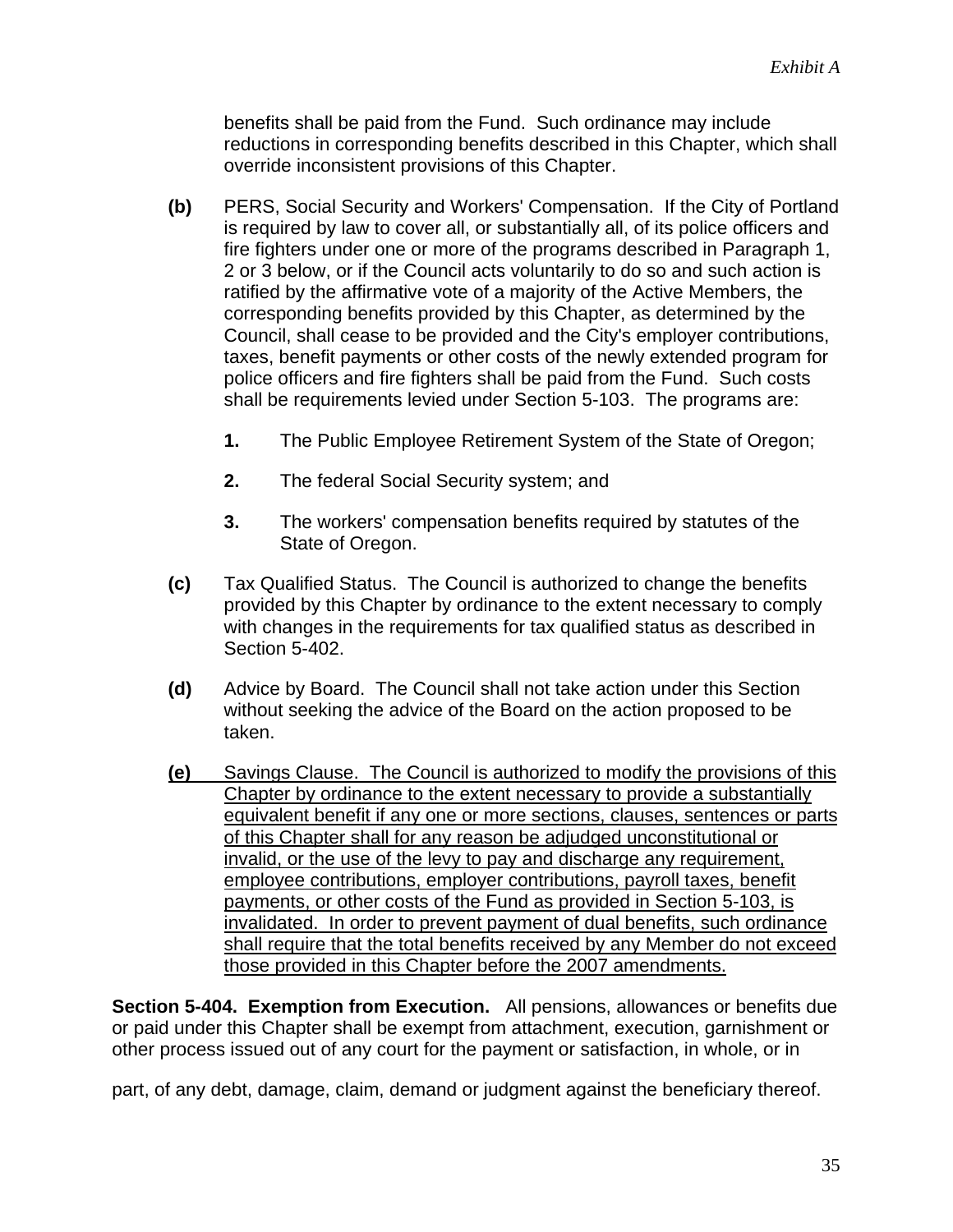The rights of Members and of their Surviving Spouses and Dependent Minor Children are personal and cannot be assigned or transferred to any other party in any way.

**Section 5-405. Waiver of Benefits.** A person entitled to benefits under this Chapter may, before the beginning of the fiscal year, file a written notice with the BoardFund Administrator waiving such benefits or a portion thereof, for the ensuing fiscal year. Such waiver once filed and accepted by the BoardFund Administrator shall be irrevocable, except death of such person during the term of the waiver shall automatically terminate the effectiveness of the waiver. Any benefits, or portion thereof, so waived shall be forever forfeited.

**Section 5-406. Invalidity.** If any part or section of this Chapter shall be declared invalid or unenforceable for any reason, it shall only void that part or section so declared and the remainder shall remain in full force and effect.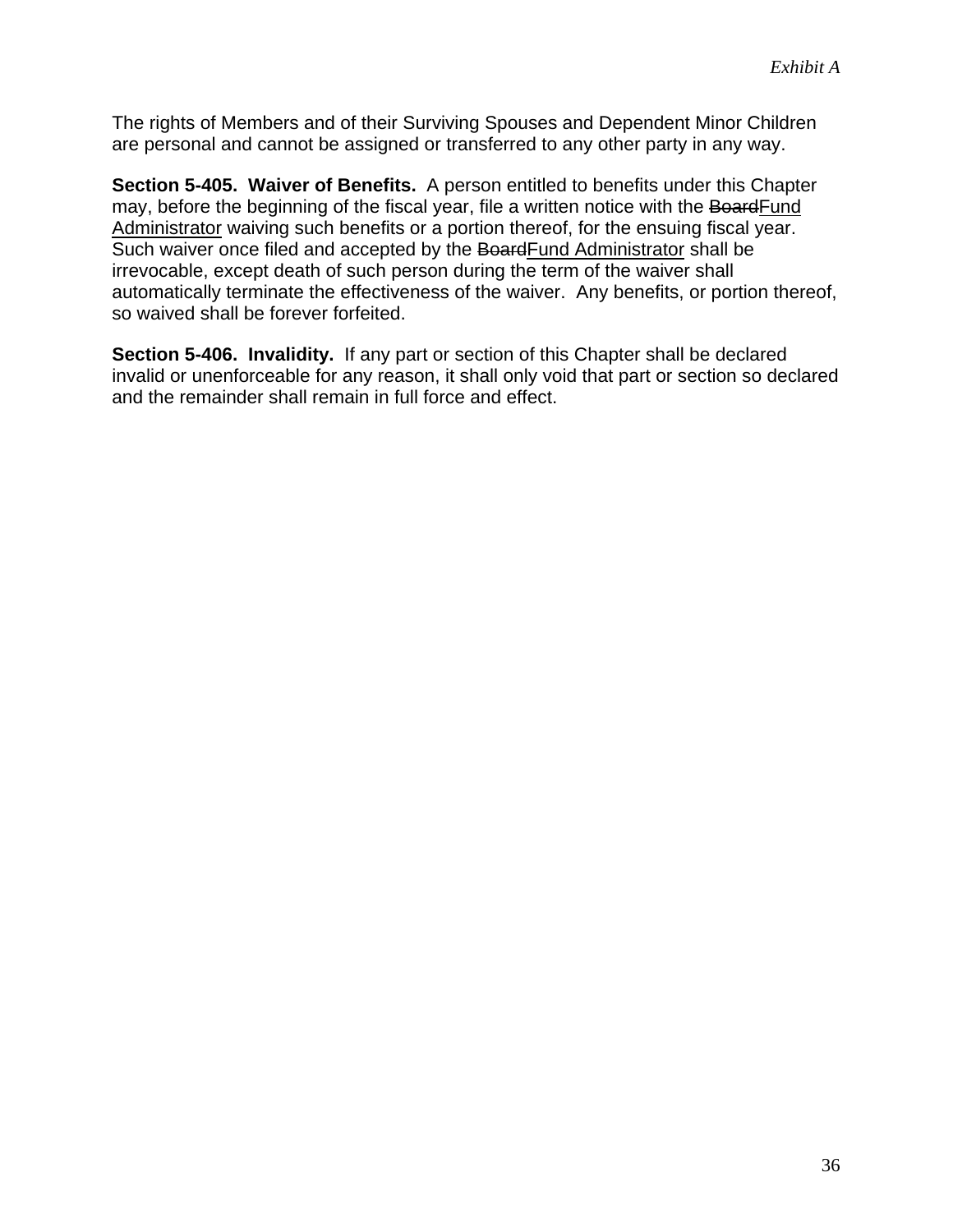# **ARTICLE 5. PRIORFPDR ONE BENEFITS.**

**Section 5-113. Retirement, Resignation, and Discharge.** The Board of Trustees shall, upon duly verified written application by any member who shall have been an active member for thirty (30) years and who shall have reached the age of fifty (50) years, retire and relieve said member from service and said member shall receive a monthly pension equal to the earned portion of a maximum pension as hereinafter defined, and said pension shall cease upon the member's death except as hereinafter provided.

The Board of Trustees shall, upon duly verified written application by any member who shall have been an active member for twenty-five (25) years and who shall have reached the age of fifty (50) years, retire and relieve said member from service and said member shall be paid a monthly pension equal to the earned portion of a maximum pension as hereinafter defined, and said pension shall cease upon the member's death except as hereinafter provided.

The Board of Trustees shall, upon duly verified written application by any member who shall have been an active member for twenty (20) years and who shall have reached the age of fifty-five (55) years, retire and relieve said member from service, and said member shall be paid monthly a pension equal to the earned portion of a maximum pension as hereinafter defined, and said pension shall cease upon the member's death except as hereinafter provided.

The Board of Trustees may upon its own motion and by two- thirds (2/3) vote of the entire Board, relieve from service any aged, disabled or infirm member whom it finds unfit for the performance of his or her duty. The Board may by majority vote require any member to appear, submit to and undergo mental or physical examinations by its physician or such additional physicians or psychiatrists as it may appoint. In such cases review of determination based upon the findings of the Board's physicians or psychiatrists may be had as provided in Section 5-107. The member so relieved shall receive his or her earned portion of the maximum pension as hereinafter set forth. Said pension shall cease at the member's death, except as hereinafter provided.

Any member coming within the provisions of this Article having twenty (20) years or more of active service who is discharged shall be entitled to receive his earned portion of the maximum pension upon reaching that age at which such member would otherwise have been eligible to receive the maximum pension had such member not been so discharged;

or the member may elect to receive at the time of discharge a refund of all contributions made by the member, less the amount of non- service connected disability benefits paid to the member from the Fund or previously established pension funds.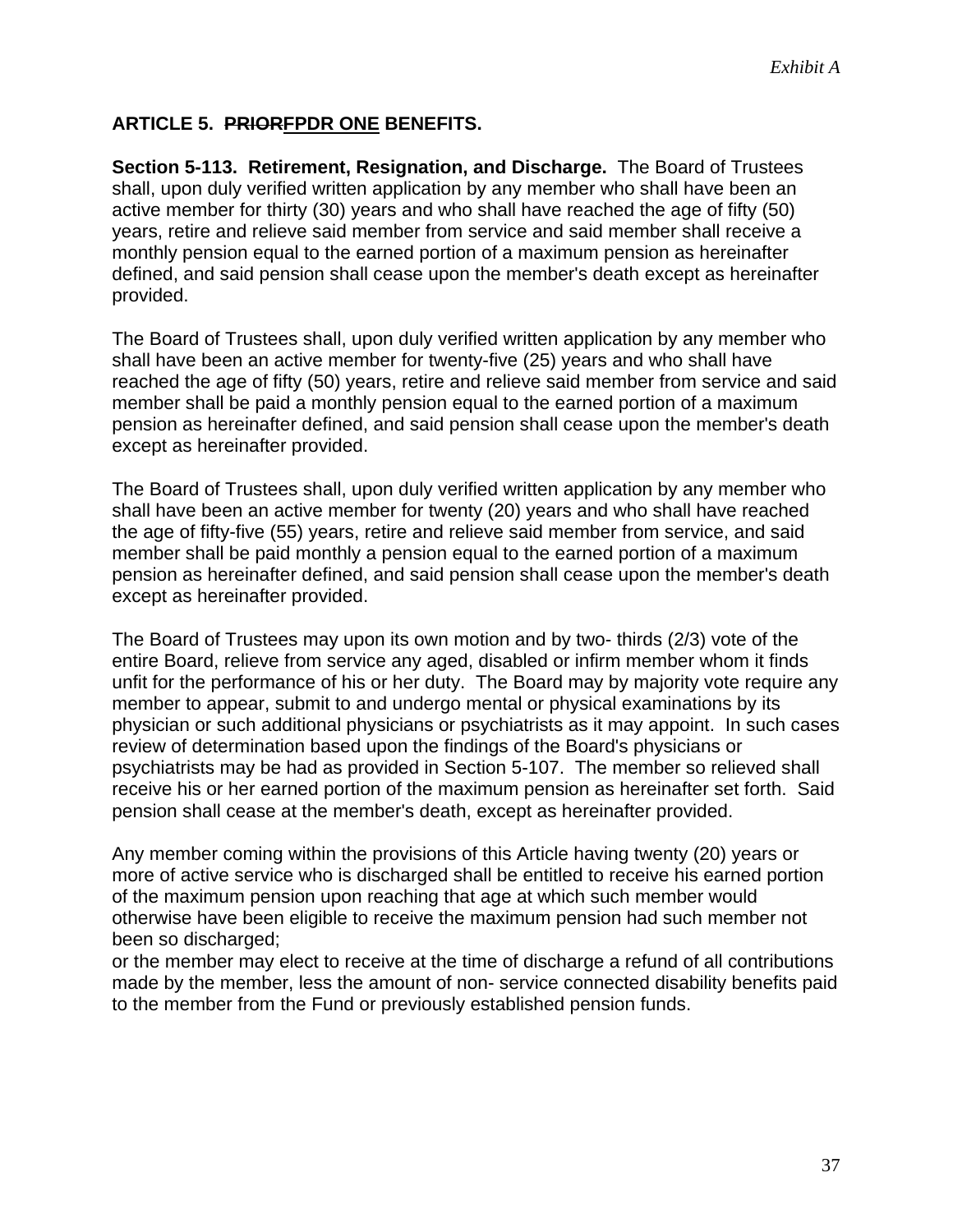Any member who shall resign after five (5) years of active service shall receive at that time a refund of all his or her contributions made as a regular member during the member's entire service in his or her Bureau, unless the amount of non-service connected disability benefits paid to the member from the Fund or previously established pension funds.

Any member who shall be discharged after five (5) years of active service but before completing twenty (20) years of active service, shall receive at that time a refund of all contributions made by him or her, less the amount of non- service connected disability benefits paid to such member from the Fund or previously established pension funds.

Contributions made by a member while such member was a temporary employeemployee shall not be included in computing contributions made by the member for funds. Any member who shall resign or be discharged before completing five (5) years of active service shall not be entitled to refunds of any contributions paid.

**Section 5-114**. **Compulsory Retirement.** Any member who has reached his or her sixty-fourth (64th) birthday anniversary shall be retired by the Board forthwith, subject to the provisions of the following Section relating to retirement of members receiving benefits upon service-connected or occupational disabilities; provided, however, that the Chief Engineer of the Bureau of Fire (Chief of the Bureau of Fire) and the Chief of the Bureau of Police who hold such positions on the effective date of this Act shall not be retired under the provisions of this Section prior to August 1, 1968. Any member retired under the provisions of this Section having any service less than thirty (30) years, shall be retired at the member's earned portion of the maximum pension.

#### **Section 5-115. Benefits for Service-Connected Disability or Occupational**

**Disability.** Upon duly verified application of a member and a finding by the Board that through injury suffered in line of duty, or sickness caused by the performance of duty, the member is or has been unable to perform his or her required duties, said member shall be paid service-connected disability benefits equal to but not in excess of his full salary from the Fund until such member recovers or for a period of one (1) year, whichever period is shorter. A member accepting service-connected disability benefits waives any right such member may have against the City of Portland as a result of said disability. In the event that said member has not recovered at the end of one (1) year, the member shall receive after said first year and until the member recovers, but for a period of not to exceed three (3) additional years, service-connected disability benefits from the Fund equal to but not in excess of the member's full salary but in no event in excess of the then current salary of a First Class Fire Fighter or First Class Police Officer, as the case may be. If the service-connected disability continues after the end of four (4) years, the member shall be paid benefits from the Fund in an amount equal to sixty percent of the then current salary of a First Class Fire Fighter or First Class Police Officer, as the case may be, until the member recovers or if the member does not recover until the member reaches compulsory retirement age. Upon reaching compulsory retirement age, said member shall be retired by the Board and shall receive his or her maximum earned pension. In the event a member, disabled from an injury in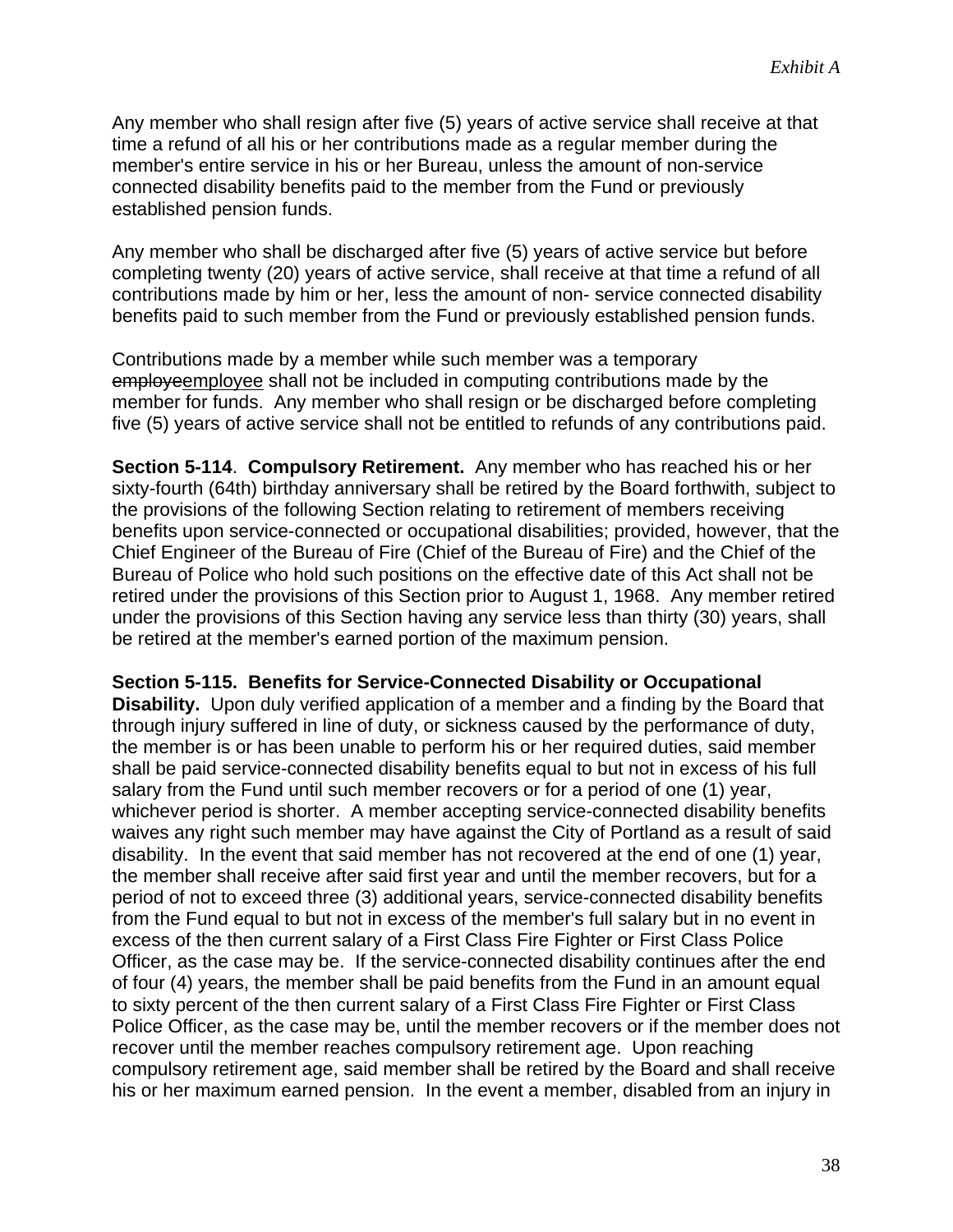line of duty or sickness caused by the performance of duty, reaches compulsory retirement age before the expiration of one (1) year from the date of such disability, said member shall be paid benefits equal to the member's full salary from the Fund until the member recovers or for one (1) year from the date of such disability, whichever event first occurs, at which time the member shall be retired at his or her maximum earned pension. A member receiving service-connected disability benefits upon reaching compulsory retirement age, shall not receive any payments from the Fund in excess of such member's maximum earned pension except as hereinbefore provided plus such medical and hospital expenses as are authorized in this Article.

For the purpose of this Act the disabilities of heart disease, hernia of the abdominal cavity or diaphragm, tuberculosis and pneumonia (except terminal pneumonia) are occupational disabilities and a member so disabled shall not be considered to have suffered injury in line of duty or sickness caused by the performance of duty, but shall be entitled to the same benefits from the Fund as a member injured in line of duty or in the performance of duty until the member recovers or for the period of one (1) year from the date of such disability, whichever period is shorter, at which time the member shall be paid benefits from the Fund in an amount equal to sixty percent of the then current salary of a First Class Fire Fighter or a First Class Police Officer, as the case may be, until the member recovers or if the member has not recovered until he reaches compulsory retirement age, at which time the member shall be retired by the Board and shall receive his or her maximum earned pension. If such occupational disability occurs within one (1) year prior to the member's compulsory retirement date said member shall be paid benefits from the Fund equal to the member's full salary until he recovers or for a period of one (1) year from the date of said disability, whichever period is the shorter and in the event the member has not recovered from said disability after the expiration of said one (1) year period, said member shall be retired by the Board and shall receive his or her maximum earned pension. A member in accepting occupational disability benefits waives any right such member may have against the City of Portland as a result of said disability.

No member shall be given service-connected disability benefits or occupational disability benefits if the Board finds that said disability can probably be successfully corrected by competent medical or psychiatric treatment, or both, and said member fails or refuses to be so treated.

In the event of recovery of any member from service- connected disability or occupational disability prior to retirement, as attested by the member's attending physician, and the concurring approval of the Board's physician, the chief in charge of the respective bureau shall authorize return to work of such member, subject to the subsequent certification by the Board, which shall be retroactive to the time the member returns to work. Such return to work shall not be subject to other time limitations on such return contained elsewhere in this Charter. Said member returning to service shall be restored to service in the rank the member occupied at the time of his or her disability and his or her disability benefits shall cease upon restoration to service.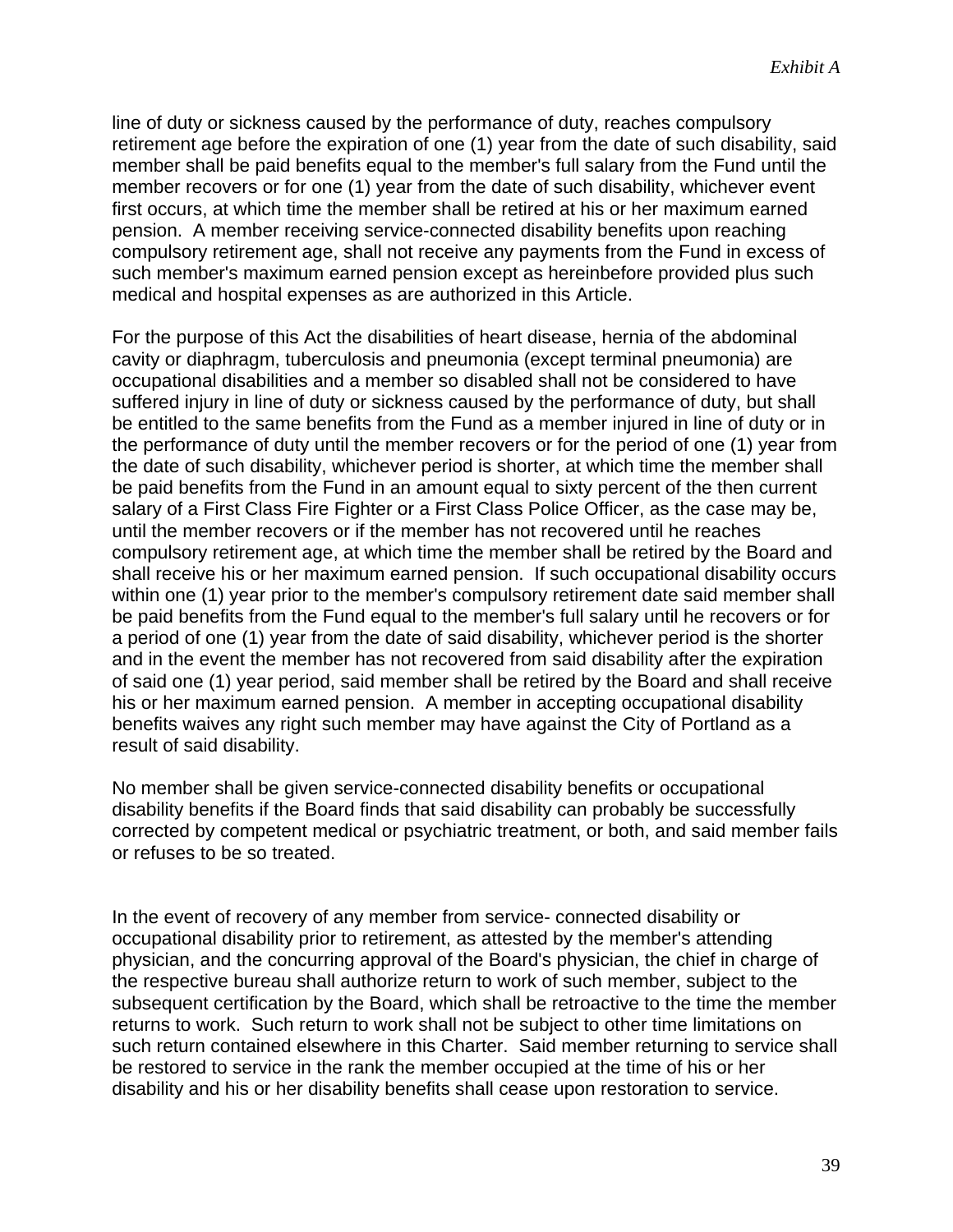In the event a member is unable to perform his or her required duties from a recurrence of a prior service-connected disability, the period of such recurrence or periods of successive recurrences from the same original sickness or injury shall be added to the period or periods of prior disability for the purpose of computing total disability benefits to which the member is entitled, provided, however, if one (1) year or more lapse from the date of recovery from such original sickness or injury, the subsequent period of such recurrence or periods of successive recurrences of such disability shall be treated as a new disability for the purpose of computing benefits.

A member shall not be entitled to benefits from the Fund under the provisions of this Section during any period while such member is not a resident of the State of Oregon unless the Board has specially waived the requirement as permitted in this Article.

An additional percentage allowance for Dependent Minor Children shall be paid from the Fund to a member receiving under this section a sum equal to sixty percent of the then current salary of a First Class Fire Fighter or First Class Police Officer, as the case may be, until said member reaches age sixty-four (64). This allowance shall be based on the member's benefit amount and shall be according to the following percentages: Twentyfive percent for one Dependent Minor Child, fifteen percent for the second Dependent Minor Child, and ten percent in toto for all other Dependent Minor Children over two (2) in number. The additional allowance shall be reduced or shall cease when the child or children are no longer Dependent Minor Children.

Medical and hospital expenses of a member shall be payable from the Fund only in accordance with the following provisions: All medical and hospital expenses arising from a service- connected disability under this Section shall be paid from the Fund until the member's retirement pursuant to any Section of this Chapter; after retirement, if the member was off duty at the time of said member's retirement as the result of a serviceconnected disability, such medical and hospital expenses for the same serviceconnected disability shall continue to be paid from the Fund until the member's recovery from such disability; all medical and hospital expenses arising from an occupational disability under this Section shall be paid from the Fund until the expiration of one (1) year from the date of such disability or retirement of the member, whichever event occurs first.

No member shall be eligible to receive benefits under this section, in lieu of benefits under Section 5-116, for an occupational disability incurred while receiving benefits under Section 5-116, unless such occupational disability is incurred within two (2) years after such member had commenced and continued to receive benefits under Section 5- 116, or unless such occupational disability is a recurrence of an occupational disability which became disabling and was compensated for under Section 5-115.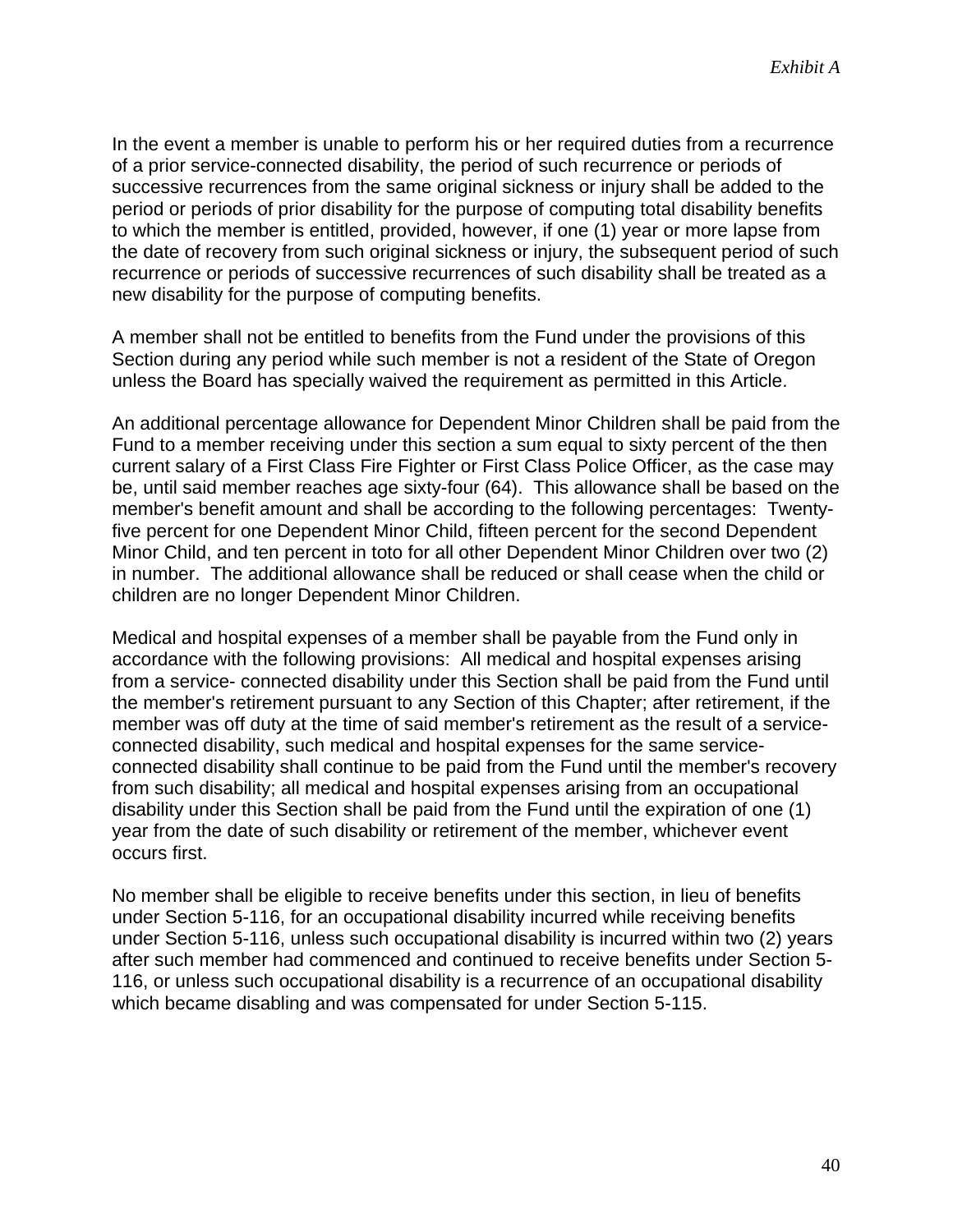**Section 5-116. Benefits for Nonservice-Connected Disability.** Any member who is in active service and who has at least one (1) year of active service and who becomes incapacitated from performing his required duties on account of injury or sickness not service connected, and who at the time of said disability was either a recipient of disability benefits under Section 5-115 of this Article or was contributing to the Fund from his current or her salary in accordance with the provisions of this article, shall, upon the cessation of his or her sick leave benefits for such cause and upon cessation of his or her current salary other than vacation pay, be entitled to benefits equal to his or her maximum earned pension, but in no event less than twenty percent of the then current salary of a First Class Fire Fighter or First Class Police Officer, as the case may be, until he or she recovers, or if he or she has not recovered, until he or she reaches compulsory retirement age. If a member reaches compulsory retirement age while receiving nonservice -connected disability benefits under this Section, such benefits shall cease forthwith, and the member shall be retired by the Board and shall receive his or her maximum earned pension. All applications for benefits under this Section shall be duly verified and accompanied by a certificate from a legally licensed physician setting forth the cause or basis of the disability claimed. The Board shall determine whether the applicant for benefits meets the requirements herein set forth.

No member shall be given benefits under this Section if the Board finds that said disability can probably be successfully corrected by competent medical or psychiatric treatment or both, and said member fails or refuses to be so treated. In the event of recovery of any member from nonservice-connected disability prior to retirement as attested by the member's attending physician and the concurring approval of the Board's physician, the chief in charge of the respective bureau shall authorize return to work of such member subject to subsequent certification by the Board, which certification shall be retroactive to the time the member returns to work. Such return to duty shall not be subject to other time limitations on such return contained elsewhere in this Charter. Said member returning to service shall be restored to service in the rank the member occupied at the time of his or her disability.

A member shall not be entitled to benefits from the Fund under the provisions of this Section during any period while the member is not a resident of the State of Oregon, unless the Board has specially waived the requirement as permitted in this Article.

No member shall receive benefits under this Section as a result of the following: willful injuries; injuries sustained while willfully doing an unlawful act; or weakness, illness or disability resulting directly or indirectly from immoral practices or the habitual excessive use of or addiction to use of alcoholic beverages or narcotic drugs.

**Section 5-117. Benefits and Pensions to Surviving Spouses and Children in Service-Connected or Occupational Disability Deaths.** If any member shall die prior to retirement from an injury suffered in line of duty, or sickness caused by the performance of duty, or as a result of an occupational disability of heart disease, hernia of the abdominal cavity or diaphragm, tuberculosis, or pneumonia (except terminal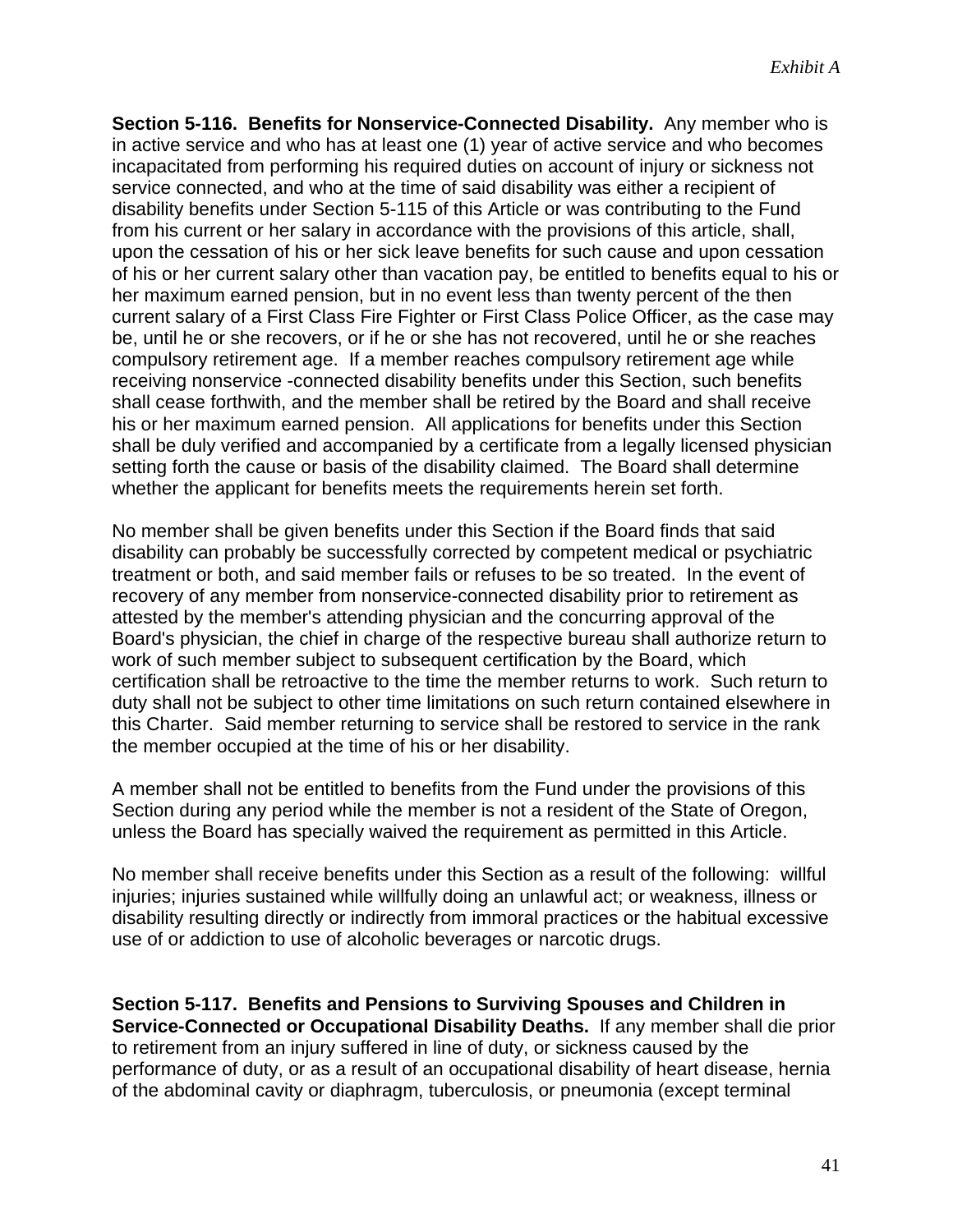pneumonia), and shall leave a Surviving Spouse, said Surviving Spouse shall be entitled to benefits or pension as herein provided, while remaining unmarried. Said benefits shall be paid from the Fund and shall be at the rate of fifty percent of the current salary of a First Class Fire Fighter or First Class Police Officer, as the case may be, until such time as the deceased member would have had thirty (30) years of active service or would have reached compulsory retirement age, had the member lived, whichever event would have first occurred, at which time said Surviving Spouse while unmarried shall receive a monthly pension from the Fund. A qualified Surviving Spouse's pension shall be computed in accordance with the Survivor Annuity Table as set forth in Section 5-118 and shall be based on the deceased member's years of active service at compulsory retirement age, had the member lived, but in no event shall it exceed the maximum pension allowable to a Surviving Spouse.

An additional percentage allowance for a Dependent Minor Child or children shall be paid from the Fund to a Surviving Spouse qualified to receive benefits or pension under this Section. This allowance shall be based on the qualified Surviving Spouse's benefit or pension amount and shall be according to the following percentages: twenty-five percent for one Dependent Minor Child, fifteen percent for the second Dependent Minor Child, and ten percent in toto for all other Dependent Minor Children over two (2) in number. In the event the Dependent Minor Child or children are not in fact substantially supported by the Surviving Spouse, the additional percentage allowance for such Dependent Minor Child or children shall be paid not to the Surviving Spouse, as provided above, but shall be paid to the Dependent Minor Child or shall be divided equally among the Dependent Minor Children, as the case may be. The additional allowance shall be reduced or shall cease when the child or children are no longer Dependent Minor Children.

If there be no Surviving Spouse qualified to receive a Surviving Spouse's benefits or pension, or if the Surviving Spouse becomes disqualified, then the Dependent Minor Child or children of such deceased member shall receive the benefits or pension to which a Surviving Spouse without Dependent Minor Child or children would have been entitled, as heretofore provided in this Section, to be divided equally among them, if there is more than one. Any Dependent Minor Child's interest in said benefits or pension shall cease when is no longer a Dependent Minor Child.

If any member shall die prior to retirement from any causes specified in the first paragraph of this Section, leaving a Dependent Minor Child or children of a former marriage or marriages and a qualified Surviving Spouse, then the qualified Surviving Spouse's benefits or pension, as the case may be, plus children's allowances to which the Surviving Spouse might be entitled were all the children of the Surviving Spouse, shall be divided with the Dependent Minor Child or children of all marriages, fifty percent to said qualified Surviving Spouse, and fifty percent to the Dependent Minor Child or children of all the marriages to be divided equally among said children. Any Dependent Minor Child's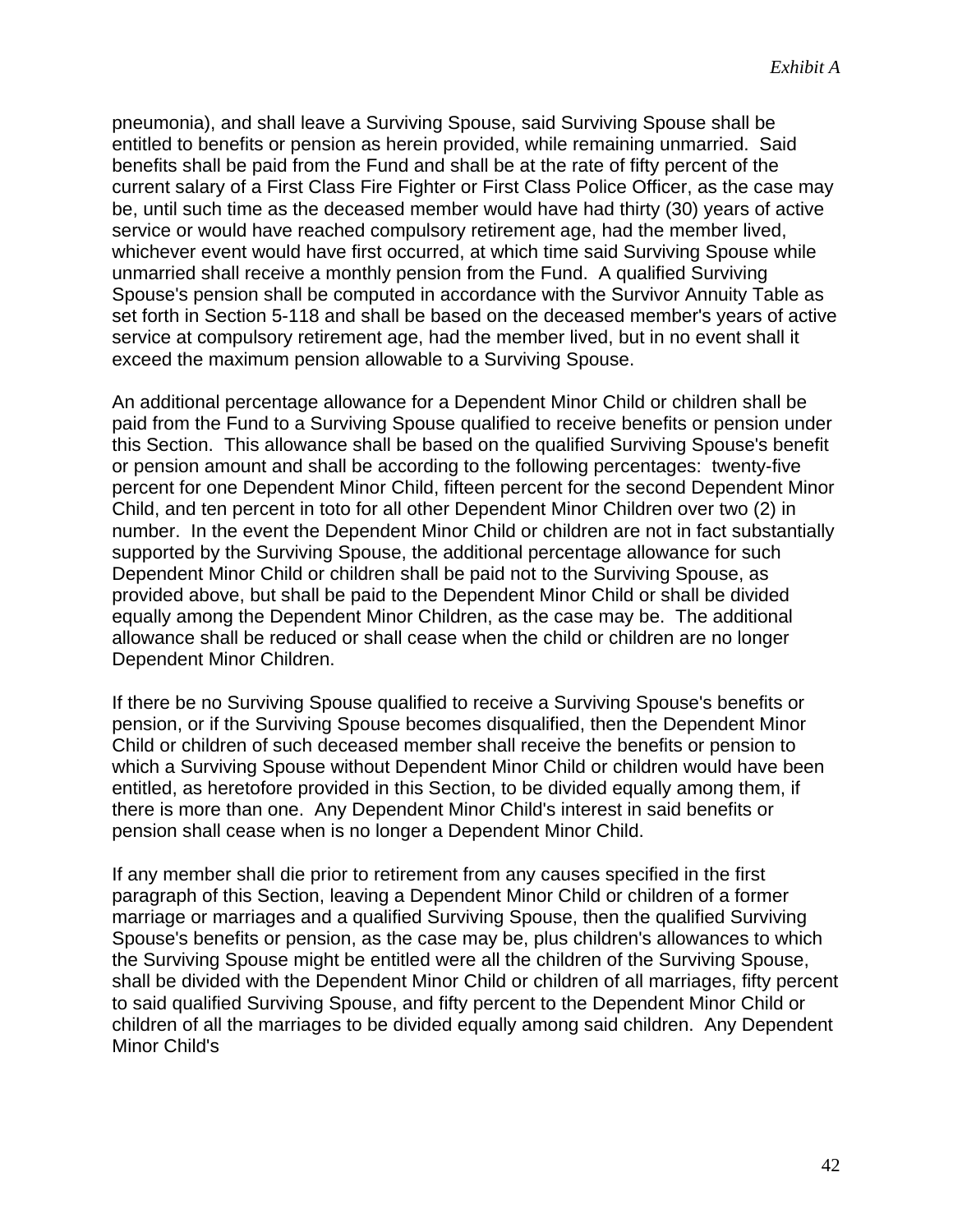interest in said benefits or pension plus allowances, if any, shall cease when the child is no longer a Dependent Minor Child as defined herein, and any qualified Surviving Spouse's right to an additional allowance for a Dependent Minor Child shall cease under the same conditions.

A Surviving Spouse is disqualified and the Surviving Spouse's right to any benefits or pension from this Fund is thereafter and forever terminated when the Surviving Spouse remarries.

All persons deriving benefits from the death of any one member under the provisions of this Section may elect, if the Board after hearing finds it to be financially beneficial to the Fund, to receive collectively a five thousand dollar (\$5,000) cash settlement from the Fund in lieu of all further claims to benefits and/or pension. Said cash settlement shall not be paid if the deceased member was at the time of his or her death or within (1) one year thereafter would have been eligible for a maximum pension or would have reached compulsory retirement age.

**Section 5-118. Benefits and Pensions to Surviving Spouses and Children on Deaths of FPDR One Members After Retirement or on Non-Service Connected Deaths Before Retirement.** Deaths of FPDR One Members After Retirement. Upon the death of any member who retires under the provisions of this Article, other than a member who retired prior to July 1, 1947, the Surviving Spouse of said deceased member until such Surviving Spouse's death or remarriage shall receive a monthly pension to be computed from the "Survivor Annuity Table," set forth below, and in accordance with this Section; provided, however, that as to any member relieved from service by the Board under Section 5-113 for a nonservice -connected disability or retiring under Section 5-116 of this Act, the provision of this Section shall apply only to a member having twenty (20) years or more active service. Said table below shows the basis for computing the pension to which the Surviving Spouse shall be entitled. In using the table the difference between the member's and Surviving Spouse's ages shall be determined to the closest year. If at the time of said retired member's death, there be no Surviving Spouse, the Dependent Minor Child or children while so remaining shall receive the Surviving Spouse's pension as set forth in the "Survivor Annuity Table" below, computed on the basis of a member and Surviving Spouse of the same age, and said pension shall be divided equally among them, if there be more than one. If at the time of said retired member's death, the Surviving Spouse fails to qualify for a pension under this section, but the deceased member leaves a surviving Dependent Minor Child or children, the Dependent Minor Child or children while so remaining shall receive a pension as set forth below in the "Survivor Annuity Table" computed as though the Surviving Spouse had qualified as a for a pension. If the Surviving Spouse qualifies for a pension under this Section and later dies or remarries and there is a surviving Dependent Minor Child or children of the member, the Dependent Minor Child or children while so remaining shall receive said Surviving Spouse's pension and said pension shall be divided equally among them, if there be more than one.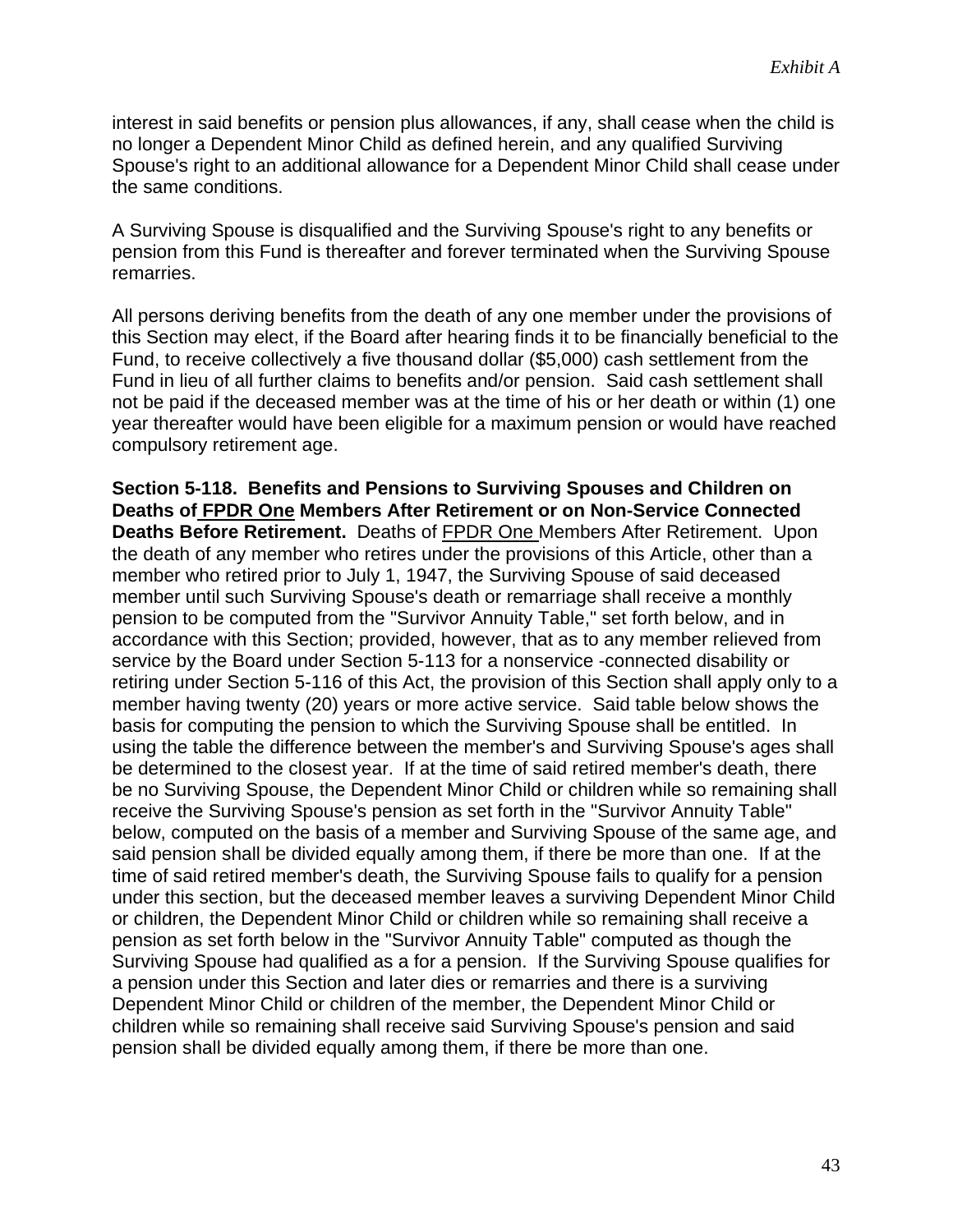#### SURVIVOR ANNUITY TABLE

| Difference Between FPDR One Member's and Surviving Spouse's Pension Shall be |                                        |
|------------------------------------------------------------------------------|----------------------------------------|
| Surviving                                                                    | determined as Percent of FPDR One      |
| Spouse's Age                                                                 | <b>Member's Maximum Earned Pension</b> |

|              |  |  | FPDR One Member same age or Surviving 56% |  |
|--------------|--|--|-------------------------------------------|--|
| Spouse Older |  |  |                                           |  |

| п                  | 1  |              | year older   | 55% |
|--------------------|----|--------------|--------------|-----|
| $\pmb{\mathsf{H}}$ | 2  | years        |              | 54% |
| п                  | 3  | π            | π            | 53% |
| п                  | 4  | П            | Π            | 52% |
| п                  | 5  | ш            | П            | 51% |
| п                  | 6  | π            | П            | 50% |
| п                  | 7  | п            | Π            | 49% |
| п                  | 8  | п            | Π            | 48% |
| п                  | 9  | п            | π            | 47% |
| п                  | 10 | п            | П            | 46% |
| п                  | 11 | п            | $\mathbf{H}$ | 45% |
| п                  | 12 | п            | п            | 44% |
| п                  | 13 | п            | П            | 43% |
| п                  | 14 | п            | $\mathbf{H}$ | 42% |
| п                  | 15 | п            | П            | 41% |
| п                  | 16 | п            | п            | 40% |
| п                  | 17 | п            | $\mathbf{H}$ | 39% |
| п                  | 18 | п            | $\mathbf{H}$ | 38% |
| Ш                  | 19 | п            | П            | 37% |
| п                  | 20 | $\mathbf{H}$ | $\mathbf{H}$ | 36% |

The Surviving Spouse of any member who retires under the provisions of this Article, shall receive a pension only if the Surviving Spouse was lawfully married to the member for five (5) continuous years immediately prior to the date of the member's retirement and not otherwise.

Non-Service Connected Deaths Before Retirement. If a member has less than one (1) year of active service and dies before retirement for any cause not in line of duty, the member's Surviving Spouse and/or Dependent Minor Child or children shall have no rights under this Fund.

If a member has at least one (1) year but less than twenty (20) years of active service and dies before retirement from any cause not in line of duty, the member's Surviving Spouse, if said Surviving Spouse has been married to the member for at least one (1) year, shall be entitled to an option to either: (1) the return of the member's contributions made to the Fund and previously established pension funds less the amount of nonservice-connected disability benefits paid to the member from the Fund and any previously established pension funds, or (2) a cash settlement of fifteen hundred dollars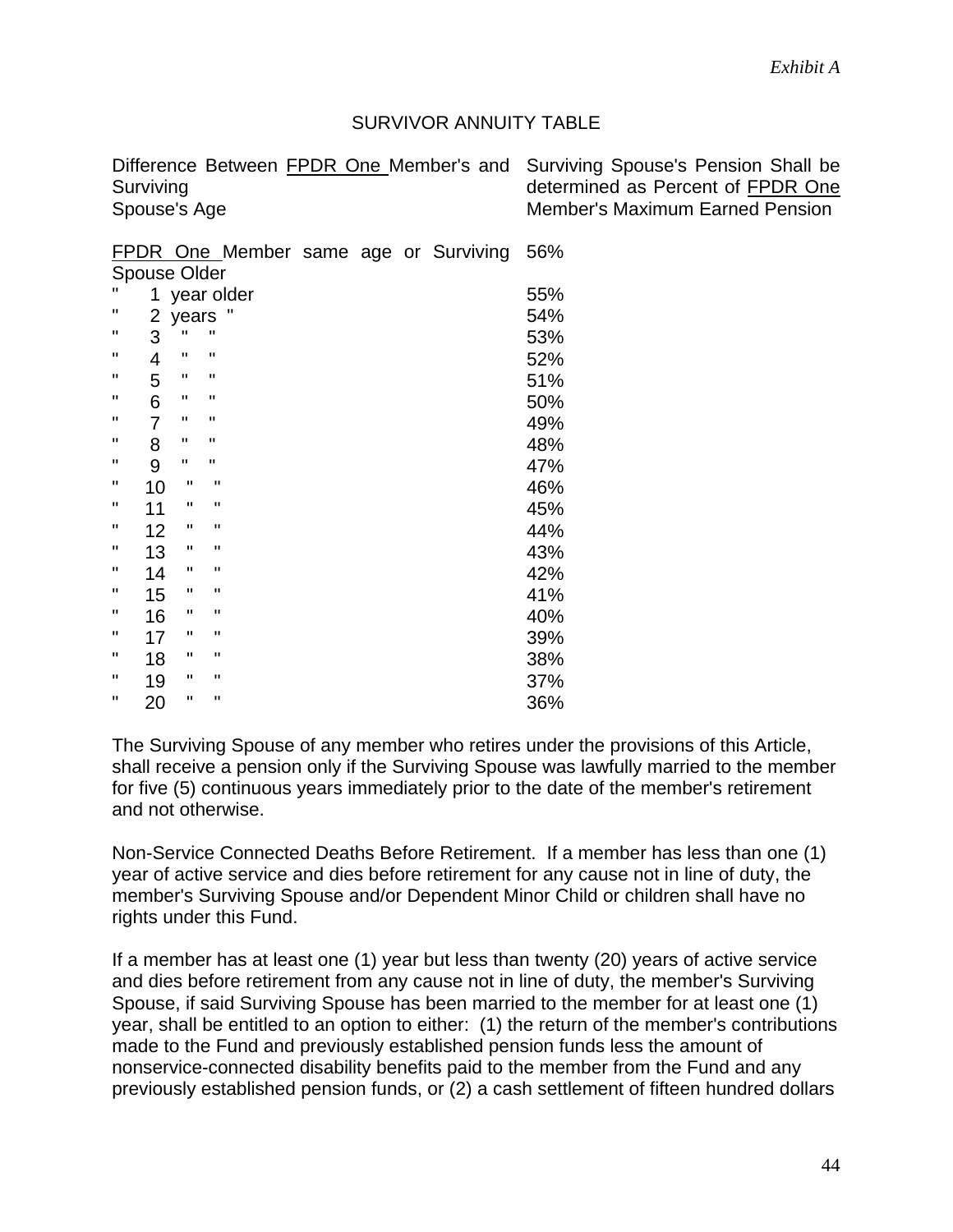(\$1,500) plus an additional one hundred dollars (\$100) for every year of the member's active service up to twenty (20) years. If at the time of said member's death, there be no Surviving Spouse who has been married to the member for at least one (1) year, the deceased member's surviving Dependent Minor Child or children, if any, shall have the same rights of a qualifying Surviving Spouse as set forth above in this paragraph.

If a member has twenty (20) years or more of active service and dies before retirement from any cause not in line of duty, the member's Surviving Spouse, if said Surviving Spouse has been married to the member for at least one (1) year, shall be entitled to a pension to be computed from the "Survivor Annuity Table" set forth above, based upon the maximum earned pension of the deceased member; or said Surviving Spouse may elect at his or her option within one (1) year after the member's death, if the Board, after hearing so permits, to receive in lieu of further pension payments either: (1) a return of the member's contributions made to the Fund and previously established pension funds, less the amount of nonservice-connected disability benefits paid to the member from the Fund and any previously established pension funds; or (2) a cash settlement of thirty five hundred dollars (\$3,500). If at the time of said member's death there be no Surviving Spouse who has been married to the member for at least one (1) year, the deceased member's surviving Dependent Minor Child or children, if any, while so remaining shall be entitled to the same pension to which a qualifying Surviving Spouse of the same age as the member would have been entitled under the provisions of this paragraph. If a Surviving Spouse qualifies for and is receiving a pension under this paragraph and later dies or remarries, the surviving Dependent Minor Child or children of the deceased member while so remaining shall receive, in lieu of the Surviving Spouse, said Surviving Spouse's pension, and said pension shall be divided equally among them, if there be more than one.

Notwithstanding the above, if the member shall die before retirement from any cause not in the line of duty, leaving a Dependent Minor Child or children by a former marriage or marriages and the Surviving Spouse qualifies to receive a pension under this Section, then the Surviving Spouse's pension shall be shared with the Dependent Minor Child or children of all marriages, fifty percent to the said Surviving Spouse and fifty percent to the Dependent Minor Child or children of all marriages, to be divided equally among said children, if there be more than one. No Dependent Minor Child shall share in such division of the fifty percent last named, after such child has ceased to be a Dependent Minor Child as that term is defined in this Article. When there is no longer a Dependent Minor Child, the entire Surviving Spouse's pension shall be paid to the qualified Surviving Spouse until his or her death or remarriage. If the Surviving Spouse remarries or dies while there remain Dependent Minor Child or children, the entire Surviving Spouse's pension shall be paid to the Dependent Minor Child or children while they so remain, to be divided equally among said children, if there be more than one.

In the event a cash settlement option is available and exercised pursuant by this Section, the election to accept it must be by or on behalf of all persons deriving or possibly entitled to derive benefits therefrom.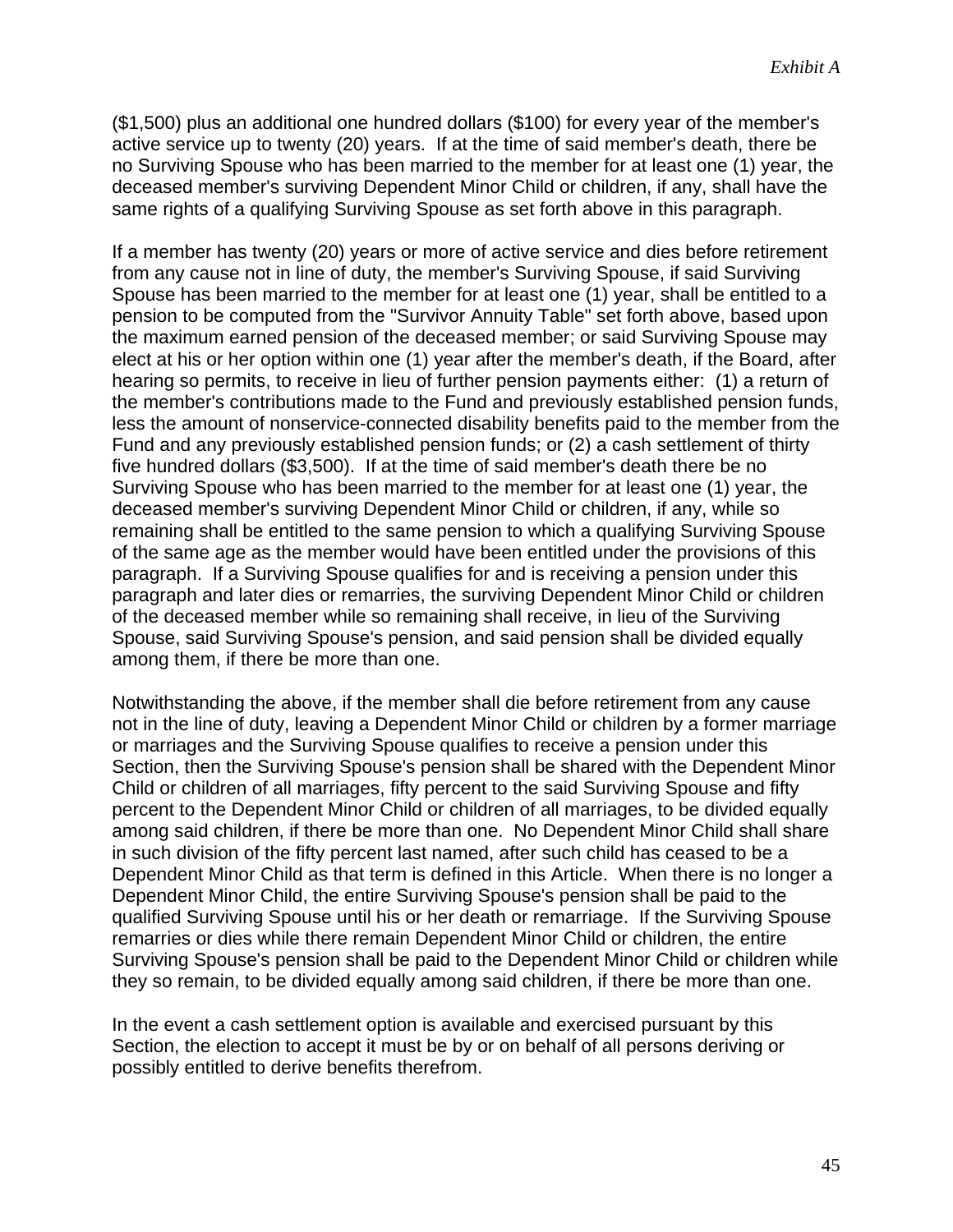**Section 5-119. Pensions for Previously Retired FPDR One Members and Their Surviving Spouses and Children.** The pension of any retired member of the pension or a Surviving Spouse or Dependent Minor Child or children of a deceased member, being paid as of July 1, 1947, shall be increased one-third (1/3) over and above the amount being paid on said July 1, 1947, and the total amount of such pension shall be paid from the Fund established by this Act, and not otherwise. The minimum pension for any person covered by this Section and on pension before July 1, 1947, shall be fifty dollars (\$50.00) per month after the above-mentioned one-third (1/3) increase has been effected. Effective July 1, 1962, the Board shall determine the percentage which the actual pension paid under this Section on July 1, 1949, is of the full salary of a First Class Police Officer or First Class Fire Fighter, as the case may be, as such salary was fixed on July 1, 1947; commencing July 1, 1962, and thereafter, increases or decreases shall be made annually at the beginning of each fiscal year of the pensions to be paid under this Section, subject to the minimum fixed above, by applying the percentage determined above to the full salary established by the City for a First Class Police Officer or First Class Fire Fighter, as the case may be, on July 1, 1962, and July 1 of each year thereafter, provided, however, in no event shall the amount paid as so computed, be less than the pension paid immediately prior to July 1, 1962. If a member who retired prior to July 1, 1947 dies or died after July 1, 1947, such member's Surviving Spouse or any Dependent Minor Child or children of such deceased member must qualify in the same manner as Surviving Spouse and children receiving a pension as of July 1, 1947, and those Surviving Spouses and children who qualify shall be paid a pension computed in the same manner as Surviving Spouses and children receiving a pension as of July 1, 1947.

Previously retired members of the Bureau of Police or Fire and their Surviving Spouses and Dependent Minor Children, by accepting any benefits provided herein, shall thereby waive any and all alleged, asserted or claimed rights under the provisions of any previous retirement and/or relief act in effect before the passage of this article.

**Section 5-120. Variation in Amount of Benefit or Pension Payments.** All benefits and pensions granted and paid under this Act shall vary annually and shall be based upon the current salary of a First Class Fire Fighter or First Class Police Officer, as the case may be, computed annually at the beginning of the fiscal year. A person entitled to benefits or pension under this Act may, before the beginning of the fiscal year, file a written notice with the Board waiving said benefits or pension or a portion thereof, for the ensuing fiscal year. Said waiver once filed and accepted by the Board shall be irrevocable, except death of said person during the term of the waiver shall automatically terminate the effectiveness of said waiver. Any benefits or pension, or portion thereof, so waived shall be forever forfeited. This Section shall not apply to pensions for previously retired members and their Surviving Spouses and children coming under provisions of Section 5-119, which shall be governed solely by said Section.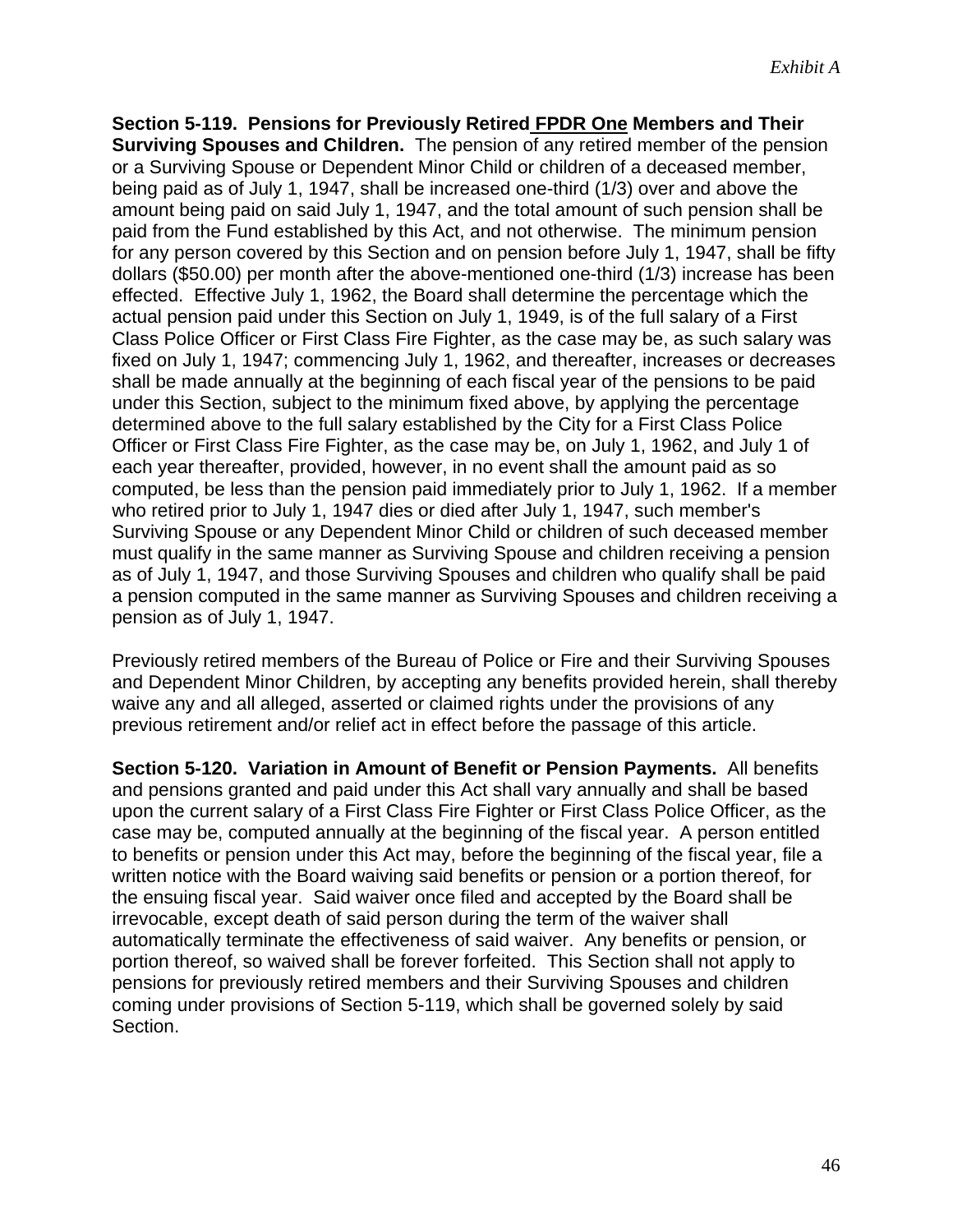**Section 5-121. Temporary FPDR One Members.** A temporary fire fighter or police officer, or the Surviving Spouse and/ or Dependent Minor Children of either, shall only be eligible for the provisions of this Act relating to service-connected disabilities and service-connected death, not including occupational disabilities as herein defined, and not otherwise.

**Section 5-122. Military Service.** FPDR One Members entering military service in time of a national emergency so declared by the President of the United States or inducted by the federal or State government into the armed forces or the reserve components thereof at a time of said national emergency shall receive credit for all time spent in said service toward retirement under this Act; provided said member returns to active duty in the Bureau of Fire or Police, as the case may be, within sixty (60) days after being relieved with a favorable discharge from said service and does not voluntarily remain in said service after the emergency; and provided further, however, that if a member shall become eligible, while in said service, to receive a pension according to years of service and age, as provided in Section 5-113, it shall not be necessary for such member to return to active duty in the Bureau of Fire or Bureau of Police in order to receive his retirement pension. In case of the member's death while in said service the member's Surviving Spouse and Dependent Minor Child or children shall be eligible for benefits as provided in Section 5-118. In case of injury or sickness contracted by said member while in said service, after being relieved from said service the member shall be entitled to the same benefits the member would have received under the paragraph in Section 5-116 hereof providing for benefits upon nonservice-connected disabilities.

**Section 5-123. Funeral Expenses.** Upon the death of any active or retired member, the Board shall pay to the person responsible for the funeral expenses of said deceased member a sum not exceeding two hundred dollars (\$200) to be used for funeral expenses.

**Section 5-126. Definitions of Terms.** The following terms where used herein shall mean as follows:

- **1.** The term "First Class Fire Fighter" shall mean a member of the Bureau of Fire who receives the maximum payment in the fire fighter classification, as set forth in the classification of positions in the Bureau of Fire by the Civil Service Board, and in the event of the change of the name of said classification where the term "First Class Fire Fighter" is used it shall be that position by whatever name it may hereafter be called;
- **2.** The term "First Class Police Officer" shall mean a member of the Bureau of Police who receives the maximum pay in the police bureau classification as set forth in the classification of positions in the Bureau of Police by the Civil Service Board, and in the event of the change of the name of said classification where the term "First Class Police Officer" is used it shall be that position by whatever name it may hereafter be called;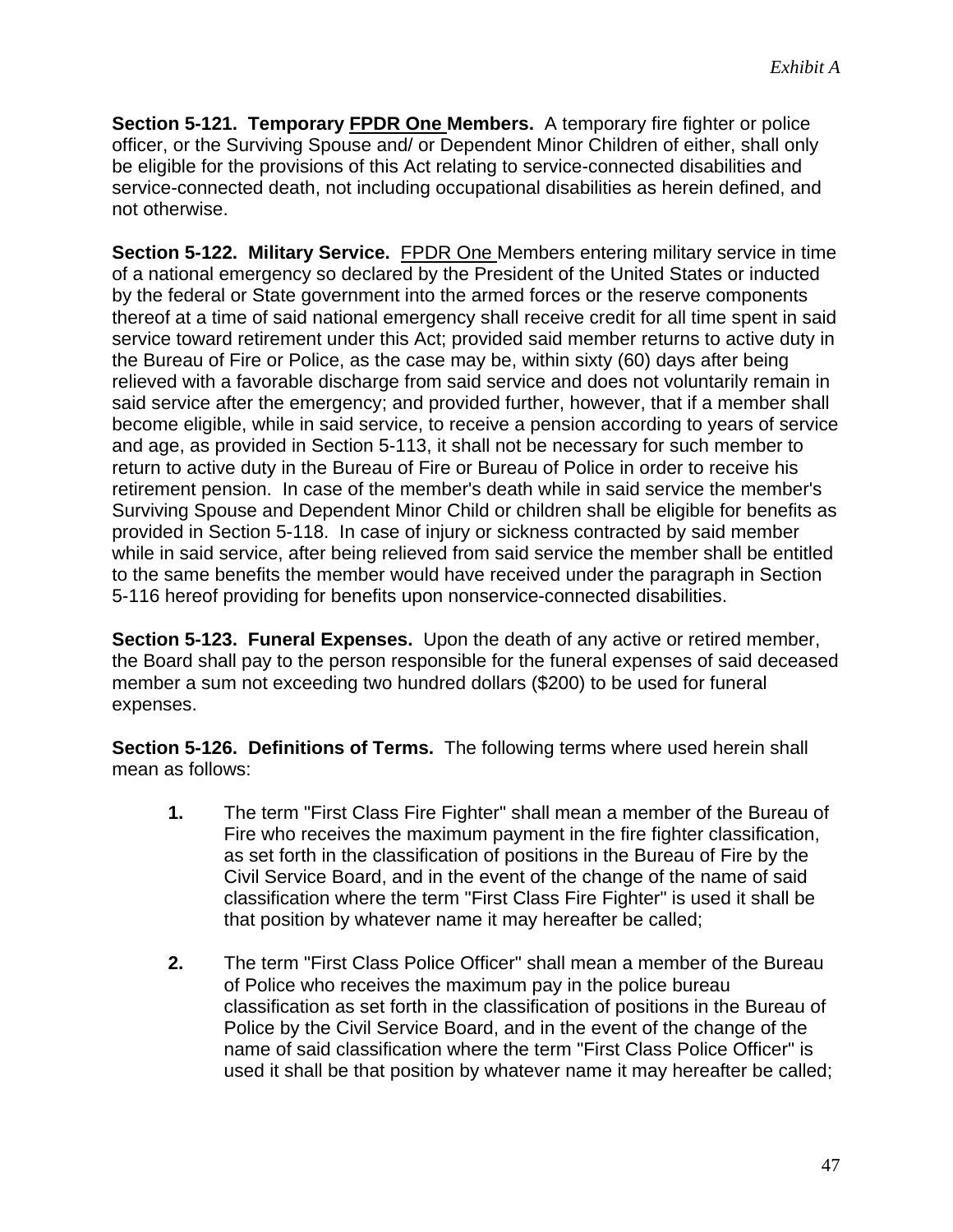- **3.** The term "Surviving Spouse" shall include widower, and shall mean the spouse of a member who was legally married to a member and not judicially separated or divorced by interlocutory or final decree of court from the member at the time of the member's death;
- **4.** The term "Dependent Minor Child" shall mean a child, natural (including posthumous) or adopted, of a member, who is in fact substantially supported by said member, or such member's Surviving Spouse or estate, while said child remains under eighteen (18) years of age and unmarried;
- **5.** The term "maximum pension" shall mean a pension equal to sixty percent of the then current salary of a First Class Fire Fighter for fire fighters, or that of a First Class Police Officer for police officers, as the case may be, and said pension shall vary annually as said salaries may vary from time to time;
- **6.** The term "earned portion of maximum pension" or "maximum earned pension" shall mean that portion of a maximum pension that the member's years of service bear to the years of service required for a maximum pension, but in no event shall it exceed the maximum pension;
- **7.** The term "active service" shall mean that period of time after the date of permanent appointment during which a member serves and is paid from the payroll of the respective bureau of which he or she is a member; and likewise shall include time spent on military leave to the extent provided in Section 50-122, leave of absence from the Bureau of Police or Bureau of Fire to serve as a Chief of the Bureau thereof, during which time the member shall be classified as a member, and time lost as a result of occupational disabilities and service-connected disabilities. Time served under temporary appointment before date of permanent appointment shall not be included in computing "active service." Time lost from active duty as a result of a nonservice-connected disability for which period of time benefits are paid to a member from the Fund shall not be included in computing "active service";
- **8.** The term "in line of duty" shall mean those acts connected with or resulting from duties assigned, required or authorized of members of the Bureau of Police or Bureau of Fire, as the case may be, which occur during the period of time which elapses between the time a member reports for duty until the time he is relieved from duty, and any other time the member is performing fire or police duties for the City of Portland, provided such acts are not in violation of departmental rules and regulations, City ordinances or State or federal laws;
- **9.** The term "member" shall mean any person permanently and duly appointed in the Bureau of Fire or the Bureau of Police, under Civil